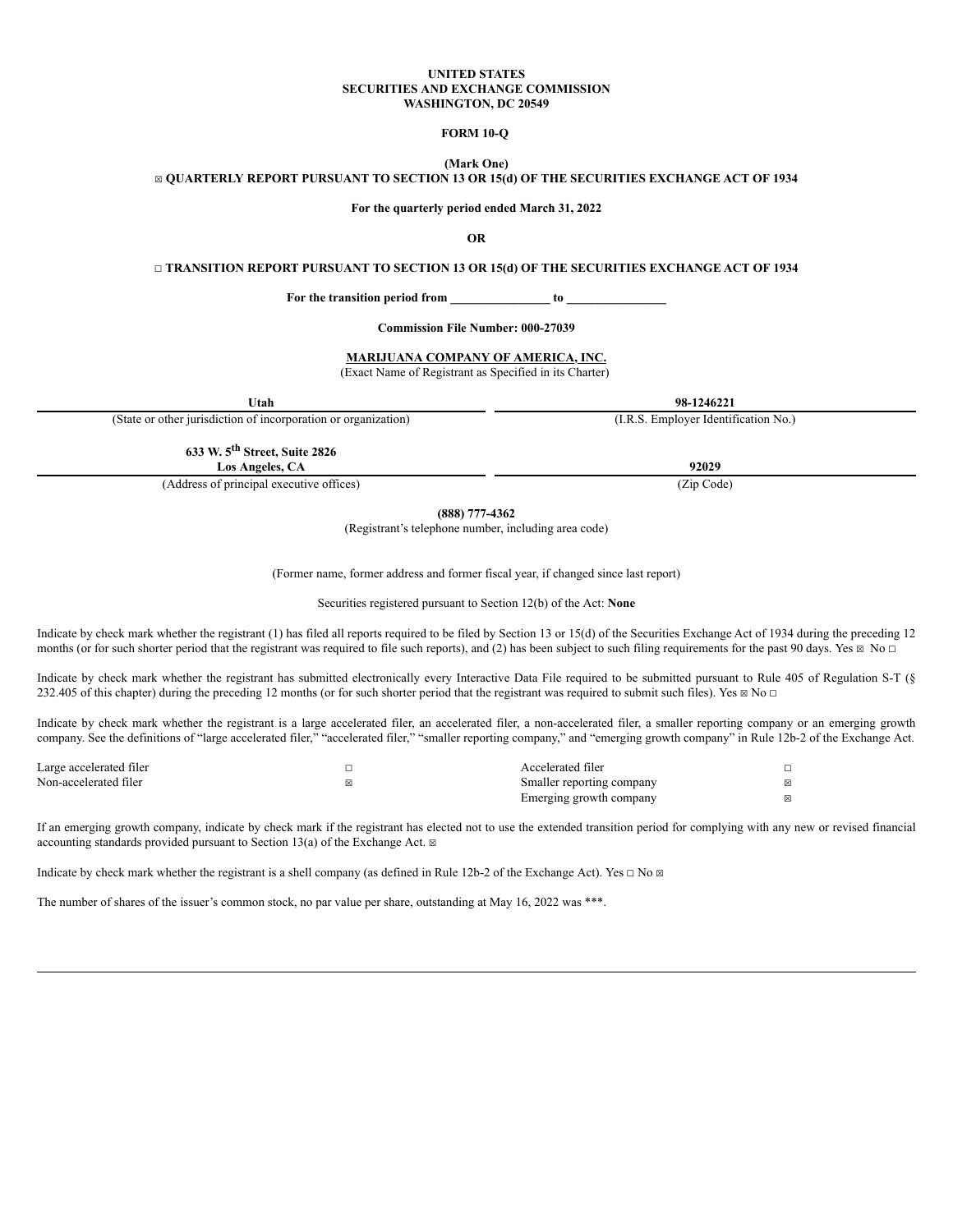# **Table of Contents**

|                   |                                                                                                                           | Page No.       |
|-------------------|---------------------------------------------------------------------------------------------------------------------------|----------------|
|                   | <b>PART I. FINANCIAL INFORMATION</b>                                                                                      |                |
| Item 1.           | <b>Financial Statements</b>                                                                                               |                |
|                   | Condensed Consolidated Balance Sheets as of March 31, 2022 (Unaudited) and December 31, 2021 (Audited)                    | $\overline{4}$ |
|                   | Condensed Consolidated Statements of Operations for the Three Months Ended March 31, 2022 and 2021 (Unaudited)            | 5              |
|                   | Condensed Consolidated Statements of Stockholders' Deficit for the Three Months Ended March 31, 2022 and 2021 (Unaudited) | 6              |
|                   | Condensed Consolidated Statements of Cash Flows for the Three Months Ended March 31, 2022 and 2021 (Unaudited)            | 8              |
|                   | Notes to the Condensed Consolidated Financial Statements (Unaudited)                                                      | 9              |
| Item 2.           | Management's Discussion and Analysis of Financial Condition and Results of Operations                                     | 36             |
| Item 3.           | Quantitative and Qualitative Disclosures About Market Risk                                                                | 42             |
| Item 4.           | <b>Controls and Procedures</b>                                                                                            | 42             |
|                   | <b>PART II. OTHER INFORMATION</b>                                                                                         | 43             |
| Item 1.           | <b>Legal Proceedings</b>                                                                                                  | 43             |
| Item 1A.          | <b>Risk Factors</b>                                                                                                       | 43             |
| Item 2.           | Unregistered Sales of Equity Securities and Use of Proceeds                                                               | 44             |
| Item 3.           | <b>Defaults Upon Senior Securities</b>                                                                                    | 45             |
| Item 4.           | <b>Mine Safety Disclosure</b>                                                                                             | 45             |
| Item 5.           | <b>Other Information</b>                                                                                                  | 45             |
| Item 6.           | Exhibits                                                                                                                  | 46             |
| <b>Signatures</b> |                                                                                                                           | 47             |
|                   | 2                                                                                                                         |                |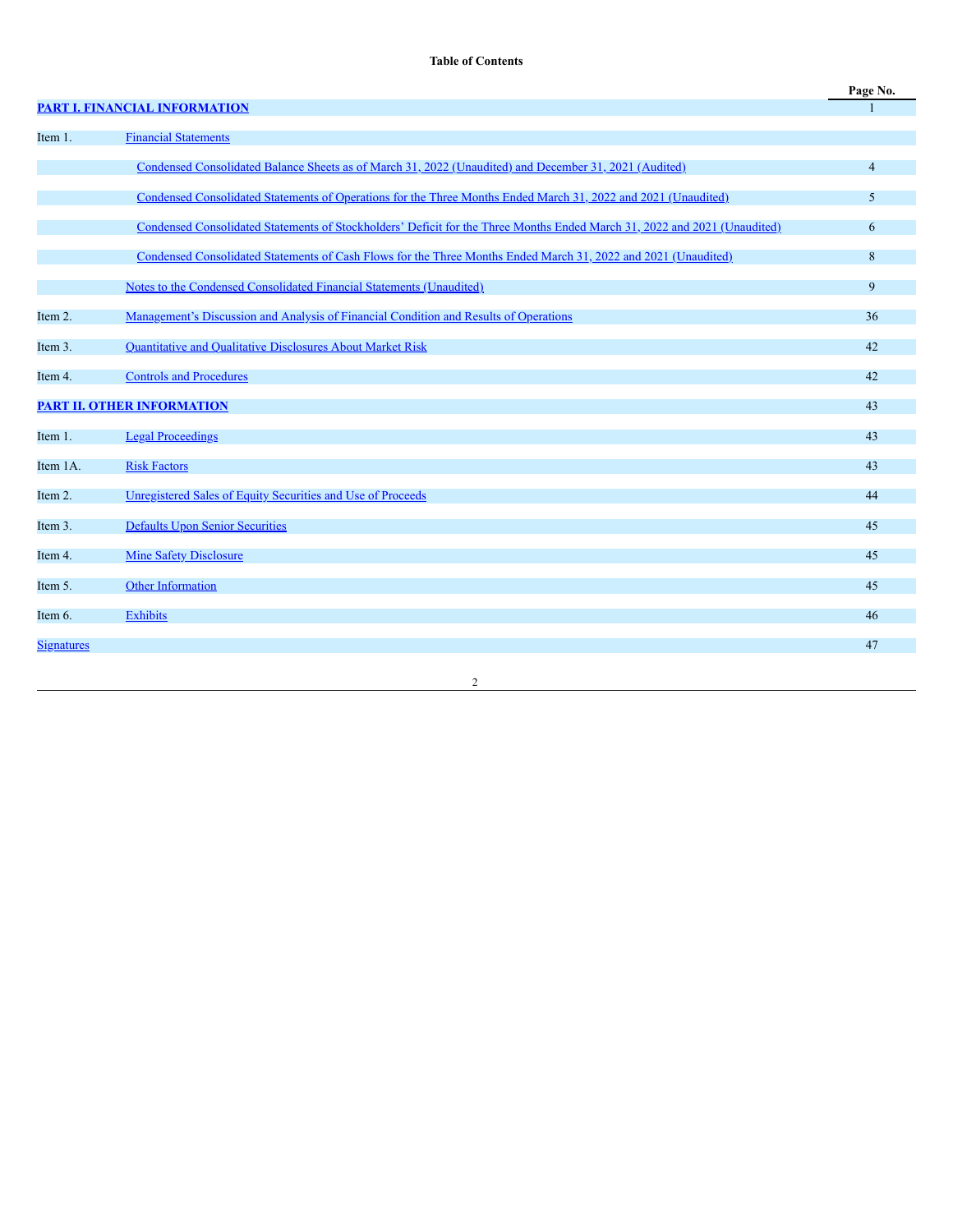# **CAUTIONARY NOTE REGARDING FORWARD-LOOKING STATEMENTS AND INDUSTRY DATA**

This Quarterly Report on Form 10-Q contains certain forward-looking statements within the meaning of Section 27A of the Securities Act of 1933, as amended (the "Securities Act") and Section 21E of the Securities Exchange Act of 1934 as amended (the "Exchange Act"). Any statements in this Quarterly Report on Form 10-Q about our expectations, beliefs, plans, objectives, assumptions or future events or performance are not historical facts and are forward-looking statements. These statements are often, but not always, made through the use of words or phrases such as "believe," "will," "expect," "anticipate," "estimate," "intend," "plan" and "would." For example, statements concerning financial condition, possible or assumed future results of operations, growth opportunities, industry ranking, plans and objectives of management, markets for our common shares and future management and organizational structure are all forward-looking statements. Forward-looking statements are not guarantees of performance. They involve known and unknown risks, uncertainties and assumptions that may cause actual results, levels of activity, performance or achievements to differ materially from any results, levels of activity, performance or achievements expressed or implied by any forward-looking statement.

Any forward-looking statements are qualified in their entirety by reference to the risk factors discussed throughout our most recent Annual Report on Form 10-K as may be amended, supplemented or superseded from time to time by other reports we file with the U.S. Securities and Exchange Commission (the "SEC"). You should read this Quarterly Report on Form 10-Q and the documents that we reference herein and have filed as exhibits to the reports we file with the SEC completely and with the understanding that our actual future results may be materially different from what we expect. You should assume that the information appearing in this Quarterly Report on Form 10-Q is accurate as of the date hereof. Because the risk factors in our SEC reports could cause actual results or outcomes to differ materially from those expressed in any forward-looking statements made by us or on our behalf, you should not place undue reliance on any forward-looking statements. Further, any forward-looking statement speaks only as of the date on which it is made, and except as required by law, we undertake no obligation to update any forward-looking statement to reflect events or circumstances after the date on which the statement is made or to reflect the occurrence of unanticipated events. New factors emerge from time to time, and it is not possible for us to predict which factors will arise. In addition, we cannot assess the impact of each factor on our business or the extent to which any factor, or combination of factors, may cause actual results to differ materially from those contained in any forward-looking statements. We qualify all of the information presented in this Quarterly Report on Form 10-Q, and particularly our forward-looking statements, by these cautionary statements.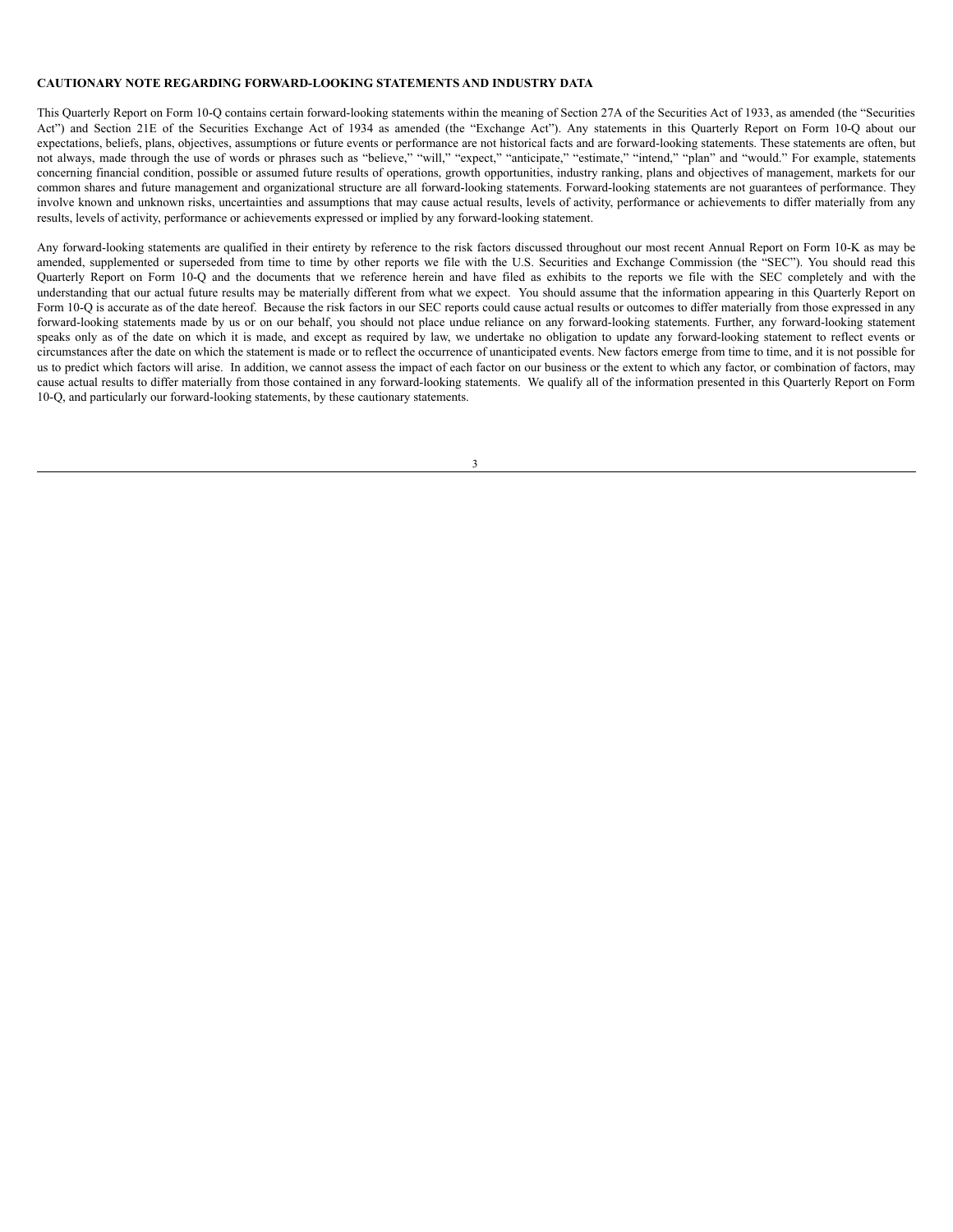# **MARIJUANA COMPANY OF AMERICA, INC. AND SUBSIDIARIES CONDENSED CONSOLIDATED BALANCE SHEETS**

<span id="page-3-0"></span>

|                                                                                                                                                                  | <b>Unaudited</b><br>Mar 31, 2022 | <b>Audited</b><br>Dec 31, 2021 |                |  |
|------------------------------------------------------------------------------------------------------------------------------------------------------------------|----------------------------------|--------------------------------|----------------|--|
|                                                                                                                                                                  |                                  |                                |                |  |
| <b>ASSETS</b>                                                                                                                                                    |                                  |                                |                |  |
| Current assets:                                                                                                                                                  |                                  |                                |                |  |
| Cash                                                                                                                                                             | \$<br>243,712                    | <sup>\$</sup>                  | 104,024        |  |
| Accounts receivable, net                                                                                                                                         | 410,448                          |                                | 211,288        |  |
| Inventory                                                                                                                                                        | 206,194                          |                                | 252,199        |  |
| Prepaid Insurance                                                                                                                                                | 29,769                           |                                | 61,705         |  |
| Other current assets                                                                                                                                             | 2,094,342                        |                                | 2,133,640      |  |
| Total current assets                                                                                                                                             | 2,984,465                        |                                | 2,762,856      |  |
| Property and equipment, net                                                                                                                                      | 117,237                          |                                | 121,588        |  |
| Other assets:                                                                                                                                                    |                                  |                                |                |  |
| Long-term Investments                                                                                                                                            | 2,300,899                        |                                | 2,327,357      |  |
| Goodwill                                                                                                                                                         | 1,633,557                        |                                | 1,633,557      |  |
| Intangible assets, net                                                                                                                                           | 1,065,000                        |                                | 1,110,000      |  |
| Security deposit                                                                                                                                                 | 4,541                            |                                | 4,541          |  |
| Total assets                                                                                                                                                     | 8,105,699                        |                                | 7,959,899      |  |
|                                                                                                                                                                  |                                  |                                |                |  |
| LIABILITIES AND STOCKHOLDERS' DEFICIT                                                                                                                            |                                  |                                |                |  |
| Current liabilities:                                                                                                                                             |                                  |                                |                |  |
| Accounts payable                                                                                                                                                 | 1,183,694                        |                                | 932,760        |  |
| Accrued compensation                                                                                                                                             | 57,556                           |                                | 42,925         |  |
| <b>Accrued liabilities</b>                                                                                                                                       | 304,744                          |                                | 270,689        |  |
| Notes payable, related parties                                                                                                                                   | 20,000                           |                                | 20,000         |  |
| Convertible notes payable, net of debt discount of \$3,459,479 and \$1,659,622, respectively                                                                     | 4,155,625                        |                                | 3,769,449      |  |
| Contingent Liability - Acquisition                                                                                                                               | 703,837                          |                                | 953,837        |  |
| Subscriptions payable                                                                                                                                            | 754,961                          |                                | 989,594        |  |
| Derivative liability                                                                                                                                             | 1,646,127                        |                                | 749,756        |  |
| Total current liabilities                                                                                                                                        | 8,826,544                        |                                | 7,729,010      |  |
|                                                                                                                                                                  |                                  |                                |                |  |
|                                                                                                                                                                  |                                  |                                |                |  |
| <b>Total liabilities</b>                                                                                                                                         | 8,826,544                        |                                | 7,729,010      |  |
| Stockholders' deficit:                                                                                                                                           |                                  |                                |                |  |
| Preferred stock, \$0.001 par value, 50,000,000 shares authorized                                                                                                 |                                  |                                |                |  |
| Class A preferred stock, \$0.001 par value, 10,000,000 shares designated, 10,000,000 shares issued and outstanding<br>as of March 31, 2022 and December 31, 2021 | 10,000                           |                                | 10,000         |  |
| Class B preferred stock, \$0.001 par value, 5,000,000 shares designated, 2,000,000 shares issued and outstanding as<br>of March 31, 2022 and December 31, 2021   | 2,000                            |                                |                |  |
| Common stock, \$0.001 par value; 15,000,000,000 shares authorized; 9,439,551,063 and 7,122,806,264 shares                                                        |                                  |                                | 2,000          |  |
| issued and outstanding as of March 31, 2022 and December 31, 2021, respectively                                                                                  | 9,439,551                        |                                | 7,122,806      |  |
| Common stock to be issued, 1,000,000 and 1,000,000 shares, respectively                                                                                          | 1,000                            |                                | 1,000          |  |
| Additional paid in capital                                                                                                                                       | 89,632,214                       |                                | 89,607,853     |  |
| Accumulated other Comprehensive Income (loss)                                                                                                                    | (14,273)                         |                                | (11, 725)      |  |
| Accumulated deficit                                                                                                                                              | (99, 791, 337)                   |                                | (96, 501, 045) |  |
| Total stockholders' deficit                                                                                                                                      | (720, 845)                       |                                | 230,889        |  |
| Total liabilities and stockholders' deficit                                                                                                                      | \$                               | \$                             | 7,959,899      |  |
|                                                                                                                                                                  | 8,105,699                        |                                |                |  |

See the accompanying notes to these unaudited condensed consolidated financial statements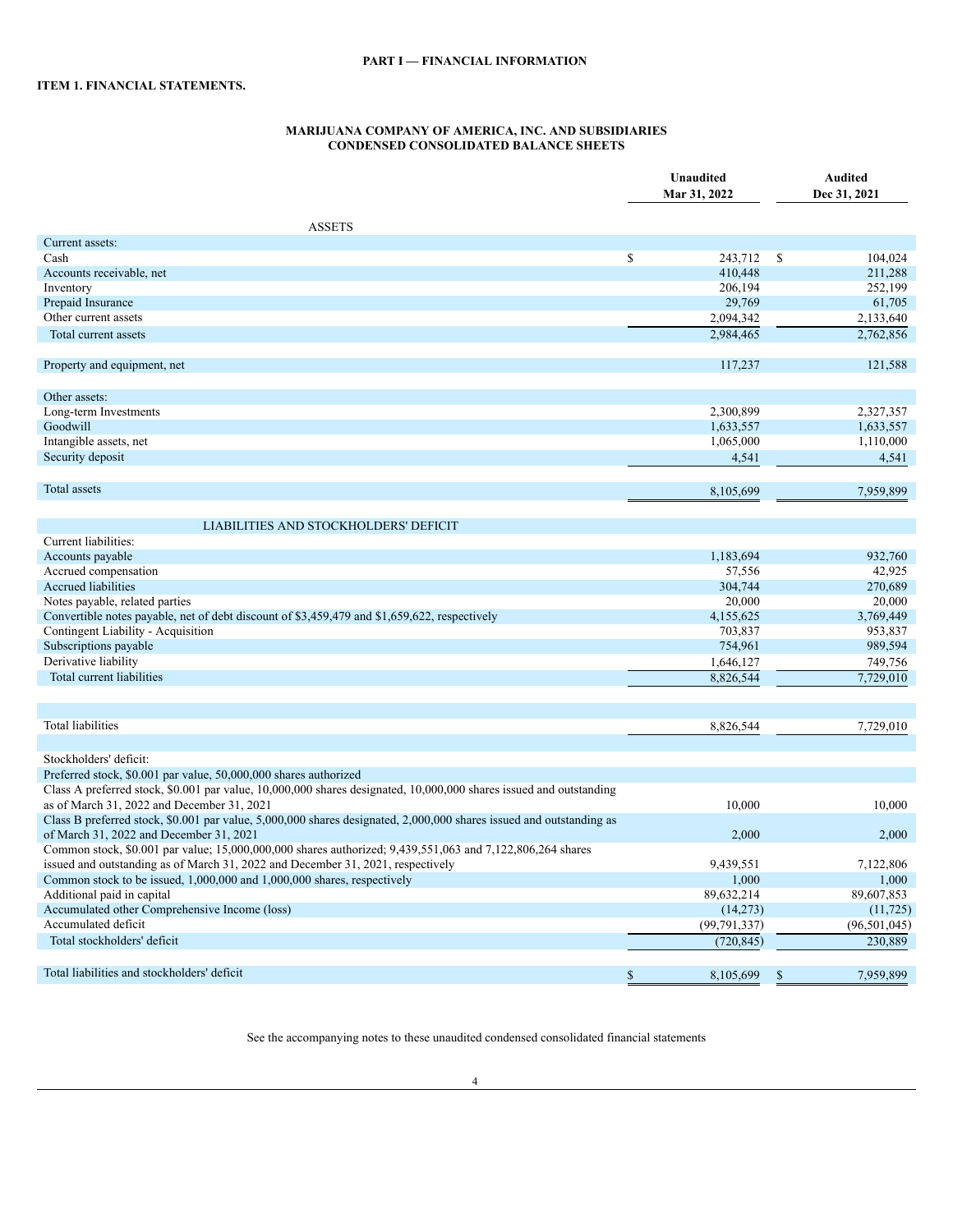# **MARIJUANA COMPANY OF AMERICA, INC. AND SUBSIDIARIES CONDENSED CONSOLIDATED STATEMENTS OF OPERATIONS FOR THE THREE MONTHS ENDED MARCH 31, 2022 AND 2021 UNAUDITED**

<span id="page-4-0"></span>

|                                                                                             | For the 3 months ended March 31, |               |               |               |  |  |  |
|---------------------------------------------------------------------------------------------|----------------------------------|---------------|---------------|---------------|--|--|--|
| <b>REVENUES:</b>                                                                            |                                  | 2022          |               | 2021          |  |  |  |
| <b>Sales</b>                                                                                | \$                               | 561,321       | \$            | 34,930        |  |  |  |
| <b>Total Revenues</b>                                                                       |                                  | 561,321       |               | 34,930        |  |  |  |
| Cost of sales                                                                               |                                  | 510,262       |               | 25,180        |  |  |  |
| Gross Profit                                                                                |                                  | 51,059        |               | 9,750         |  |  |  |
| <b>OPERATING EXPENSES:</b>                                                                  |                                  |               |               |               |  |  |  |
| Depreciation and amortization                                                               |                                  | 51,050        |               | 1,391         |  |  |  |
| Selling and marketing                                                                       |                                  | 81,373        |               | 107,549       |  |  |  |
| Payroll and related                                                                         |                                  | 276,913       |               | 138,145       |  |  |  |
| Stock-based compensation                                                                    |                                  | 9,000         |               | 19,900        |  |  |  |
| General and administrative                                                                  |                                  | 468,517       |               | 525,682       |  |  |  |
| Total operating expenses                                                                    |                                  | 886,853       |               | 792,667       |  |  |  |
| Net loss from operations                                                                    |                                  | (835,794)     |               | (782, 917)    |  |  |  |
| OTHER INCOME (EXPENSES):                                                                    |                                  |               |               |               |  |  |  |
| Interest expense, net                                                                       |                                  | (1,246,155)   |               | (1,100,962)   |  |  |  |
| Gain (loss) on change in fair value of derivative liabilities                               |                                  | (1,026,929)   |               | (2,326,018)   |  |  |  |
| Unrealized Gain (loss) on trading securities                                                |                                  |               |               | 620,134       |  |  |  |
| Realized Gain (loss) on trading securities                                                  |                                  | 6,086         |               |               |  |  |  |
| (Loss) Gain on settlement of debt                                                           |                                  | (187,500)     |               | (68, 227)     |  |  |  |
| Total other income (expense)                                                                |                                  | (2,454,498)   |               | (2,875,073)   |  |  |  |
| Net loss before income taxes                                                                |                                  | (3,290,292)   |               | (3,657,990)   |  |  |  |
| Income taxes (benefit)                                                                      |                                  |               |               |               |  |  |  |
|                                                                                             |                                  |               |               |               |  |  |  |
| <b>NET INCOME (LOSS)</b>                                                                    | \$                               | (3,290,292)   | \$            | (3,657,990)   |  |  |  |
| Foreign currency Translation Adjustment                                                     |                                  | (2,548)       |               |               |  |  |  |
| Comprehensive Income                                                                        |                                  |               |               |               |  |  |  |
|                                                                                             | \$                               | (3,292,840)   | <sup>\$</sup> | (3,657,990)   |  |  |  |
| Loss per common share, basic and diluted                                                    | \$                               | (0.00)        | $\mathbb{S}$  | (0.00)        |  |  |  |
| Weighted average number of common shares outstanding, basic and diluted (after stock-split) |                                  | 8,162,150,740 |               | 4,028,293,332 |  |  |  |

See the accompanying notes to these unaudited condensed consolidated financial statements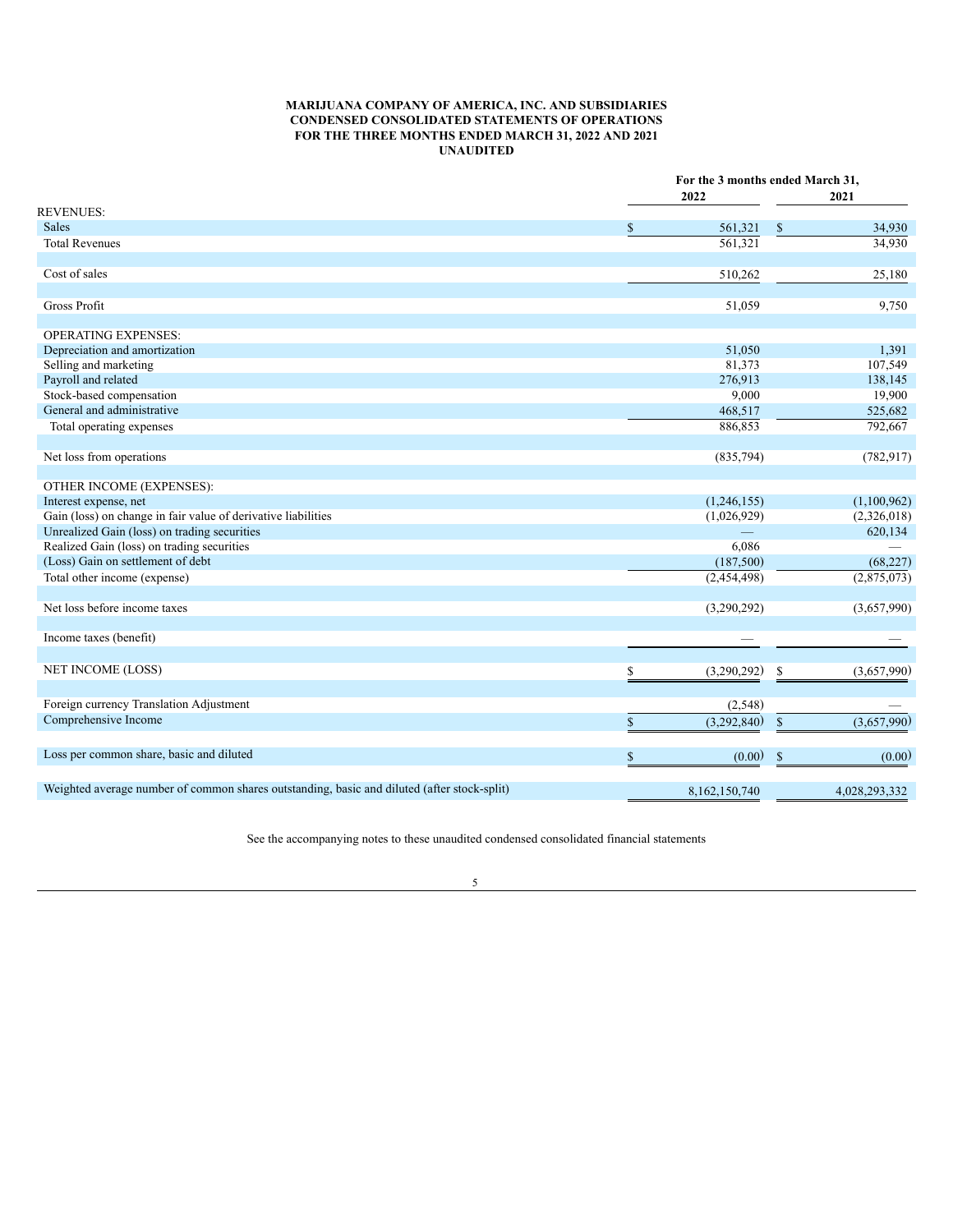# **MARIJUANA COMPANY OF AMERICA, INC. AND SUBSIDIARIES CONDENSED CONSOLIDATED STATEMENT OF STOCKHOLDERS' DEFICIT FOR THE THREE MONTHS ENDED MARCH 31, 2022 AND 2021 UNAUDITED**

<span id="page-5-0"></span>

|                                                                                              |               | Class A Preferred Stock Class B Preferred Stock |               | <b>Common Stock</b> |               | <b>Common Stock to be</b><br>issued |               | <b>Stock</b> | Paid In              | Accumulated  |                   |                |
|----------------------------------------------------------------------------------------------|---------------|-------------------------------------------------|---------------|---------------------|---------------|-------------------------------------|---------------|--------------|----------------------|--------------|-------------------|----------------|
|                                                                                              | <b>Shares</b> | Amount                                          | <b>Shares</b> | Amount              | <b>Shares</b> | Amount                              | <b>Shares</b> | Amount       | <b>Subscriptions</b> | Capital      | Deficit           | Total          |
| <b>Balance, December 31,</b><br>2020                                                         | 10,000,000    | \$10,000                                        | 2,000,000     | \$2,000             | 3,136,774,841 | \$3,136,775                         | 11,892,411    | \$11,892     |                      | \$77,687,561 | \$ (86,309,595)   | \$ (5,461,367) |
| Common stock issued for<br>services rendered                                                 |               |                                                 |               |                     | 1,000,020     | 1,000                               |               |              |                      | 9,900        |                   | 10,900         |
| Common stock issued in<br>settlement of convertible<br>notes payable and accrued<br>interest |               |                                                 |               |                     | 621,622,284   | 621,622                             |               |              |                      | 952,534      |                   | 1,574,156      |
| Issuance of common stock<br>for settlement of liabilities                                    |               |                                                 |               |                     | 3,027,031     | 3,027                               | (10,892,411)  | (10, 892)    |                      | 16,488       |                   | 8,623          |
| Common stock issued in<br>exchange for exercise of<br>warrants on a cashless basis           |               |                                                 |               |                     | 400,000,000   | 400,000                             |               |              |                      | (400,000)    |                   |                |
| Sale of common stock                                                                         |               |                                                 |               | -                   | 575,714,285   | 575,714                             |               |              |                      | 669,286      | –                 | 1,245,000      |
| Issuance of common stock<br>for investments                                                  |               |                                                 |               |                     | 41,935,484    | 41,935                              |               |              |                      | 608,065      |                   | 650,000        |
| Reclassification of<br>derivative liabilities to<br>additional paid in capital               |               |                                                 |               |                     |               |                                     |               |              |                      | 4,475,916    |                   | 4,475,916      |
| Net Loss                                                                                     |               |                                                 |               |                     |               |                                     |               |              |                      |              | (3,657,990)       | (3,657,990)    |
| Balance, March 31, 2021                                                                      | 10,000,000    | \$10,000                                        | 2,000,000     | \$2,000             | 4,780,073,945 | \$4,780,073                         | 1,000,000     | 1,000<br>ъ.  |                      | \$84,019,750 | \$ (89, 967, 585) | \$(1,154,762)  |
|                                                                                              |               |                                                 |               |                     |               | 6                                   |               |              |                      |              |                   |                |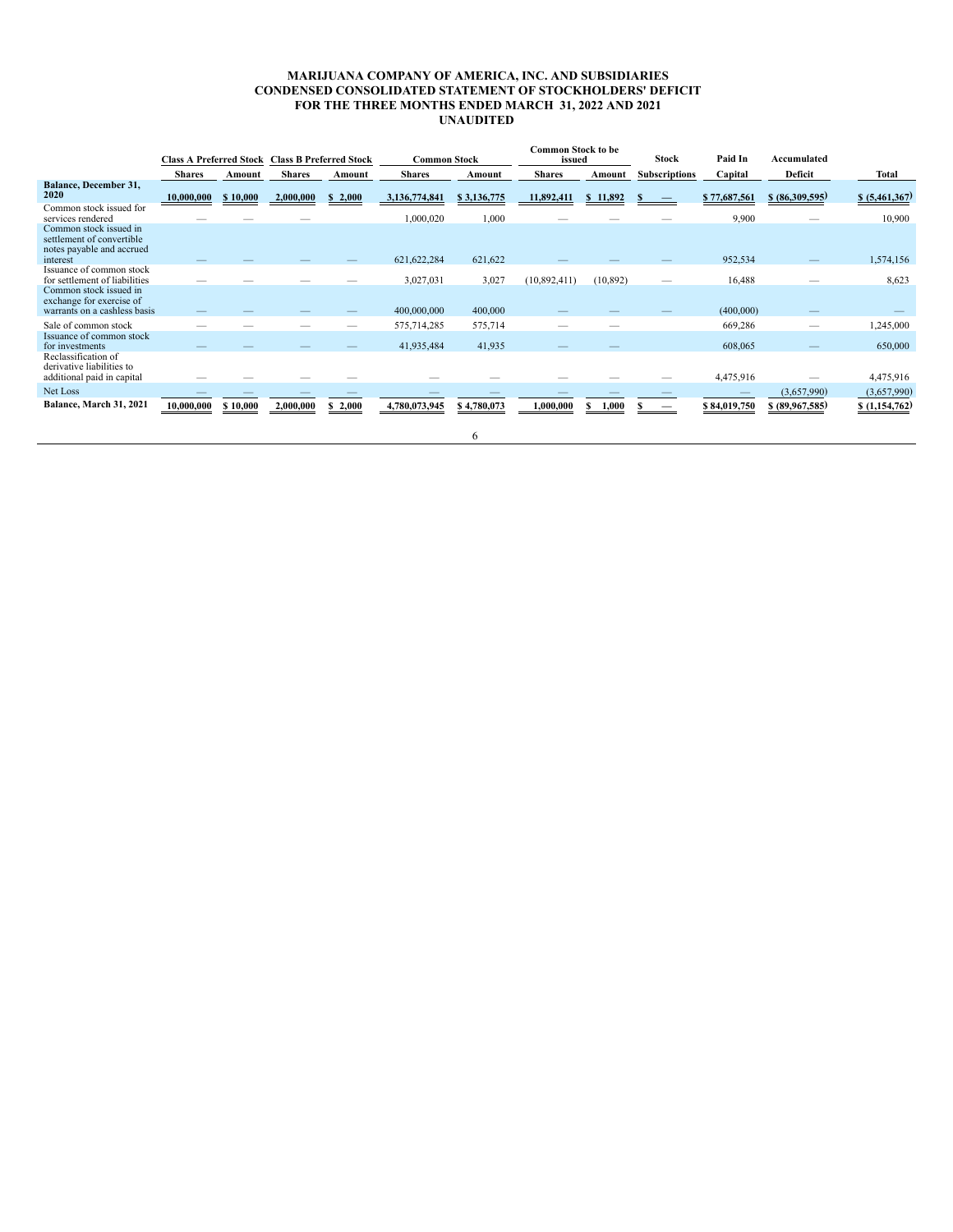|                                                                                  | <b>Class B Preferred</b><br><b>Class A Preferred</b><br><b>Stock</b><br>Stock |          | <b>Common Stock</b> |                       |               | <b>Common Stock to be</b><br>Paid In<br>Stock<br>issued |               |             | Accumulated          |              |                |           |             |
|----------------------------------------------------------------------------------|-------------------------------------------------------------------------------|----------|---------------------|-----------------------|---------------|---------------------------------------------------------|---------------|-------------|----------------------|--------------|----------------|-----------|-------------|
|                                                                                  | <b>Shares</b>                                                                 | Amount   | <b>Shares</b>       | Amount                | <b>Shares</b> | Amount                                                  | <b>Shares</b> | Amount      | <b>Subscriptions</b> | Capital      | Deficit        | Loss      | Total       |
| <b>Balance, December 31, 2021</b>                                                | 10,000,000 \$10,000                                                           |          | 2,000,000           | 2,000<br><sup>S</sup> | 7,122,806,264 | \$7,122,805                                             | 1,000,000     | 1,000<br>S. |                      | \$89,607,853 | \$(96,501,045) | (11, 725) | 230,889     |
| Common stock issued in<br>settlement of convertible<br>notes payable and accrued |                                                                               |          |                     |                       |               |                                                         |               |             |                      |              |                |           |             |
| interest                                                                         |                                                                               |          |                     |                       | ,166,431,600  | ,166,433                                                |               |             |                      | (114, 878)   |                |           | 1,051,555   |
| Issuance of common stock for                                                     |                                                                               |          |                     |                       |               |                                                         |               |             |                      |              |                |           |             |
| deferred finance costs                                                           |                                                                               |          |                     |                       | 35,000,000    | 35,000                                                  |               |             |                      | 8,000        |                |           | 43,000      |
| Sale of common stock                                                             |                                                                               |          |                     |                       | 652,500,000   | 652,500                                                 | _             |             |                      | (123, 650)   |                | –         | 528,850     |
| Reclassification of derivative<br>liabilities to additional paid in<br>capital   |                                                                               |          |                     |                       |               |                                                         |               |             |                      | 233,069      |                |           | 233,069     |
| Common stock issued for                                                          |                                                                               |          |                     |                       |               |                                                         |               |             |                      |              |                |           |             |
| contingent consideration                                                         |                                                                               |          |                     |                       | 282,326,369   | 282,326                                                 |               |             |                      | (32, 326)    |                |           | 250,000     |
| Common stock issued for<br>amendment to acquisition                              |                                                                               |          |                     |                       |               |                                                         |               |             |                      |              |                |           |             |
| consideration                                                                    |                                                                               |          |                     |                       | 180,486,830   | 180,486                                                 |               |             |                      | 54,146       |                |           | 234,632     |
| Net Loss                                                                         |                                                                               |          |                     |                       |               |                                                         |               |             |                      | -            | (3,290,292)    | (2, 548)  | (3,292,840) |
| Balance, March 31, 2022                                                          | 10,000,000                                                                    | \$10,000 | 2,000,000           | 2.000<br>S            | 9,439,551,063 | \$9,439,550                                             | 1.000.000     | 1.000<br>S. |                      | \$89,632,214 | \$(99,791,337) | (14,273)  | (720, 845)  |

See the accompanying notes to these unaudited condensed consolidated financial statements

7

<u> 1980 - Johann Barn, mars ann an t-Amhain Aonaich an t-Aonaich an t-Aonaich ann an t-Aonaich ann an t-Aonaich</u>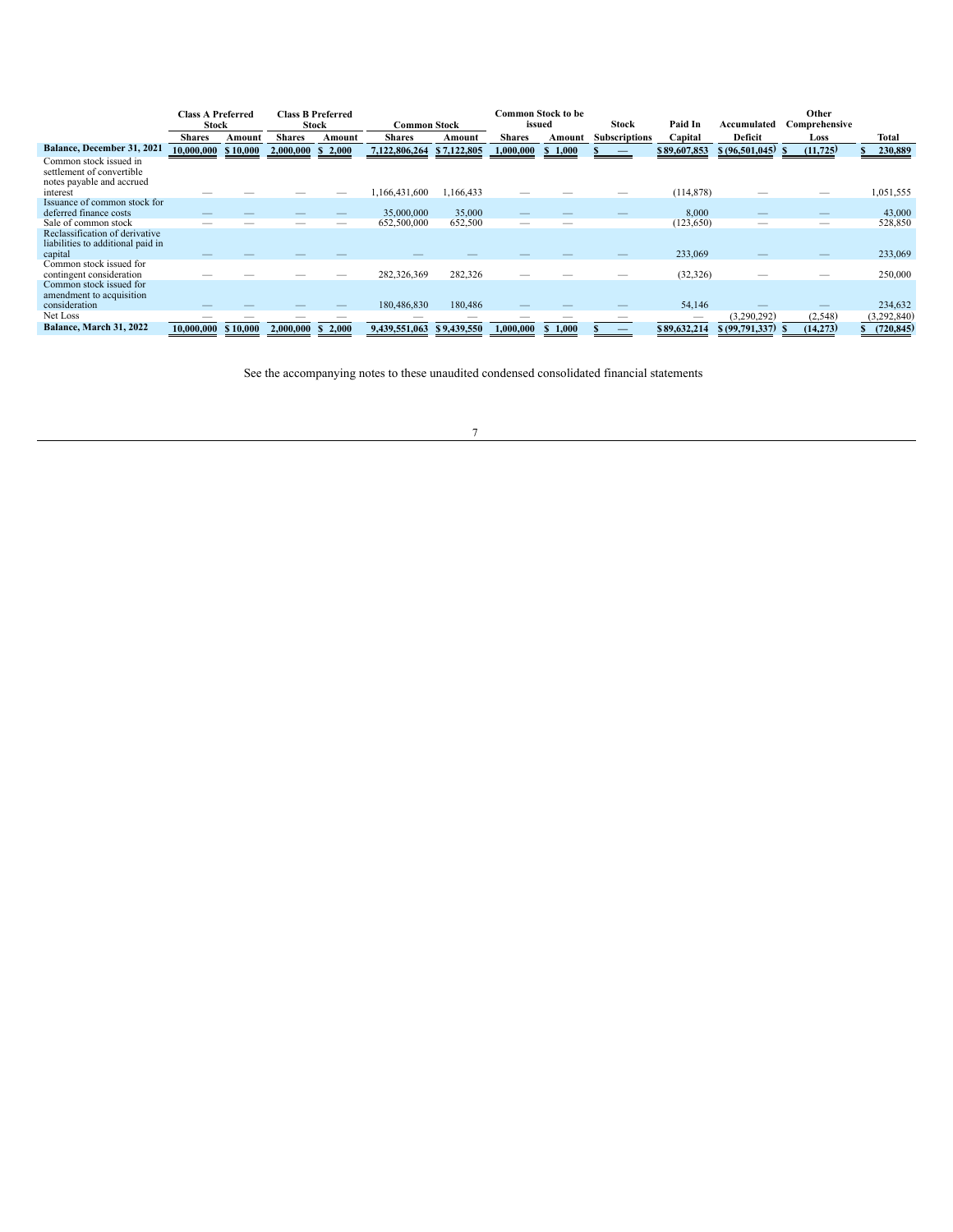# **MARIJUANA COMPANY OF AMERICA, INC. AND SUBSIDIARIES CONDENSED CONSOLIDATED STATEMENTS OF CASH FLOWS FOR THE THREE MONTHS ENDED MARCH 31, 2022 AND 2021 UNAUDITED**

<span id="page-7-0"></span>

|                                                                                                                                      |    | 2022              |               | 2021        |
|--------------------------------------------------------------------------------------------------------------------------------------|----|-------------------|---------------|-------------|
| <b>CASH FLOWS FROM OPERATING ACTIVITIES:</b>                                                                                         |    |                   |               |             |
| Net Income (Loss)                                                                                                                    | \$ | (3,290,292)       | -S            | (3,657,990) |
| Adjustments to reconcile net loss to net cash used in operating activities:                                                          |    |                   |               |             |
| Amortization of debt discount                                                                                                        |    | 761,712           |               | 311,710     |
| Depreciation and amortization                                                                                                        |    | 51,050            |               | 1,391       |
| Loss on equity investment                                                                                                            |    | 735,178           |               |             |
| Loss (Gain) on change in fair value of derivative liability                                                                          |    | 1,026,929         |               | 2,326,018   |
| Interest expense recognized for the excess of fair value of derivative liability over net book value of notes payable<br>at issuance |    | 157,558           |               | 694,755     |
| Stock-based compensation                                                                                                             |    | 234,633           |               | 10,900      |
| Unrealized (Gain) Loss on trading securities                                                                                         |    |                   |               | (620, 134)  |
| Loss on settlement of liabilities                                                                                                    |    | 187,500           |               | 71,647      |
| Changes in operating assets and liabilities:                                                                                         |    |                   |               |             |
| Accounts receivable                                                                                                                  |    | (199, 160)        |               | 1,833       |
| Inventories                                                                                                                          |    | 46,005            |               | 12,212      |
| Prepaid expenses and other current assets                                                                                            |    | 71,234            |               | (29, 816)   |
| Accounts payable                                                                                                                     |    | (692, 418)        |               | 74,178      |
| Accrued expenses and other current liabilities                                                                                       |    | 231,963           |               | (159,063)   |
| Right-of-use assets                                                                                                                  |    |                   |               | 3,880       |
| Right-of-use liabilities                                                                                                             |    |                   |               | (3,880)     |
| Net cash provided by (used in) operating activities                                                                                  |    | (678, 108)        |               | (962, 359)  |
| Cash flows from investing activities:                                                                                                |    |                   |               |             |
| Purchases of property and equipment                                                                                                  |    | (1,699)           |               | (2,031)     |
|                                                                                                                                      |    |                   |               |             |
| Net cash provided by (used in) investing activities                                                                                  |    | (1,699)           |               | (2, 031)    |
| Cash flows from financing activities:                                                                                                |    |                   |               |             |
| Proceeds from issuance of notes payable                                                                                              |    | 526,760           |               | 535,000     |
| Repayments of notes payable                                                                                                          |    | (233, 567)        |               | (230, 130)  |
| Repayments to related parties                                                                                                        |    | $\qquad \qquad -$ |               | (20,000)    |
| Proceeds from sale of common stock                                                                                                   |    | 528,850           |               | 1,245,000   |
| Net cash provided by (used in) financing activities                                                                                  |    | 822,043           |               | 1,529,870   |
|                                                                                                                                      |    |                   |               |             |
| Foreign exchange impact on cash                                                                                                      |    | (2, 548)          |               |             |
| Net increase (decrease) in cash                                                                                                      |    | 139,688           |               | 565,480     |
|                                                                                                                                      |    |                   |               |             |
| Cash at beginning of period                                                                                                          |    | 104,024           |               | 74,503      |
| Cash at end of period                                                                                                                | \$ | 243,712           | \$            | 639,983     |
|                                                                                                                                      |    |                   |               |             |
|                                                                                                                                      |    |                   |               |             |
| Supplemental disclosure of cash flow information:<br>Cash paid for interest                                                          |    |                   |               |             |
| Cash paid for taxes                                                                                                                  |    |                   |               |             |
|                                                                                                                                      |    |                   |               |             |
| Non-cash financing activities:                                                                                                       |    |                   |               |             |
| Common stock issued in settlement of convertible notes payable                                                                       | \$ | 639,054           | \$            | 1,574,156   |
| Reclassification of derivative liabilities to additional paid-in capital                                                             | \$ | 233,069           | \$            | 4,475,915   |
| Common stock issued for investment                                                                                                   | \$ | 234,633           | \$            | 650,000     |
| Common stock issued to settle liabilities                                                                                            | \$ |                   | \$            | 8,622       |
| Common stock issued for acquisition of business                                                                                      | \$ | 250,000           |               |             |
| Common stock issued for deferred finance costs                                                                                       | Ŝ  | 43,000            | <sup>\$</sup> |             |

See the accompanying notes to these unaudited condensed consolidated financial statements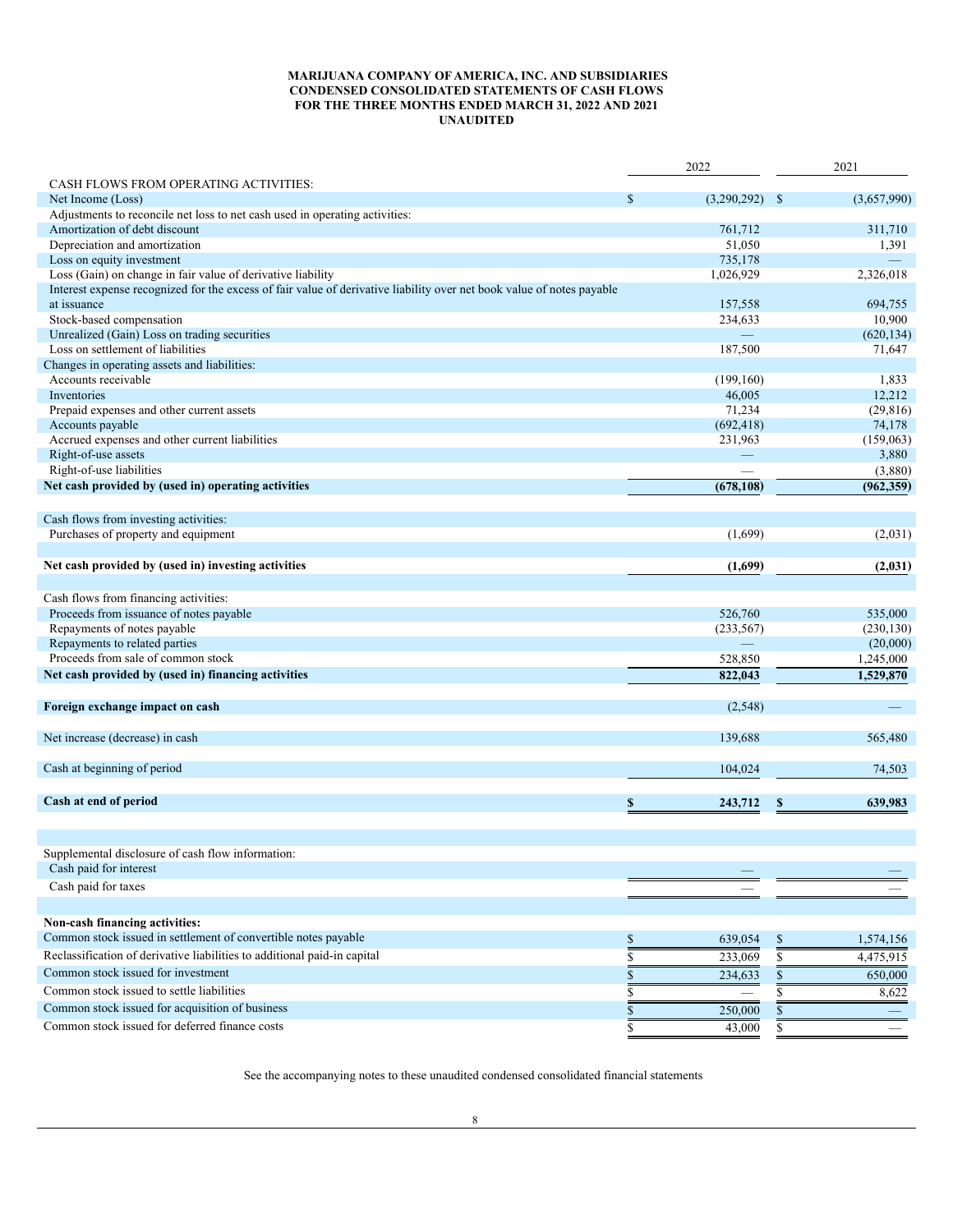#### **MARIJUANA COMPANY OF AMERICA, INC. AND SUBSIDIARIES NOTES TO CONDENSED CONSOLIDATED FINANCIAL STATEMENTS MARCH 31, 2022** *(unaudited)*

# <span id="page-8-0"></span>**NOTE 1 – NATURE OF OPERATIONS AND BASIS OF PRESENTATION**

Marijuana Company of America, Inc. (the "Company") was incorporated under the laws of the State of Utah in October 1985 under the name Mormon Mint, Inc. The corporation was originally organized to manufacture and market commemorative medallions related to the Church of Jesus Christ of Latter Day Saints. On January 5, 1999, Bekam Investments, Ltd. acquired 100% of the common shares of the Company and spun the Company off changing its name Converge Global, Inc. From August 13, 1999 until November 20, 2002, the Company focused on the development and implementation of Internet web content and e-commerce applications. In October 2009, in a 30 for 1 exchange, the Company merged with Sparrowtech, Inc. for the purpose of exploration and development of commercially viable mining properties. From 2009 to 2014, the Company operated primarily in the mining exploration business.

In 2015, the Company changed its business model to a marketing and distribution company for medical marijuana, and changed its name to Marijuana Company of America, Inc. At the time of the transition in 2015, there were no remaining assets, liabilities, or operating activities of the mining business.

On September 21, 2015, the Company formed H Smart, Inc. in the State of Delaware as a wholly owned subsidiary of the Company for the purpose of operating the hempSMART™ brand.

On February 1, 2016, the Company formed MCOA CA, Inc. in the State of California as a wholly owned subsidiary of the Company to facilitate mergers, acquisitions and the offering of investments or loans to the Company.

On May 3, 2017, the Company formed Hempsmart Limited in the United Kingdom as a wholly owned subsidiary of the Company for the purpose of future expansion into the European market.

On June 29, 2021, the Company acquired 100% of the capital stock of cDistro, Inc., a Nevada corporation, which is now a wholly owned subsidiary of the Company for the purpose of engaging in the distribution of hemp and CBD products to retail outlets in the North American market.

The condensed consolidated financial statements include the accounts of the Company and its wholly owned subsidiaries, H Smart, Inc., Hempsmart Limited, MCOA CA, Inc. and cDistro, Inc. All significant intercompany balances and transactions have been eliminated in consolidation.

The condensed consolidated balance sheet as of December 31, 2021 has been derived from audited financial statements set forth in the Company's Annual Report on Form 10- K filed with the U.S. Securities and Exchange Commission ("SEC") on April 15, 2022 (the "Annual Report").

Operating results for the three months ended March 31, 2022 are not necessarily indicative of results that may be expected for the year ending December 31, 2021. These condensed consolidated financial statements should be read in conjunction with the audited financial statements for the year ended December 31, 2021.

# **NOTE 2 – GOING CONCERN AND MANAGEMENT'S LIQUIDITY PLANS**

The accompanying financial statements have been prepared on a going concern basis, which contemplates the realization of assets and the satisfaction of liabilities in the normal course of business. As shown in the accompanying financial statements, for the three months ended March 31, 2022, the Company incurred net losses from operations of \$835,794 and used cash in operations of \$678,108. These factors among others may indicate that the Company will be unable to continue as a going concern for a reasonable period of time.

The Company's primary source of operating funds for the three months ended March 31, 2022 has been from revenue generated from the proceeds related to the issuance of common stock, convertible and other debt. The Company has experienced net losses from operations since inception but expects these conditions to improve in 2022 and beyond as it continues to develop its direct sales and marketing programs; however, no assurance can be provided that the Company will not continue to experience losses in the future. The Company has stockholders' deficiencies at March 31, 2022 and requires additional financing to fund future operations.

 $\Omega$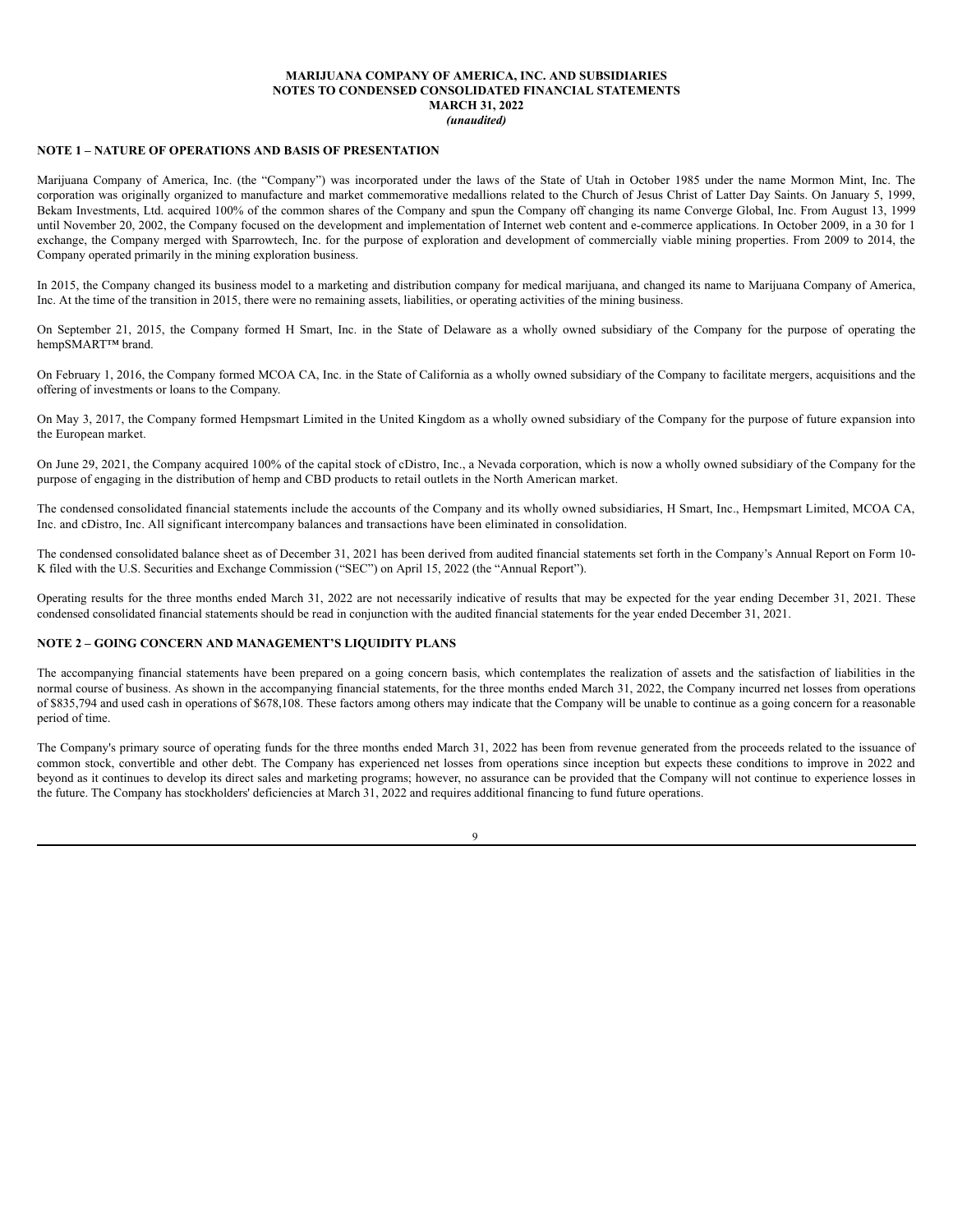The Company's existence is dependent upon management's ability to develop profitable operations and to obtain additional funding sources. There can be no assurance that the Company's financing efforts will result in profitable operations or the resolution of the Company's liquidity problems. There can be no assurance that the Company will be successful in developing profitable operations or that it will be able to obtain financing on favorable terms, if at all. The accompanying statements do not include any adjustments that might result should the Company be unable to continue as a going concern.

# **NOTE 3 –SUMMARY OF SIGNIFICANT ACCOUNTING POLICIES**

## Interim Financial Statements

The unaudited condensed consolidated interim financial statements of the Company have been prepared in accordance with accounting principles generally accepted in the United States ("GAAP") for interim financial information and the instructions to Form 10-Q and Rule 8-03 of Regulation S-X. Accordingly, they do not include all of the information and footnotes required by GAAP for complete financial statements. In the opinion of management, all adjustments (consisting of normal recurring accruals) considered necessary for a fair presentation have been included.

## Revenue Recognition

For annual reporting periods after December 15, 2017, the Financial Accounting Standards Board ("FASB") made effective Accounting Standards Updates ("ASU") 2014-09 "Revenue from Contracts with Customers," to supersede previous revenue recognition guidance under current GAAP. Revenue is now recognized in accordance with FASB Accounting Standards Codification ("ASC") Topic 606, Revenue Recognition. The objective of the guidance is to establish the principles that an entity shall apply to report useful information to users of financial statements about the nature, amount, timing, and uncertainty of revenue and cash flows arising from a contract with a customer. The core principle is to recognize revenue to depict the transfer of promised goods or services to customers in an amount that reflects the consideration to which the Company expects to be entitled in exchange for those goods or services. Two options were made available for implementation of the standard: the full retrospective approach or modified retrospective approach. The guidance became effective for annual reporting periods beginning after December 15, 2017, including interim periods within that reporting period, with early adoption permitted. The Company adopted FASB ASC Topic 606 for its reporting period as of the year ended December 31, 2017, which made its implementation of FASB ASC Topic 606 effective in the first quarter of 2018. The Company decided to implement the modified retrospective transition method to implement FASB ASC Topic 606, with no restatement of the comparative periods presented. Using this transition method, the Company applied the new standards to all new contracts initiated on or after the effective date. The Company also decided to apply this method to any incomplete contracts that it determines are subject to FASB ASC Topic 606 prospectively. For the quarter ended March 31, 2021, there were no incomplete contracts. As more fully discussed below, the Company is of the opinion that none of its contracts for services or products contain significant financing components that require revenue adjustment under FASB ASC Topic 606.

Contracts included in its application of FASB ASC Topic 606, for the quarter ended March 31, 2021, consisted solely of sales of the Company's hempSMART™ products made by its sales associates and by the Company directly through its website. Regarding its offered financial accounting, bookkeeping and/or real property management consulting services, to date no contracts have been entered into, and thus no reportable revenues have resulted for the fiscal years ended 2020 and, 2019, or for the quarter ended March 31, 2021.

In accordance with FASB ASC Topic 606, Revenue Recognition, the Company is of the opinion that none of its hempSMART™ product sales or offered consulting service, each of which are discussed below, have a significant financing component. The Company's opinion is based upon the transactional basis for its product sales, with revenue recognized upon customer order, payment and shipment, which occurs concurrently. The Company's evaluation of the length of time between the customer order, payment and shipping is not a significant financing component, because shipment occurs the same day as the order is placed and payment made by the customer. The Company's evaluation of its consulting services is based upon recognizing revenue as the services are performed for a determinable price per hour. The Company only recognizes revenues as it incurs and charges billable hours. Because the Company's hourly fees for services are fixed and determinable and are only earned and recognized as revenue upon actual performance, the Company is of the opinion that such arrangements are not an indicator of a vendor or customer based significant financing, that would materially change the amount of revenue the Company recognizes under the contract or would otherwise contain a significant financing component under FASB ASC Topic 606.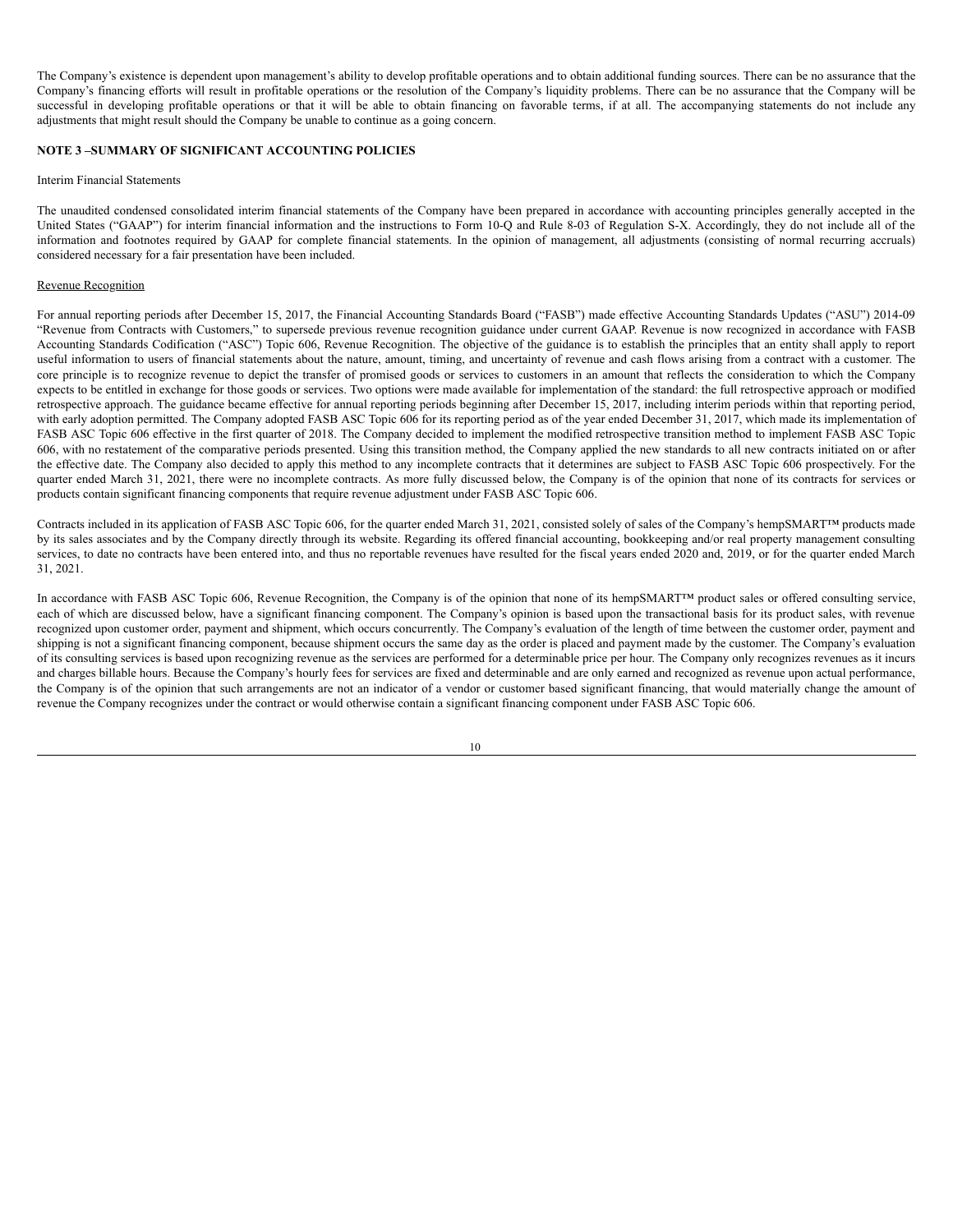## Product Sales

Revenue from product sales, including delivery fees, is recognized when (1) an order is placed by the customer; (2) the price is fixed and determinable when the order is placed; (3) the customer is required to and concurrently pays for the product upon order; and, (4) the product is shipped. The evaluation of the Company's recognition of revenue after the adoption of FASB ASC 606 did not include any judgments or changes to judgments that affected the Company's reporting of revenues, since its product sales, both pre and post adoption of FASB ASC 606, were evaluated using the same standards as noted above, reflecting revenue recognition upon order, payment and shipment, which all occurs concurrently when the order is placed and paid for by the customer, and the product is shipped. Further, given the facts that (1) the Company's customers exercise discretion in determining the timing of when they place their product order; and, (2) the price negotiated in the Company's product sales is fixed and determinable at the time the customer places the order, and there is no delay in shipment, the Company is of the opinion that its product sales do not indicate or involve any significant customer financing that would materially change the amount of revenue recognized under the sales transaction, or would otherwise contain a significant financing component for the Company or the customer under FASB ASC Topic 606.

## Use of Estimates

The preparation of financial statements in conformity with GAAP requires management to make estimates and assumptions that affect the reported amounts of assets and liabilities, disclosure of contingent assets and liabilities at the date of the financial statements and the reported amounts of revenues and expenses during the reporting period. Significant estimates include the fair value of the Company's stock, stock-based compensation, fair values relating to derivative liabilities, debt discounts and the valuation allowance related to deferred tax assets. Actual results may differ from these estimates.

#### Cash

The Company considers cash to consist of cash on hand and temporary investments having an original maturity of 90 days or less that are readily convertible into cash.

## Concentrations of Credit Risk

The Company's financial instruments that are exposed to a concentration of credit risk are cash and accounts receivable. Occasionally, the Company's cash in interest-bearing accounts may exceed FDIC insurance limits. The financial stability of these institutions is periodically reviewed by senior management.

# Accounts Receivable

Trade receivables are carried at their estimated collectible amounts. Trade credit is generally extended on a short-term basis. Thus, trade receivables do not bear interest. Trade accounts receivable are periodically evaluated for collectability based on past credit history with customers and their current financial condition.

#### Allowance for Doubtful Accounts

Any charges to the allowance for doubtful accounts on accounts receivable are charged to operations in amounts sufficient to maintain the allowance for uncollectible accounts at a level management believes is adequate to cover any probable losses. Management determines the adequacy of the allowance based on historical write-off percentages and the current status of accounts receivable. Accounts receivable are charged off against the allowance when collectability is determined to be permanently impaired. As of March 31, 2022 and December 31, 2021, allowance for doubtful accounts was \$3,267 and \$0, respectively.

# Inventories

Inventories are stated at the lower of cost or market with cost being determined on a first-in, first-out (FIFO) basis. The Company writes down its inventory for estimated obsolescence or unmarketable inventory equal to the difference between the cost of inventory and the estimated market value based upon assumptions about future demand and market conditions. If actual market conditions are less favorable than those projected by management, additional inventory write-downs may be required. During the periods presented, there were no inventory write-downs.

# Cost of Sales

Cost of sales is comprised of cost of product sold, packaging, and shipping costs.

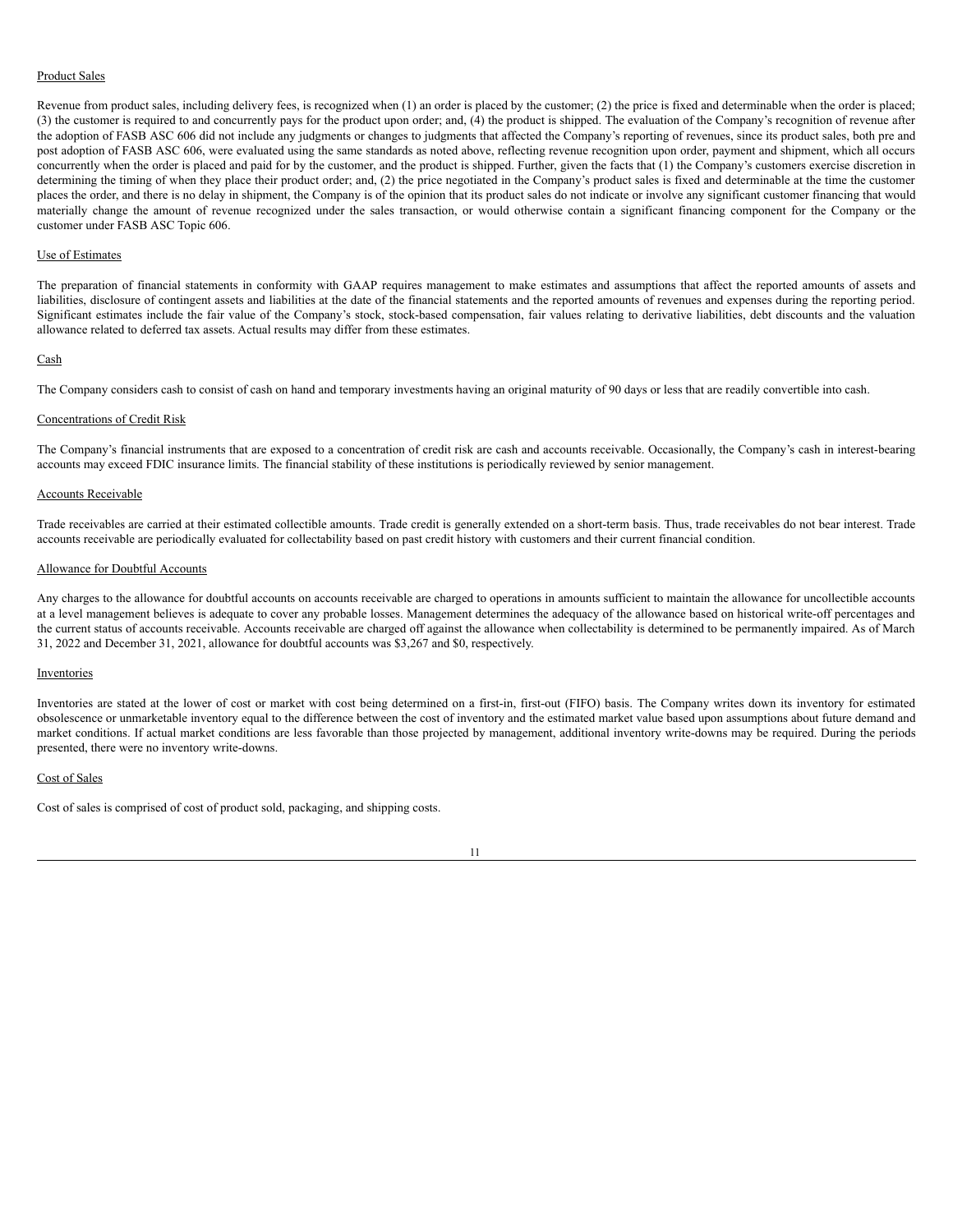# Stock Based Compensation

The Company measures the cost of services received in exchange for an award of equity instruments based on the fair value of the award. For employees and directors, the fair value of the award is measured on the grant date and for non-employees, the fair value of the award is generally re-measured on vesting dates and interim financial reporting dates until the service period is complete. The fair value amount is then recognized over the period during which services are required to be provided in exchange for the award, usually the vesting period. Stock-based compensation expense is recorded by the Company in the same expense classifications in the statements of operations, as if such amounts were paid in cash.

## Earnings per Share

Basic earnings per share are calculated by dividing net income (loss) by the weighted average number of shares of the Company's common stock outstanding during the period. Diluted earnings per share reflects the potential dilution that could occur if the Company's share-based awards and convertible securities were exercised or converted into common stock. The dilutive effect of the Company's share-based awards is computed using the treasury stock method, which assumes all share-based awards are exercised and the hypothetical proceeds from exercise are used to purchase common stock at the average market price during the period. The incremental shares (difference between shares assumed to be issued versus purchased), to the extent they would have been dilutive, are included in the denominator of the diluted earnings per share calculation. The dilutive effect of the Company's convertible preferred stock and convertible debentures is computed using the if-converted method, which assumes conversion at the beginning of the year.

#### Property and Equipment

Property and equipment are stated at cost. When retired or otherwise disposed, the related carrying value and accumulated depreciation are removed from the respective accounts and the net difference less any amount realized from disposition, is reflected in earnings. For financial statement purposes, property and equipment are recorded at cost and depreciated using the straight-line method over their estimated useful lives of 3 to 5 years.

# **Investments**

The Company follows ASC subtopic 321-10, Investments-Equity Securities ("ASC 321-10") which requires the accounting for equity security to be measured at fair value with changes in unrealized gains and losses are included in current period operations. Where an equity security is without a readily determinable fair value, the Company may elect to estimate its fair value at cost minus impairment plus or minus changes resulting from observable price changes (See Note 6).

#### Derivative Financial Instruments

The Company classifies as equity any contracts that (i) require physical settlement or net-share settlement or (ii) provide the Company with a choice of net-cash settlement or settlement in its own shares (physical settlement or net-share settlement) providing that such contracts are indexed to the Company's own stock. The Company classifies as assets or liabilities any contracts that (i) require net-cash settlement (including a requirement to net cash settle the contract if an event occurs and if that event is outside the Company's control) or (ii) gives the counterparty a choice of net-cash settlement or settlement in shares (physical settlement or net-share settlement). The Company assesses classification of its common stock purchase warrants and other free-standing derivatives at each reporting date to determine whether a change in classification between equity and liabilities is required.

The Company's free-standing derivatives consisted of conversion options embedded within its issued convertible debt and warrants with anti-dilutive (reset) provisions. The Company evaluated these derivatives to assess their proper classification in the balance sheet using the applicable classification criteria enumerated under GAAP. The Company determined that certain conversion and exercise options do not contain fixed settlement provisions. The convertible notes contain a conversion feature and warrants have a reset provision such that the Company could not ensure it would have adequate authorized shares to meet all possible conversion demands.

As such, the Company was required to record the conversion feature and the reset provision which does not have fixed settlement provisions as liabilities and mark to market all such derivatives to fair value at the end of each reporting period.

The Company has adopted a sequencing policy that reclassifies contracts (from equity to assets or liabilities) with the most recent inception date first. Thus, any available shares are allocated first to contracts with the most recent inception dates.

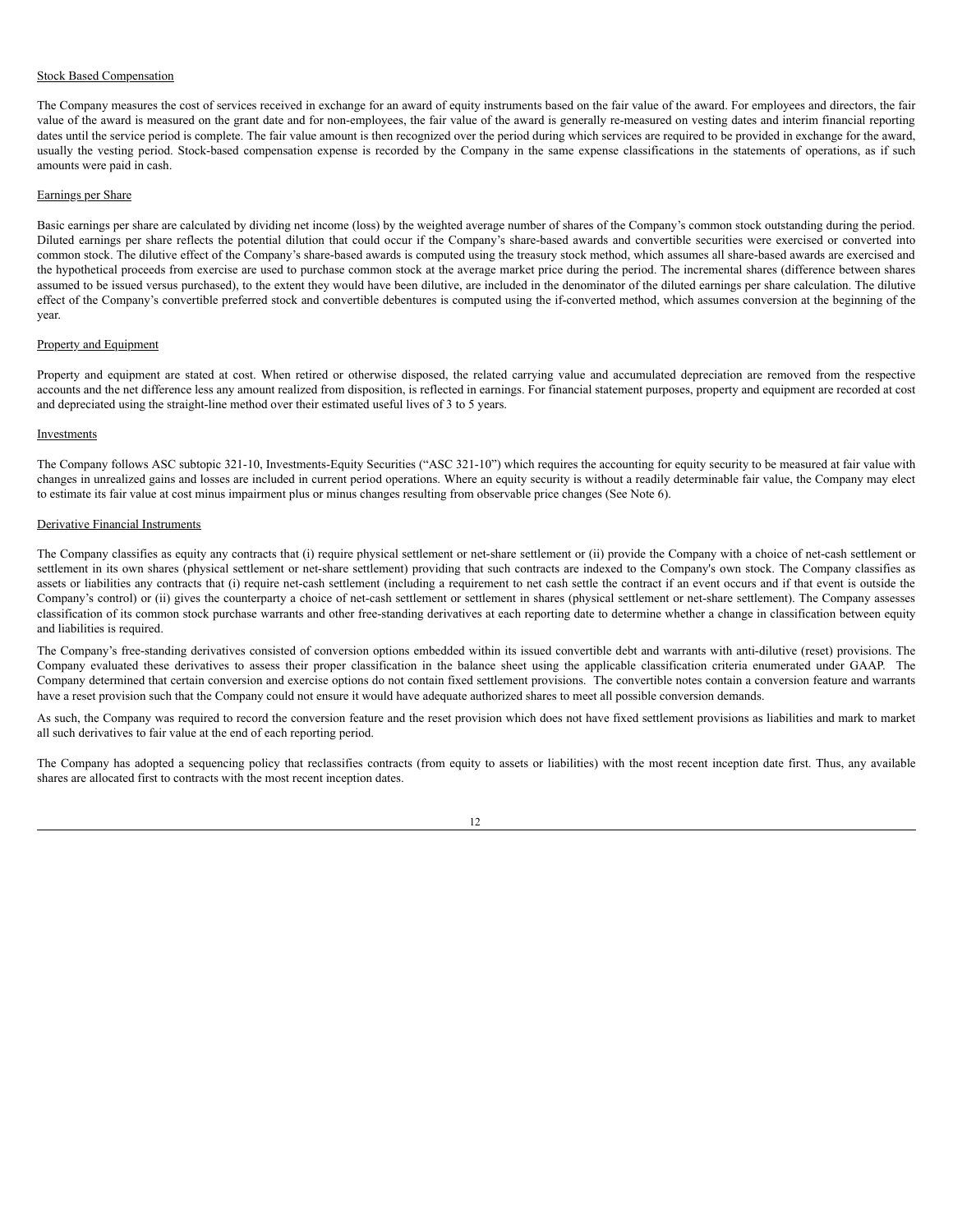# Fair Value of Financial Instruments

Fair value estimates discussed herein are based upon certain market assumptions and pertinent information available to management as of March 31, 2022 and December 31, 2021. The respective carrying value of certain on-balance-sheet financial instruments approximated their fair values. These financial instruments include cash and accounts payable. Fair values were assumed to approximate carrying values for cash, accounts payables and short-term notes because they are short term in nature.

# **Advertising**

The Company follows the policy of charging the costs of advertising to expense as incurred. The Company charged to operations \$42,565 and \$69,868 as advertising costs for the three months ended March 31, 2022 and 2021, respectively.

## Income Taxes

Deferred income tax assets and liabilities are determined based on the estimated future tax effects of net operating loss and credit carry forwards and temporary differences between the tax basis of assets and liabilities and their respective financial reporting amounts measured at the current enacted tax rates. The Company records an estimated valuation allowance on its deferred income tax assets if it is not more likely than not that these deferred income tax assets will be realized.

The Company recognizes a tax benefit from an uncertain tax position only if it is more likely than not that the tax position will be sustained on examination by taxing authorities, based on the technical merits of the position. The tax benefits recognized in the condensed consolidated financial statements from such a position are measured based on the largest benefit that has a greater than 50% likelihood of being realized upon ultimate settlement. As of March 31, 2022, and 2021, the Company has not recorded any unrecognized tax benefits.

# **Segment Information**

ASC subtopic Segment Reporting 280-10 ("ASC 280-10") establishes standards for reporting information regarding operating segments in annual financial statements and requires selected information for those segments to be presented in interim financial reports issued to stockholders. ASC 280-10 also establishes standards for related disclosures about products and services and geographic areas. Operating segments are identified as components of an enterprise about which separate discrete financial information is available for evaluation by the chief operating decision maker, or decision-making group, in making decisions how to allocate resources and assess performance. The information disclosed herein materially represents all of the financial information related to the Company's principal operating segments, hempSMART and cDistro.

The following table represents the Company's hempSMART business for the three months ended March 31, 2022 and 2021:

# **hempSMART STATEMENT OF OPERATIONS FOR THE THREE MONTHS ENDED MARCH 31, 2022 AND 2021**

|                                     |   | For the Three months ended March 31, |    |           |
|-------------------------------------|---|--------------------------------------|----|-----------|
|                                     |   | 2022                                 |    | 2021      |
| Revenues                            |   | 11,914                               | \$ | 34,930    |
| Cost of Sales                       |   | 6,097                                |    | 25,180    |
| <b>Gross profit</b>                 |   | 5,817                                |    | 9,750     |
|                                     |   |                                      |    |           |
| <b>Operating Expenses</b>           |   |                                      |    |           |
| Depreciation expense                |   | 5,289                                |    | 1,391     |
| Payroll and related                 |   | 60,274                               |    | 53,947    |
| Selling and Marketing expenses      |   | 77,905                               |    | 107,549   |
| General and administrative expenses |   | 114,072                              |    | 55,801    |
| <b>Total Expenses</b>               |   | 257,540                              |    | 218,688   |
|                                     |   |                                      |    |           |
| <b>Net Loss from Operations</b>     | ወ | (251, 723)                           | S  | (208,938) |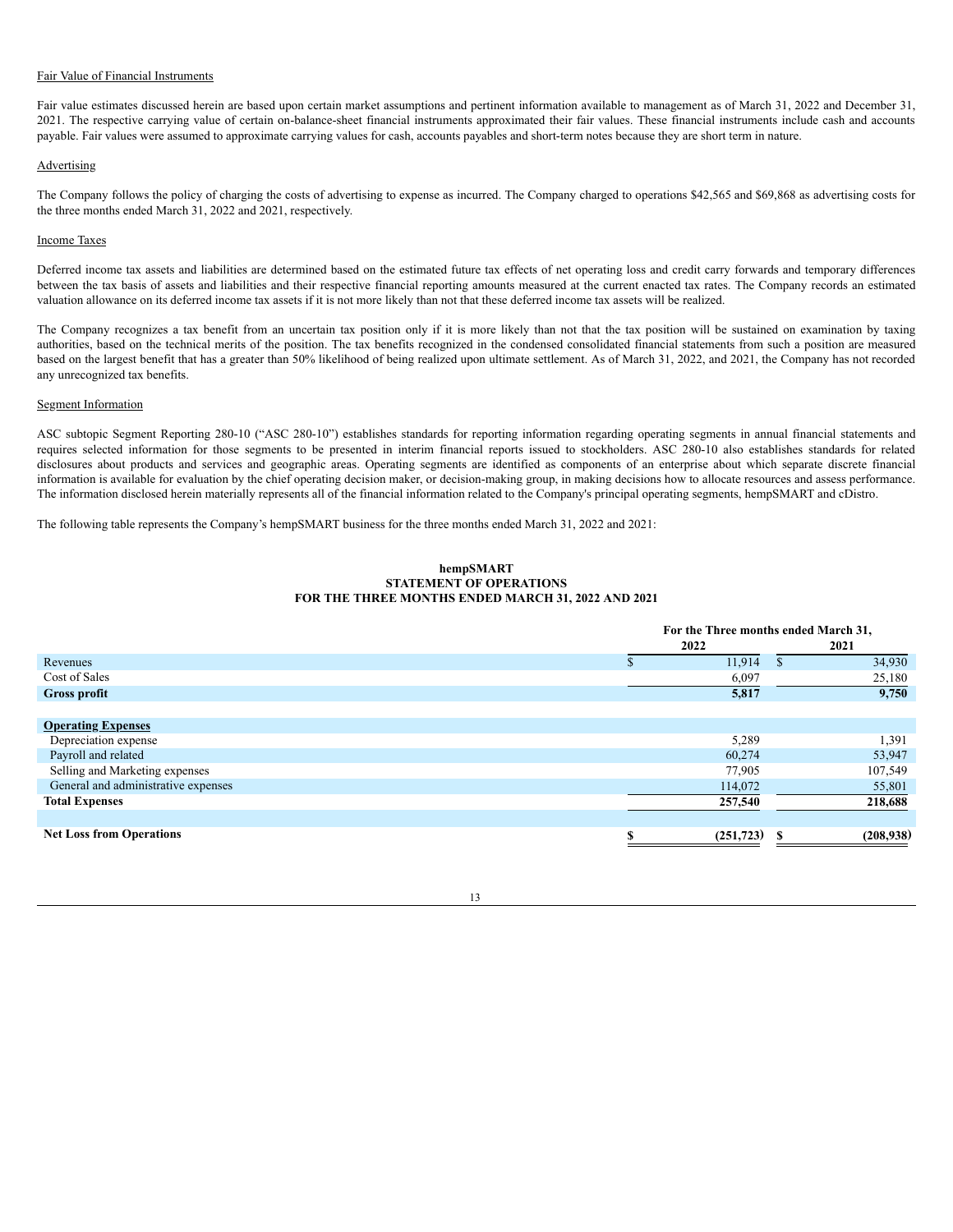## **cDistro STATEMENT OF OPERATIONS FOR THE THREE MONTHS ENDED MARCH 31, 2022 AND 2021**

|                                       |               | For the Three Months ended |               |                |
|---------------------------------------|---------------|----------------------------|---------------|----------------|
|                                       |               | <b>March 31, 2022</b>      |               | March 31, 2021 |
|                                       |               |                            |               |                |
|                                       |               |                            |               |                |
| Revenues                              | <sup>\$</sup> | 526,908                    | <sup>\$</sup> |                |
|                                       |               |                            |               |                |
| Cost of Goods Sold                    |               | 503,860                    |               |                |
|                                       |               |                            |               |                |
| <b>Gross Profit</b>                   |               | 23,048                     |               |                |
|                                       |               |                            |               |                |
| <b>Expense</b>                        |               |                            |               |                |
| Depreciation and amortization expense |               | 45,762                     |               |                |
| Selling and Marketing                 |               | 35                         |               |                |
| Payroll and Related expenses          |               | 54,000                     |               |                |
| General and Admin Expenses            |               | 50,824                     |               |                |
| <b>Total Expense</b>                  |               | 150,621                    |               |                |
|                                       |               |                            |               |                |
| <b>Net Loss from Operations</b>       | \$            | (127,573)                  |               |                |

# Recent Accounting Pronouncements

In February 2016, the FASB issued ASU 2016-02, Leases (Topic 842). This ASU requires lessees to recognize a lease liability, on a discounted basis, and a right-of-use asset for substantially all leases, as well as additional disclosures regarding leasing arrangements. In July 2018, the FASB issued ASU 2018-11, Leases (Topic 842), which provides an optional transition method of applying the new lease standard. Topic 842 can be applied using either a modified retrospective approach at the beginning of the earliest period presented, or as permitted by ASU 2018-11, at the beginning of the period in which it is adopted.

We adopted this standard using a modified retrospective approach on January 1, 2019. The modified retrospective approach includes a number of optional practical expedients relating to the identification and classification of leases that commenced before the adoption date; initial direct costs for leases that commenced before the adoption date; and, the ability to use hindsight in evaluating lessee options to extend or terminate a lease or to purchase the underlying asset.

The Company elected the package of practical expedients permitted under ASC 842 allowing it to account for its existing operating lease that commenced before the adoption date as an operating lease under the new guidance without reassessing (i) whether the contract contains a lease; (ii) the classification of the lease; or, (iii) the accounting for indirect costs as defined in ASC 842.

In considering its qualitative disclosure obligations under ASC 842-20-50-3, the Company examined its one lease for office space that has a fixed monthly rent with no variable lease payments and no options to extend. The lease is for an office space with no right of use assets. The lease does not provide for terms and conditions granting residual value guarantees by the Company, or any restrictions or covenants imposed by the lease for dividends or incurring additional financial obligations by the Company. The Company also elected a short-term lease exception policy and an accounting policy to not separate non-lease components from lease components for its facility lease.

Consistent with ASC 842-20-50-4, for the Company's quarterly financial statements for the period ended March 31, 2022 , the Company calculated its total lease cost based solely on its monthly rent obligation. The Company had no cash flows arising from its lease, no finance lease cost, short term lease cost, or variable lease costs. The Company's office lease does not produce any sublease income or any net gain or loss recognized from sale and leaseback transactions. As a result, the Company did not need to segregate amounts between finance and operating leases for cash paid for amounts included in the measurement of lease liabilities, segregated between operating and financing cash flows; supplemental non-cash information on lease liabilities arising from obtaining right-of-use assets; weighted-average calculations for the remaining lease term; or the weighted-average discount rate.

The adoption of this guidance resulted in no significant impact to the Company's results of operations or cash flows.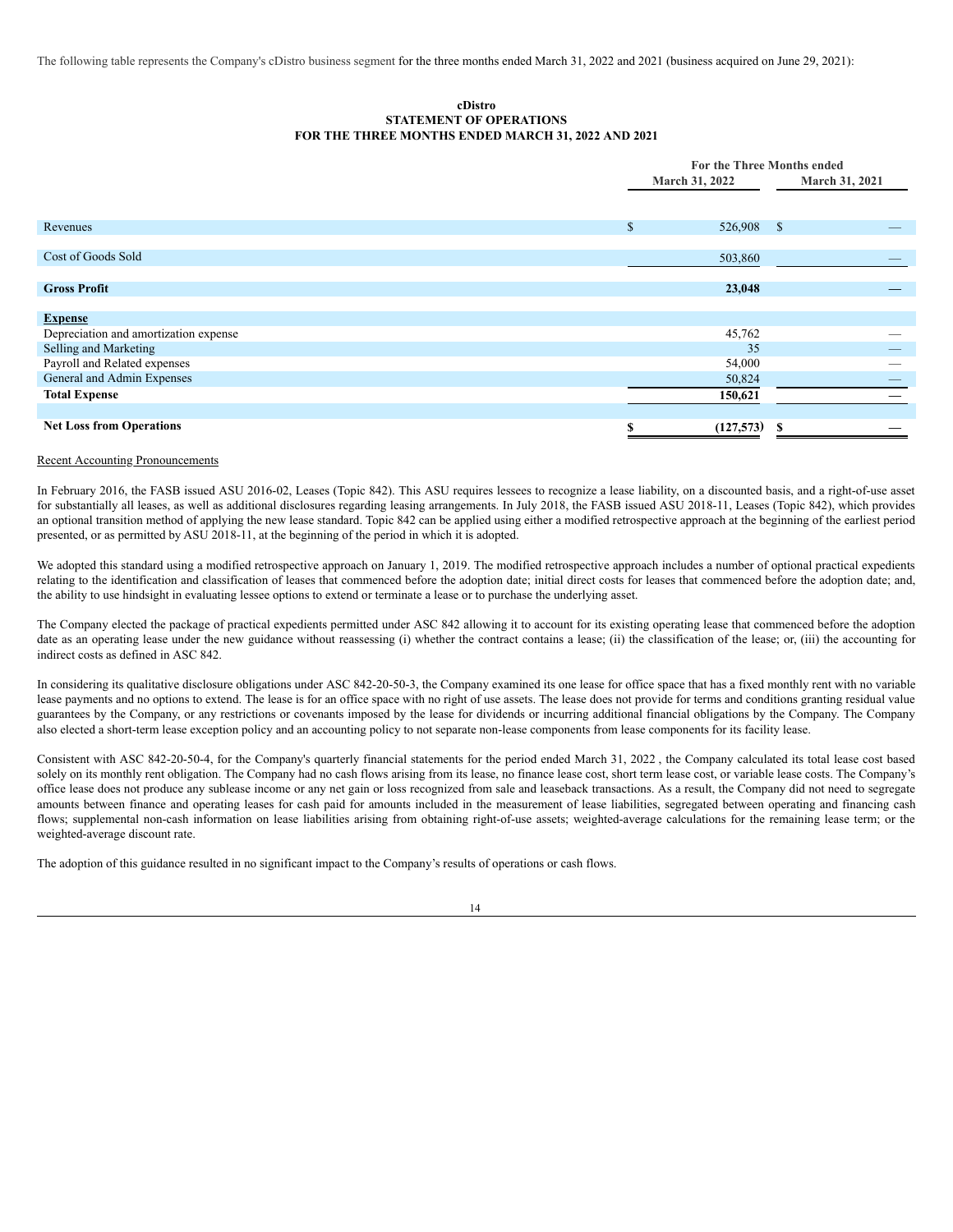## COVID-19 – Going Concern

In March 2020, the World Health Organization declared the global emergence of the COVID-19 pandemic. The impact of COVID-19 on the Company's business is currently unknown. The Company will continue to monitor guidance and orders issued by federal, state, and local authorities with respect to COVID-19. As a result, the Company may take actions that alter its business operations as may be required by such guidance and orders or take other steps that the Company determines are in the best interest of its employees, customers, partners, suppliers and stockholders.

Any such alterations or modifications could cause substantial interruption to the Company's business and could have a material adverse effect on the Company's business, operating results, financial condition, and the trading price of the Company's common stock, and could include temporary closures of one or more of the Company's facilities; temporary or long-term labor shortages; temporary or long-term adverse impacts on the Company's supply chain and distribution channels; and the potential of increased network vulnerability and risk of data loss resulting from increased use of remote access and removal of data from the Company's facilities. In addition, COVID-19 could negatively impact capital expenditures and overall economic activity in the impacted regions or depending on the severity, globally, which could impact the demand for the Company's products and services.

It is unknown whether and how the Company may be impacted if the COVID-19 pandemic persists for an extended period of time or if there are increases in its breadth or in its severity, including as a result of the waiver of regulatory requirements or the implementation of emergency regulations to which the Company is subject. The COVID-19 pandemic poses a risk that the Company or its employees, contractors, suppliers, and other partners may be prevented from conducting business activities for an indefinite period.

The Company may incur expenses or delays relating to such events outside of its control, which could have a material adverse impact on its business, operating results, financial condition and the trading price of its common stock. The COVID-19 pandemic made our hempSMART products, which are considered a supplement, not as attractive to clients struggling to survive financially with less disposable income. Additionally, our staff were unable to work from our office. This created a less efficient environment for the sales team and our ability to fulfill orders.

# **NOTE 4 – OPERATING LEASE**

Effective June 1, 2021, the Registrant's address for its principal executive offices changed to 633 W 5th Street, Suite 2826 Los Angeles, CA 90071. Concurrent with the change of address, the Registrant entered into an accommodation for access to its offices for one year, beginning on June 1, 2021, and terminating on May 31, 2022. As consideration for the accommodation, the Registrant agreed to pay a monthly fee of \$2,349. The Registrant's former office lease for its 1340 West Valley Parkway, Ste. 205, Escondido, CA terminated May 31, 2021.

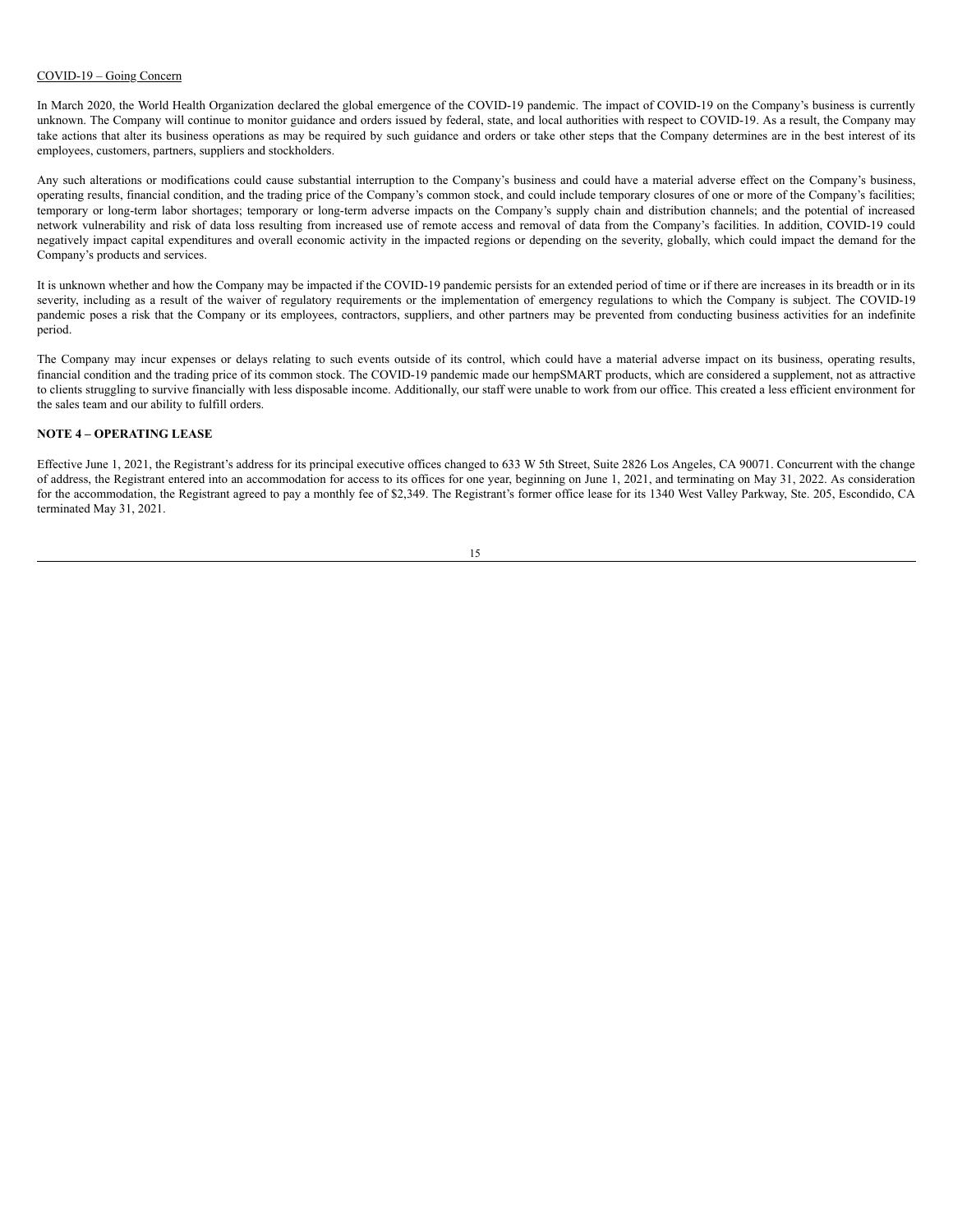# **NOTE 5 – PROPERTY AND EQUIPMENT**

Property and equipment as of March 31, 2022 and December 31, 2021 is summarized as follows:

|                               | March 31,<br>2022 |  |          |  |  |
|-------------------------------|-------------------|--|----------|--|--|
| Computer equipment            | 31,855            |  | 30,155   |  |  |
| Machinery                     | 104,102           |  | 104,102  |  |  |
| Furniture and fixtures        | 13,278            |  | 13,278   |  |  |
| Subtotal                      | 149,235           |  | 147,535  |  |  |
| Less accumulated depreciation | (31,998)          |  | (25,947) |  |  |
| Property and equipment, net   | 117,237           |  | 121,588  |  |  |

Property and equipment are stated at cost and depreciated using the straight-line method over their estimated useful lives of 3 years. When retired or otherwise disposed, the related carrying value and accumulated depreciation are removed from the respective accounts and the net difference less any amount realized from disposition, is reflected in earnings.

Depreciation expense was \$6,051 and \$1,391 for the three months ended March 31, 2022 and 2021, respectively.

# **NOTE 6 – INVESTMENTS**

# Bougainville Ventures, Inc. Joint Venture

On March 16, 2017, we entered into a joint venture agreement with Bougainville Ventures, Inc., a Canadian corporation. The purpose of the joint venture was for the Company and Bougainville to (i) jointly engage in the development and promotion of products in the legalized cannabis industry in Washington State; (ii) utilize Bougainville's high quality cannabis grow operations in the State of Washington, where it claimed to have an ownership interest in real property for use within the legalized cannabis industry; (iii) leverage Bougainville's agreement with a I502 Tier 3 license holder to grow cannabis on the site; provide technical and management services and resources including, but not limited to: sales and marketing, agricultural procedures, operations, security and monitoring, processing and delivery, branding, capital resources and financial management; and, (iv) optimize collaborative business opportunities. The Company and Bougainville agreed to operate through a Washington State Limited Liability Company, and BV-MCOA Management, LLC was organized in the State of Washington on May 16, 2017.

As our contribution to the joint venture, the Company committed to raise not less than \$1,000,000 to fund joint venture operations, based upon a funding schedule. The Company also committed to providing branding and systems for the representation of cannabis related products and derivatives comprised of management, marketing and various proprietary methodologies directly tailored to the cannabis industry.

The Company and Bougainville's agreement provided that funding provided by the Company would contribute towards the joint venture's ultimate purchase of the land consisting of a one-acre parcel located in Okanogan County, Washington, for joint venture operations.

As disclosed on Form 8-K on December 11, 2017, the Company did not comply with the funding schedule for the joint venture. On November 6, 2017, the Company and Bougainville amended the joint venture agreement to reduce the amount of the Company's commitment from \$1,000,000 to \$800,000, and also required the Company to issue Bougainville 15 million shares of the Company's restricted common stock. The Company completed its payments pursuant to the amended agreement on November 7, 2017, and on November 9, 2017, issued to Bougainville 15 million shares of restricted common stock. The amended agreement provided that Bougainville would deed the real property to the joint venture within thirty days of its receipt of payment.

Thereafter, the Company determined that Bougainville had no ownership interest in the property in Washington State, but rather was a party to a purchase agreement for real property that was in breach of contract for non-payment. Bougainville also did not possess an agreement with a Tier 3 I502 license holder to grow Marijuana on the property. Nonetheless, as a result of funding arranged for by the Company, Bougainville and an unrelated third party, Green Ventures Capital Corp., purchased the land, but did not deed the real property to the joint venture. Bougainville failed to pay delinquent property taxes to Okanogan County and to date, the property has not been deeded to the joint venture.

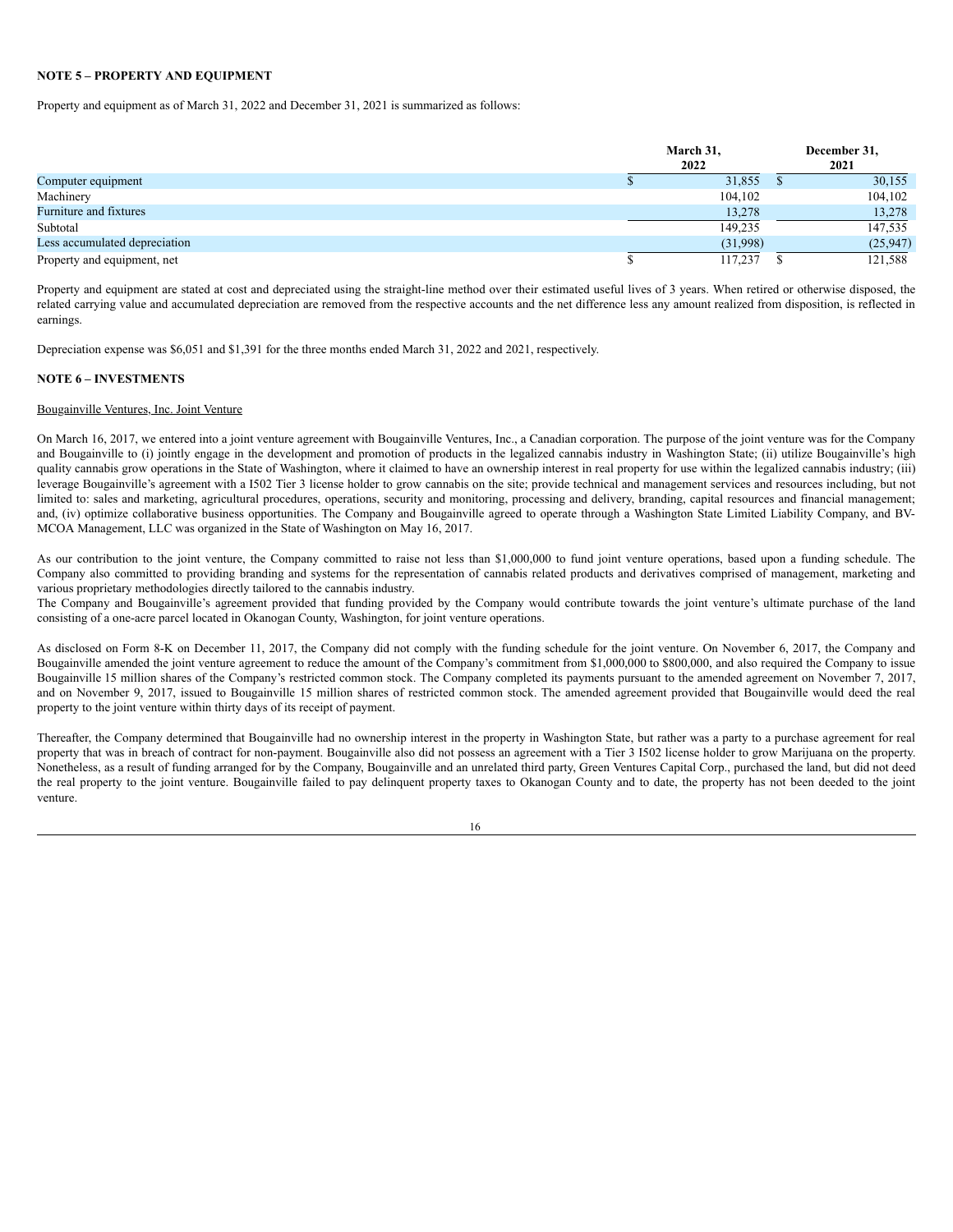To clarify the respective contributions and roles of the parties, the Company offered to enter into good faith negotiations to revise and restate the joint venture agreement with Bougainville. The Company diligently attempted to communicate with Bougainville to accomplish a revised and restated joint venture agreement, and efforts towards satisfying the conditions to complete the subdivision of the land by the Okanogan County Assessor. However, Bougainville failed to cooperate or communicate with the Company in good faith, and failed to pay the delinquent taxes on the real property that would allow for sub-division and the deeding of the real property to the joint venture.

On August 10, 2018, the Company advised its independent auditor that Bougainville did not cooperate or communicate with the Company regarding its requests for information concerning the audit of Bougainville's receipt and expenditures of \$800,000 contributed by the Company in the joint venture agreement. Bougainville had a material obligation to do so under the joint venture agreement. The Company believes that some of the funds it paid to Bougainville were misappropriated and that there was self-dealing with respect to those funds. Additionally, the Company believes that Bougainville misrepresented material facts in the joint venture agreement, as amended, including, but not limited to, Bougainville's representations that: (i) it had an ownership interest in real property that was to be deeded to the joint venture; (ii) it had an agreement with a Tier 3 # I502 cannabis license holder to grow cannabis on the real property; and, (iii) that clear title to the real property associated with the Tier 3 # I502 license would be deeded to the joint venture thirty days after the Company made its final funding contribution. As a result, on September 20, 2018, the Company filed suit against Bougainville Ventures, Inc., BV-MCOA Management, LLC, Andy Jagpal, Richard Cindric, et al. in Okanogan County Washington Superior Court, case number 18-2- 0045324. The Company's complaint seeks legal and equitable relief for breach of contract, fraud, breach of fiduciary duty, conversion, recession of the joint venture agreement, an accounting, quiet title to real property in the name of the Company, for the appointment of a receiver, the return to treasury of 15 million shares issued to Bougainville, and, for treble damages pursuant to the Consumer Protection Act in Washington State. The registrant has filed a lis pendens on the real property. The case is currently in litigation.

In connection with the agreement, the Company recorded a cash investment of \$1,188,500 to the Joint Venture during 2017. This was comprised of 49.5% ownership of BV-MCOA Management LLC and was accounted for using the equity method of accounting. The Company recorded an annual impairment in 2017 of \$792,500, reflecting the Company's percentage of ownership of the net book value of the investment. During 2018, the Company recorded equity losses of \$37,673 and \$11,043 for the first and second quarters respectively and recorded an annual impairment of \$285,986 for the year ended December 31, 2018, at which time the Company determined the investment to be fully impaired due to Bougainville's breach of contract and resulting litigation, as discussed above.

# Natural Plant Extract of California

Natural Plant Extract of California & Subsidiaries Joint Venture; On April 15, 2019, the Company entered into a joint venture agreement with Natural Plant Extracts of California, Inc. and subsidiaries. The purpose of the joint venture was to utilize Natural Plant Extracts' California and City cannabis licenses to jointly operate a business named "Viva Buds" to operate a licensed cannabis distribution service in California. In exchange for acquiring 20% of Natural Plant Extracts' common stock, the Company agree to pay two million dollars and issue Natural Plant Extract one million dollars' worth of the Company's restricted common stock. As of February 3, 2020, the Company was in arrears in its payment obligations under the joint venture agreement, and the parties entered into a settlement and release of all claims terminating the joint venture. The parties agreed to reduce the Company's equity ownership in Natural Plant Extracts from 20% to 5%. The Company also agreed to pay Natural Plant Extracts \$85,000 and the balance of \$56,085.15 paid in a convertible promissory note issued with terms allowing Natural Plant Extracts to convert the note into common stock at a 50% discount to the closing price of MCOA's common stock as of the maturity date. As of the date of this filing, the Company satisfied its payment obligations under the settlement agreement.

#### Cannabis Global Share Exchange

Share Exchange with Cannabis Global, Inc. On September 30, 2020, the Company entered into a securities exchange agreement with Cannabis Global, Inc., a Nevada corporation. By virtue of the agreement, the Company issued 650,000,000 shares of its unregistered common stock to Cannabis Global in exchange for 7,222,222 shares of Cannabis Global unregistered common stock. The Company and Cannabis Global also entered into a lock up leak out agreement which prevents either party from sales of the exchanged shares for a period of 12 months. Thereafter the parties may sell not more than the quantity of shares equaling an aggregate maximum sale value of \$20,000 per week, or \$80,000 per month until all Shares and Exchange Shares are sold.

#### Eco Innovation Group Share Exchange

On February 26, 2021, we entered into a Share Exchange Agreement with Eco Innovation Group, Inc., a Nevada corporation quoted on OTC Markets Pink ("ECOX") to acquire the number of shares of ECOX's common stock, equal in value to \$650,000 based on the per-share price of \$0.06, in exchange for the number of shares of MCOA common stock equal in value to \$650,000 based on the closing price for the trading day immediately preceding the effective date (the "Share Exchange Agreement"). For both parties, the Share Exchange Agreement contains a "true-up" provision requiring the issuance of additional common stock in the event that a decline in the market value of either party's common stock should cause the aggregate value of the stock acquired pursuant to the Share Exchange Agreement to fall below \$650,000.

Complementary to the Share Exchange Agreement, the Company and ECOX entered into a Lock-Up Agreement dated February 26, 2021 (the "Lock-Up Agreement"), providing that the shares of common stock acquired pursuant to the Share Exchange Agreement shall be subject to a lock-up period preventing its sale for a period of 12 months following issuance and limiting the subsequent sale to aggregate maximum sale value of \$20,000 per week, or \$80,000 per month. On October 1, 2021, we entered into a First Amendment to Lock-Up Agreement between the Company and Eco Innovation Group, Inc., dated and effective October 1, 2021 (the "Amended Lock-Up Agreement"), which amends that certain Lock-Up Agreement entered into between the Company and Eco Innovation Group, Inc. on February 26, 2021 (the "Original Lock-Up Agreement"). The Amended Lock-Up Agreement amends the Original Lock-Up Agreement in one respect, by amending the initial lock-up period from 12 months following its effective date to 6 months following its effective date. All other terms and conditions of the Original Lock-Up Agreement remain unaffected.

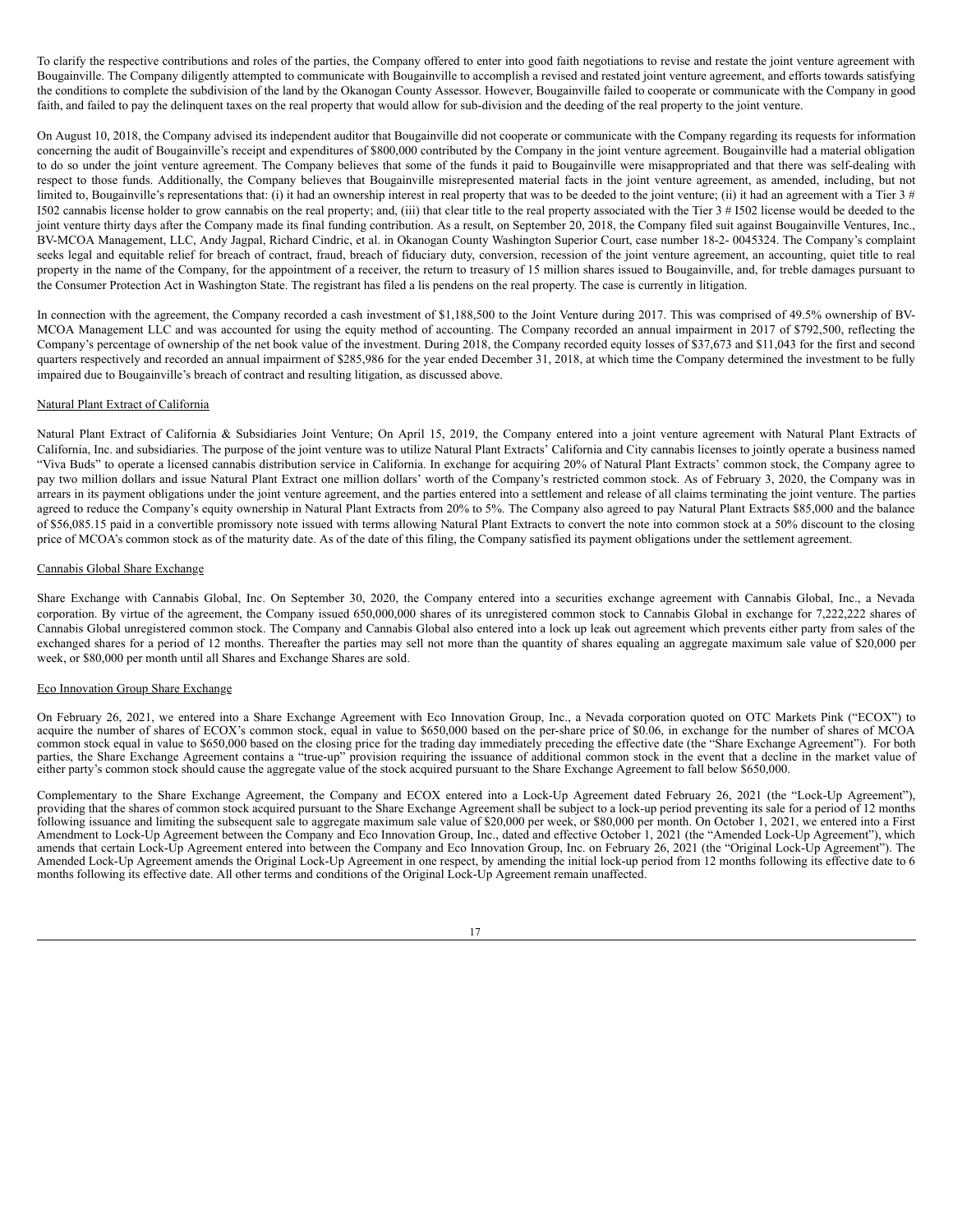## Joint Ventures in Brazil and Uruguay – Development Stage

On October 1, 2020, we entered into two Joint Venture Agreements with Marco Guerrero, a director of the Company, dated September 30, 2020, to form joint venture operations in Brazil and in Uruguay to produce, manufacture, market and sell the Company's hempSMART™ products in Latin America, and will also work to develop and sell hempSMART<sup>™</sup> products globally. The Joint Venture Agreements contain equal terms for the formation of joint venture entities in Uruguay and Brazil. The Brazilian joint venture will be headquartered in São Paulo, Brazil, and will be named HempSmart Produtos Naturais Ltda. ("HempSmart Brazil"). The Uruguayan joint venture will be headquartered in Montevideo, Uruguay and will be named Hempsmart Uruguay S.A.S. ("HempSmart Uruguay"). Both are in the development stage. Under the Joint Venture Agreements, the Company will acquire a 70% equity interest in both HempSmart Brazil and HempSmart Uruguay. A minority 30% equity interest in both HempSmart Brazil and HempSmart Uruguay will be held by newly formed entities controlled by Mr. Guerrero, our director and a successful Brazilian entrepreneur. The Company will provide capital in the amount of \$50,000 to both HempSmart Brazil and HempSmart Uruguay under the Joint Venture Agreements, for a total capital obligation of \$100,000. As of December 31, 2020, this amount has not been disbursed. It is expected that the proceeds of the initial capital contribution will be used for contracting with third-party manufacturing facilities in Brazil and Uruguay, and related infrastructure and employment of key personnel. The boards of directors of HempSmart Brazil and HempSmart Uruguay will consist of three directors, elected by the joint venture partners. As part of the Joint Venture Agreements, the Company will license, on a royalty-free basis, certain of its intellectual property regarding the Company's existing products to HempSmart Brazil and HempSmart Uruguay to enable the joint ventures to manufacture and sell the Company's products in Brazil, Uruguay, and for export to other Latin American countries, the United States, and globally in accordance with the terms of the Joint Venture Agreements. The Joint Venture Agreements provide the partners with a right of first offer. Under this right, each partner may trigger an "interest sale" right of first offer process at any time pursuant to which the other partners may either acquire the triggering partner's interest in the joint ventures, or permit the triggering partner to sell its interest to a third party. In addition, the Company, as majority partner, may trigger a compulsory buy-sell procedure in the event a joint venture is frustrated in its intent or purpose, pursuant to which the Company could pursue a sale of all or substantially all of the joint venture. Subject to certain exceptions, the joint venture partners may not transfer their interests in HempSmart Brazil and HempSmart Uruguay. The Joint Venture Agreements contain customary terms, conditions, representations, warranties and covenants of the parties for like transactions.

# Acquisition of cDistro, Inc.

On June 29, 2021, we acquired 100% of the capital stock of cDistro, Inc., a Florida-based hemp and CBD product distribution business incorporated in the State of Nevada ("cDistro") by a statutory merger and share exchange. After the acquisition, cDistro's founding partner and Chief Executive Officer, Ronald Russo, remains its Chief Executive Officer, and our Chief Financial Officer Jesus Quintero serves as cDistro's Chief Financial Officer.

# Asset Purchase Agreement with VBF Brands, Inc.

On October 6, 2021, the Company, through its wholly owned subsidiary Salinas Diversified Ventures, Inc., a California corporation, entered into an Asset Purchase Agreement, Management Services Agreement, Cooperation Agreement and Employment Agreement with VBF Brands, Inc., a California corporation ("VBF"), a wholly owned subsidiary of Sunset Island Group, Inc., a Colorado corporation ("SIGO"). VBF and SIGO agreed to transfer to the Company all of VBF's outstanding stock to the Company and appointed our CEO and CFO Jesus Quintero as President of VBF.

VBF owns various fixed assets including machinery and equipment, a lease for a 10,000 square foot facility located at 20420 Spence Road, Salinas, California, 93908, leasehold improvements, good-will, inventory, tradenames including "VBF Brands," trade secrets, intellectual property, and other tangible and intangible properties, including licenses issued by the City of Salinas, County of Monterey, and the State of California to operate a licensed cannabis nursery, cultivation facility, and operations for the manufacturing and distribution of cannabis and cannabis products.

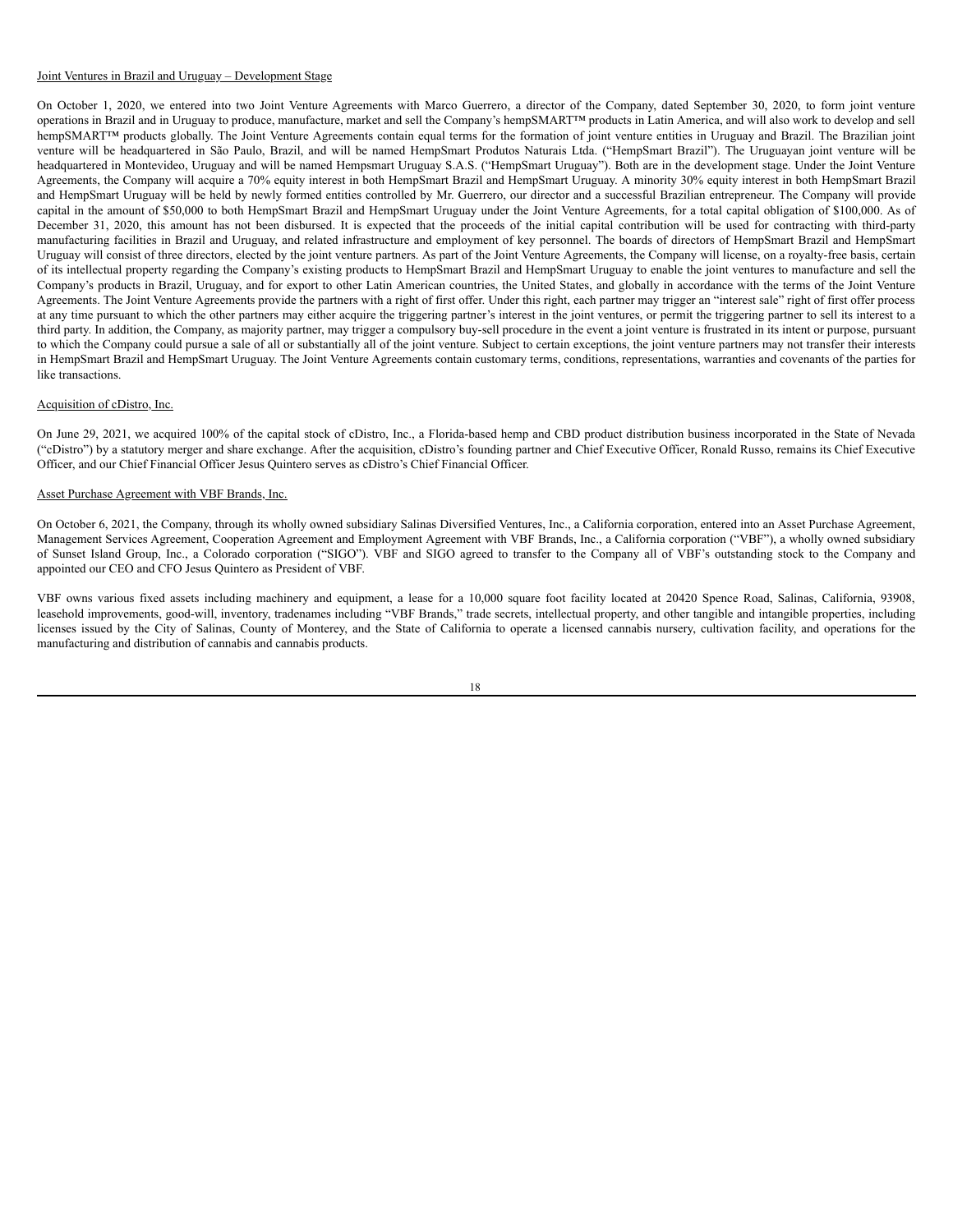VBF and SIGO agreed to sell and transfer to the Company all of VBF's outstanding stock, and, by virtue of the Management Services Agreement, appoint Mr. Jesus Quintero as President of VBF, vesting management and control of VBF's licensed cannabis operations in the Company. Concurrently, VBF and Livacich entered into a Cooperation Agreement, whereby VBF and Livacich agreed to cooperate to facilitate the transfer of ownership of VBF, which includes licenses issued by the City of Salinas, County of Monterey, and the State of California, to operate a cannabis nursery, cultivation facility and manufacturing and distribution operations to the Company. The Company also agreed to retain Livacich as Chief Executive Officer for a term of two years and agreed to compensate her with a salary including a signing cash bonus of \$250,000, and a \$250,000 performance cash bonus payable after six months after the Effective Date. The bonus is conditioned upon Livacich meeting an agreed to "Net Revenue" target of one million dollars (\$1,000,000) from VBF's operations during the six-month period after closing of the Asset Purchase Agreement, and her compliance with the terms and conditions of this Asset Purchase Agreement, the Management Services Agreement and the Cooperation Agreement.

As consideration for the transaction, the Company agreed to assume two secured convertible promissory notes issued by SIGO to St. George Investments, LLC, a Utah limited liability company ("St. George") (the "SIGO Notes"). The first note was issued December 8, 2017, in the original face amount of \$170,000.00, and the second was issued February 13, 2018, in the original face amount of \$4,245,000.00. SIGO also issued warrants to St. George to purchase common shares in SIGO, and fifty (50) shares of SIGO's preferred stock. St. George agreed to cancel the warrants and preferred shares upon the Company's assumption of the SIGO Notes.

Under the Asset Purchase Agreement, the closing is conditioned upon certain conditions precedent, specifically (i) VBF and SIGO's full corporate authorization, consent and execution of this Agreement; (ii) VBF's sale to MCOA of 100% of the issued and outstanding shares of VBF; (iii) full corporate authorization, consent compliance with and execution of the Management Services Agreement and Cooperation Agreement; (iv) SIGO's disclosure of the Agreement on Form 8-K with the Securities and Exchange Commission; (v) full cooperation in MCOA's financial auditing of VBF in accordance with ASC 805, including providing unrestricted access to all VBF corporate and financial records and providing all necessary cooperation with VBF financial personnel; (vi) full cooperation in aiding and assisting Buyer with its change of ownership applications with the relevant licensing authorities; (vii) the warranty of truthful representations and execution of and compliance with the terms and conditions of the Executive Employment Agreement, Management Services Agreement and the Cooperation Agreement.

As of the date of this filing, the conditions precedent to the closing of the Asset Purchase Agreement remain in the process of implementation, so that the Asset Purchase Agreement closing has not yet occurred pursuant to its terms. Legal counsel for MCOA is currently in the process of working with VBF, Salinas Diversified Ventures, and the relevant state and local governments to effect the change of control and license transfers necessary to close the Asset Purchase Agreement.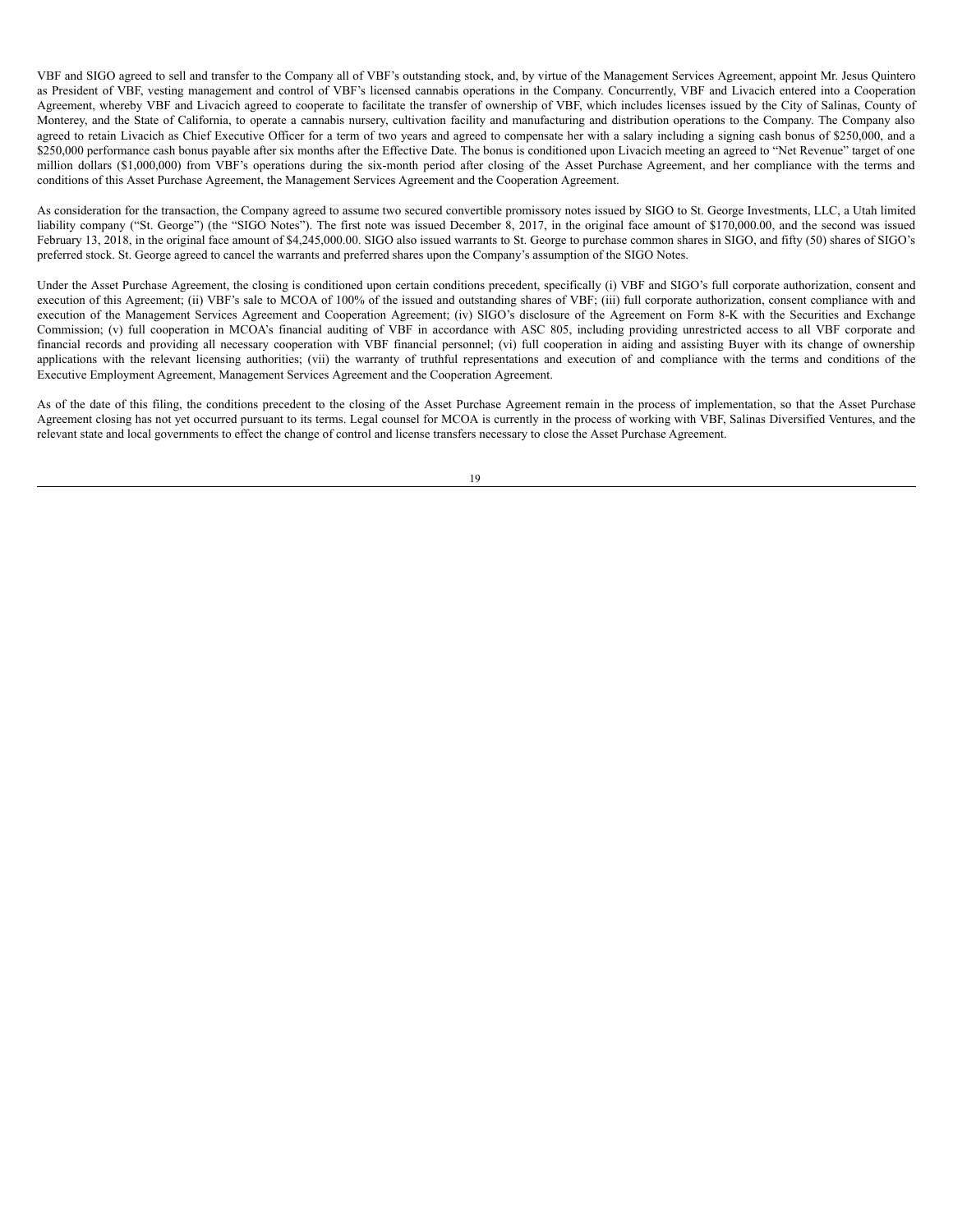### **MARIJUANA COMPANY OF AMERICA, INC. INVESTMENT ROLL-FORWARD AS OF MARCH 31, 2022**

# **INVESTMENTS**

|                                                                                      | <b>TOTAL</b><br><b>INVESTMENTS</b> | Consolidated<br><b>Eliminations</b> | Cannabis<br>Global<br>Inc. | <b>ECOX</b> | <b>C'Distro</b> | Hempsmart<br><b>Brazil</b> | Lynwood<br>J <sub>V</sub> | Natural<br>Plant<br>Extract | <b>Salinas</b><br><b>Ventures</b><br>Holding | <b>VBF</b><br><b>BRANDS</b> | <b>Vivabuds</b>        |
|--------------------------------------------------------------------------------------|------------------------------------|-------------------------------------|----------------------------|-------------|-----------------|----------------------------|---------------------------|-----------------------------|----------------------------------------------|-----------------------------|------------------------|
| Investments<br>made during<br>quarter ended<br>03-31-19                              | $\boldsymbol{0}$                   |                                     |                            |             |                 |                            |                           |                             |                                              |                             |                        |
| Quarter 03-<br>31-19 equity<br>method Loss                                           | $\bf{0}$                           |                                     |                            |             |                 |                            |                           |                             |                                              |                             |                        |
| Unrealized<br>gains on<br>trading<br>securities -<br>quarter ended<br>$03 - 31 - 19$ |                                    |                                     |                            |             |                 |                            |                           |                             |                                              |                             |                        |
| <b>Balance</b><br>$@03-31-19$                                                        | \$<br>$\mathbf{0}$                 | $\mathbb S$                         | 0 S<br>0S                  | 0 S         | 0 S             | 0 S                        | $\mathbf{0}$              | $\mathbb S$<br>$\bf{0}$     | $\mathbf S$<br>0 S                           | 0 S                         | $\bf{0}$               |
| Investments<br>made during<br>quarter ended<br>$06-30-19$                            | $\mathbb{S}$<br>3,073,588          |                                     |                            |             |                 |                            |                           | \$3,000,000                 |                                              |                             | $\mathbb{S}$<br>73,588 |
| Quarter 06-<br>$30-19$ equity<br>method<br>Income<br>(Loss)                          | $\mathbb{S}$<br>(29, 414)          |                                     |                            |             |                 |                            |                           | (6,291)<br>$\mathbb{S}$     |                                              |                             | (23,123)               |
| Unrealized<br>gains on<br>trading<br>securities -<br>quarter ended<br>$06-30-19$     | $\mathbf{s}$<br>$\bf{0}$           |                                     |                            |             |                 |                            |                           |                             |                                              |                             |                        |
| <b>Balance</b><br>$@06-30-19$                                                        | \$<br>3,044,174 \$                 |                                     | 0 S<br>0S                  | 0S          | 0 S             | 0 S<br>$\equiv$            |                           | 0 \$2,993,709               | 0 S<br>$\boldsymbol{s}$                      | 0 <sup>5</sup>              | 50,465                 |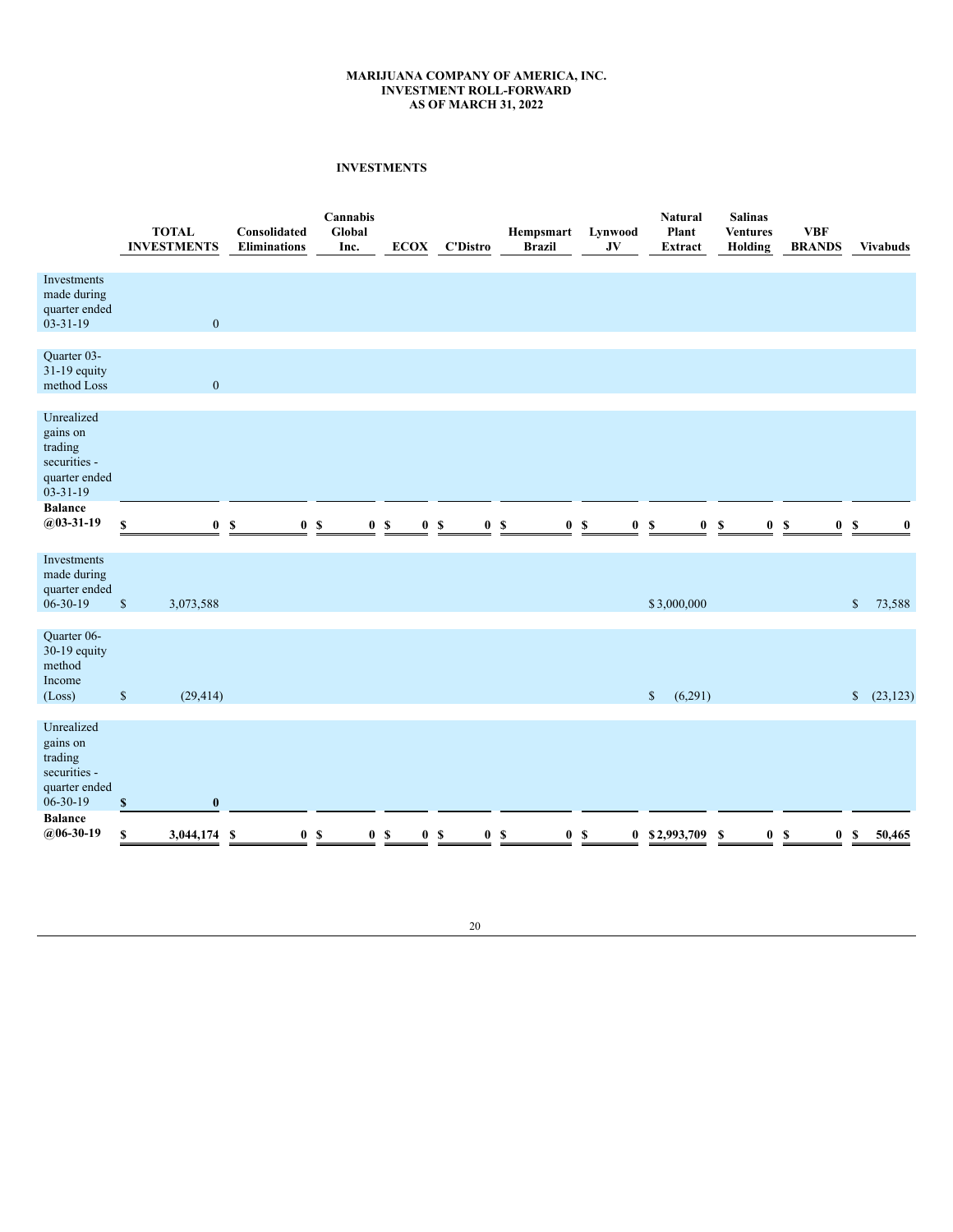|                                                                                                              |                    |                                     |                     | Cannabis |                               |                                  |                  |                | Natural                   | <b>Salinas</b>       |                |              |                  |
|--------------------------------------------------------------------------------------------------------------|--------------------|-------------------------------------|---------------------|----------|-------------------------------|----------------------------------|------------------|----------------|---------------------------|----------------------|----------------|--------------|------------------|
|                                                                                                              |                    | <b>TOTAL</b>                        | Consolidated        | Global   |                               |                                  | Hempsmart        | Lynwood        | Plant                     | <b>Ventures</b>      | <b>VBF</b>     |              |                  |
|                                                                                                              |                    | <b>INVESTMENTS</b>                  | <b>Eliminations</b> | Inc.     |                               | ECOX C'Distro                    | <b>Brazil</b>    | JV             | Extract                   | Holding              | <b>BRANDS</b>  |              | <b>Vivabuds</b>  |
| Investments made<br>during quarter<br>ended 09-30-19                                                         | $\pmb{\mathbb{S}}$ | 186,263                             |                     |          |                               |                                  |                  |                |                           |                      |                |              | \$186,263        |
| Quarter 09-30-19<br>equity method<br>Income (Loss)                                                           | \$                 | (139, 926)                          |                     |          |                               |                                  |                  |                | $\mathbb{S}$<br>(94, 987) |                      |                |              | (44,939)         |
| Sale of trading<br>securities during<br>quarter ended 09-<br>$30 - 19$                                       |                    |                                     |                     |          |                               |                                  |                  |                |                           |                      |                |              |                  |
| Unrealized gains on<br>trading securities -<br>quarter ended 09-<br>$30 - 19$                                | \$                 | $\boldsymbol{0}$                    |                     |          |                               |                                  |                  |                |                           |                      |                |              |                  |
| <b>Balance</b> @09-30-19 \$                                                                                  |                    | 3,090,511 \$                        | 0 <sup>5</sup>      | $\bf{0}$ | \$                            | 0 <sup>5</sup><br>0 <sup>5</sup> | $\overline{0}$ s |                | 0 \$ 2,898,722            | 0 <sup>5</sup><br>\$ |                |              | 0 \$ 191,789     |
| Investments made<br>during quarter<br>ended 12-31-19                                                         | $\mathbb{S}$       | 129,812                             |                     |          |                               |                                  |                  |                |                           |                      |                |              | \$129,812        |
| Quarter 12-31-19<br>equity method<br>Income (Loss)                                                           | $\mathbb S$        | (102, 944)                          |                     |          |                               |                                  |                  |                | $\mathbb{S}$<br>(23, 865) |                      |                |              | \$(79,079)       |
| Reversal of Equity<br>method Loss for<br>2019                                                                | $\mathbb{S}$       | 272,285                             |                     |          |                               |                                  |                  |                | \$125,143                 |                      |                |              | \$147,142        |
| Impairment of<br>investment in $2019$ \$                                                                     |                    | (2,306,085)                         |                     |          |                               |                                  |                  |                | \$(2,306,085)             |                      |                | $\mathbb{S}$ | $\boldsymbol{0}$ |
| Loss on disposition<br>of investment                                                                         | $\mathbb{S}$       | (389, 664)                          |                     |          |                               |                                  |                  |                |                           |                      |                |              | $$$ (389,664)    |
| Sale of trading<br>securities during<br>quarter ended 12-<br>$31 - 19$                                       | $\mathbb{S}$       | $\boldsymbol{0}$                    |                     |          |                               |                                  |                  |                |                           |                      |                |              |                  |
| Unrealized gains on<br>trading securities -<br>quarter ended 12-<br>$31 - 19$<br><b>Balance @12-31-19 \$</b> | \$                 | $\bf{0}$<br>$\overline{693,915}$ \$ | 0 <sup>5</sup>      | $\bf{0}$ | $\mathbf s$<br>0 <sup>5</sup> | 0 <sup>5</sup>                   | 0 <sup>5</sup>   | 0 <sup>5</sup> | 693,915 \$                | 0 <sup>5</sup>       | 0 <sup>5</sup> |              | $\bf{0}$         |
|                                                                                                              |                    |                                     |                     |          |                               |                                  |                  |                |                           |                      |                |              |                  |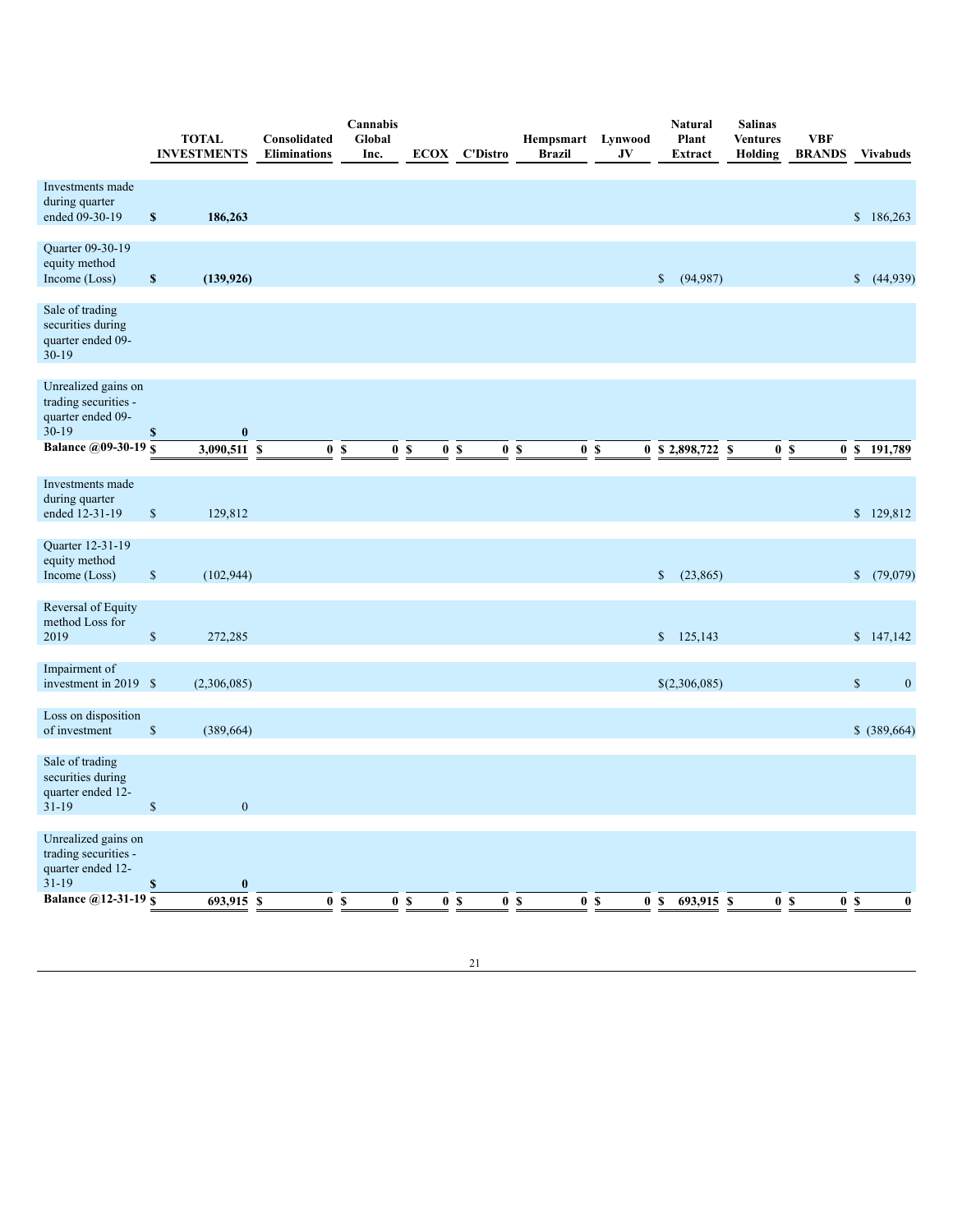|                                                                                                   | <b>TOTAL</b><br><b>INVESTMENTS</b> | Consolidated<br><b>Eliminations</b> | Cannabis<br>Global<br>Inc. | <b>ECOX</b>    | <b>C'Distro</b> | Hempsmart Lynwood<br><b>Brazil</b> | JV | <b>Natural</b><br>Plant<br><b>Extract</b> | <b>Salinas</b><br><b>Ventures</b><br>Holding | <b>VBF</b><br><b>BRANDS</b> | <b>Vivabuds</b>  |
|---------------------------------------------------------------------------------------------------|------------------------------------|-------------------------------------|----------------------------|----------------|-----------------|------------------------------------|----|-------------------------------------------|----------------------------------------------|-----------------------------|------------------|
| <b>Equity Loss for</b><br>Quarter ended 03-31-<br>20                                              | $\boldsymbol{0}$                   |                                     |                            |                |                 |                                    |    |                                           |                                              |                             |                  |
| Recognize Joint<br>venture liabilities per<br>JV agreement $(a)$ 03-31-<br>20                     | $\mathbf{0}$                       |                                     |                            |                |                 |                                    |    |                                           |                                              |                             |                  |
| Impairment of Equity<br>Loss for Quarter ended<br>$03 - 31 - 20$                                  | $\mathbf{0}$                       |                                     |                            |                |                 |                                    |    |                                           |                                              |                             |                  |
| Unrealized gains on<br>trading securities -<br>quarter ended 03-31-19<br><b>Balance</b> @03-31-20 | 693,915 \$<br>$\mathbf{s}$         | 0 <sup>5</sup>                      | 0 <sup>5</sup>             | 0 <sup>5</sup> | 0 <sup>5</sup>  | 0 <sup>5</sup>                     |    | $0$ \$693,915 \$                          | 0 <sup>5</sup>                               | 0 <sup>5</sup>              | $\bf{0}$         |
| <b>Equity Loss for</b><br>Quarter ended 06-30-<br>20                                              | $\mathbf{0}$                       |                                     |                            |                |                 |                                    |    |                                           |                                              |                             |                  |
| Impairment of Equity<br>Loss for Quarter ended<br>$06 - 30 - 20$                                  | $\mathbf{0}$                       |                                     |                            |                |                 |                                    |    |                                           |                                              |                             |                  |
| Sales of of trading<br>securities - quarter<br>ended 06-30-20<br><b>Balance @06-30-20</b>         | 693,915 \$<br>\$                   | 0S                                  | 0S                         | 0 <sub>s</sub> | 0 <sup>5</sup>  | 0 <sub>s</sub>                     |    | $0$ \$693,915 \$                          | 0 <sup>5</sup>                               | 0 <sup>5</sup>              | $\boldsymbol{0}$ |
|                                                                                                   |                                    |                                     |                            |                | 22              |                                    |    |                                           |                                              |                             |                  |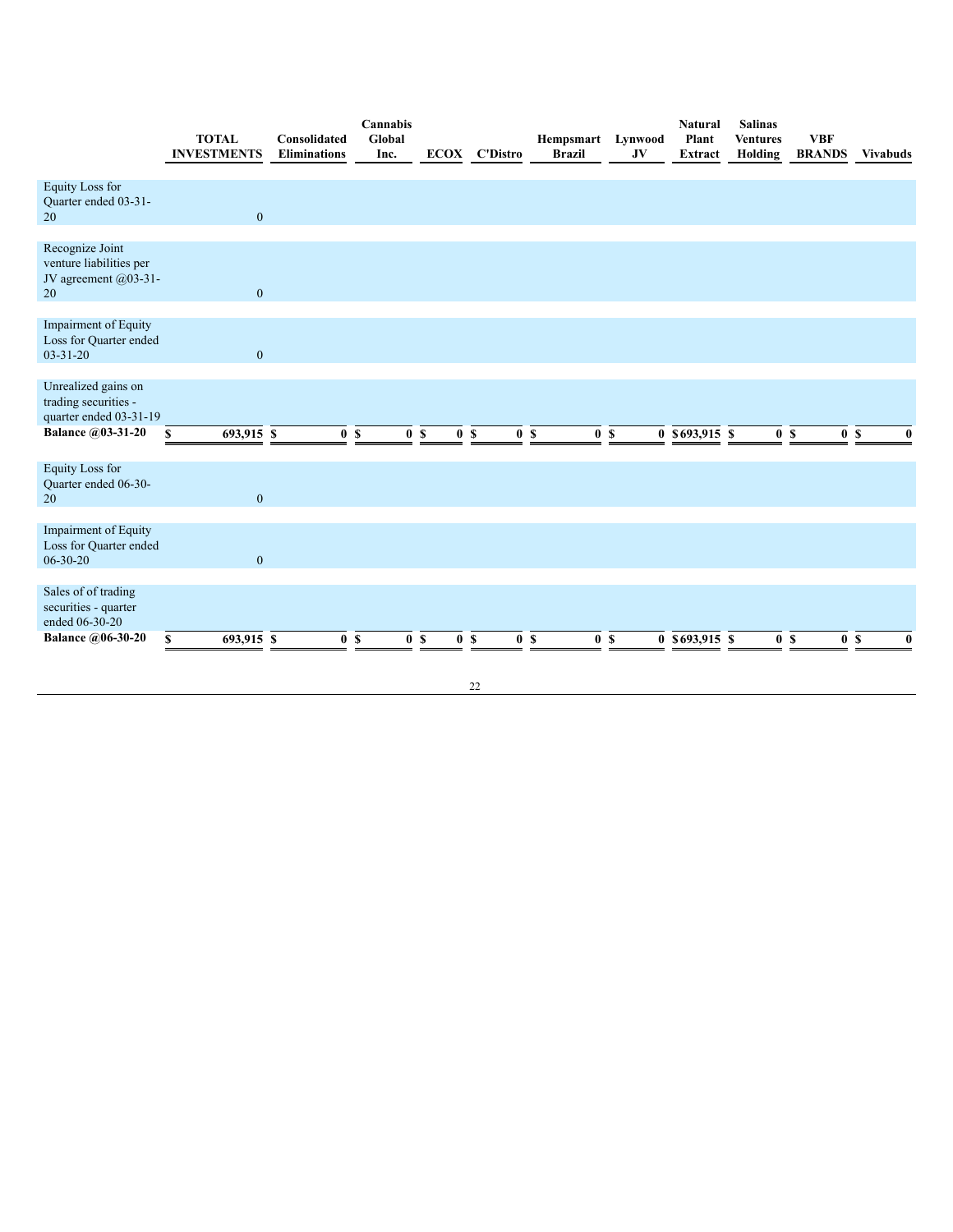|                                                                                       | <b>TOTAL</b><br><b>INVESTMENTS</b> | Consolidated<br><b>Eliminations</b> | Cannabis<br>Global<br>Inc. | <b>ECOX</b>            | <b>C'Distro</b>                  | Hempsmart<br><b>Brazil</b> | Lynwood<br>JV | <b>Natural</b><br>Plant<br><b>Extract</b> | <b>Salinas</b><br><b>Ventures</b><br>Holding | <b>VBF</b><br><b>BRANDS</b> | <b>Vivabuds</b> |
|---------------------------------------------------------------------------------------|------------------------------------|-------------------------------------|----------------------------|------------------------|----------------------------------|----------------------------|---------------|-------------------------------------------|----------------------------------------------|-----------------------------|-----------------|
| Global Hemp Group<br>trading securities<br>issued                                     | 650,000                            |                                     | \$650,000                  |                        |                                  |                            |               |                                           |                                              |                             |                 |
| Investment in<br>Cannabis Global                                                      | $\mathbf{0}$                       |                                     |                            |                        |                                  |                            |               |                                           |                                              |                             |                 |
| <b>Balance</b> @09-30-20                                                              | 1,343,915 \$<br>$\mathbf{s}$       | 0 <sub>s</sub>                      | 650,000 \$                 |                        | 0 <sup>5</sup><br>0 <sub>s</sub> | 0 <sup>5</sup>             |               | $0$ \$693,915 \$                          | 0 <sup>5</sup>                               | 0 <sup>5</sup>              | $\mathbf 0$     |
| Unrealized gain on<br>Global Hemp Group<br>securities - 4th<br><b>Ouarter 2020</b>    |                                    |                                     |                            |                        |                                  |                            |               |                                           |                                              |                             |                 |
| Unrealized gains on<br>Cannabis Global Inc<br>securities - 4th<br><b>Ouarter 2020</b> | 208,086                            |                                     | 208,086<br>\$              |                        |                                  |                            |               |                                           |                                              |                             |                 |
| <b>Balance @12-31-20</b>                                                              | \$<br>1,552,001 \$                 | 0 <sup>5</sup>                      | 858,086 \$                 |                        | 0S<br>0S                         | 0S                         |               | $0$ \$693,915 \$                          | 0 <sup>5</sup>                               | 0 <sup>5</sup>              | $\bf{0}$        |
| Investment in ECOX                                                                    | 650,000                            |                                     |                            | \$650,000              |                                  |                            |               |                                           |                                              |                             |                 |
| <b>Balance @03-31-21</b>                                                              | $2,202,001$ \$<br>$\mathbf{s}$     | 0 <sup>5</sup>                      |                            | $858,086$ \$650,000 \$ | $\overline{0}$ s                 | $\overline{0}$ s           |               | $\overline{0}$ \$693,915 \$               | $\overline{0}$ s                             | $\overline{0}$ s            | $\bf{0}$        |
| Investments made<br>during quarter ended<br>$06 - 30 - 21$                            | 30,898                             |                                     |                            |                        |                                  |                            | 30,898<br>S   |                                           |                                              |                             |                 |
| Unrealized gain on<br>Global Hemp Group<br>securities - 2nd<br>quarter 2021           |                                    |                                     |                            |                        |                                  |                            |               |                                           |                                              |                             |                 |
| <b>Balance</b> @06-30-21                                                              | 2,232,899 \$<br>$\mathbf{s}$       | $\bf{0}$                            | $\mathbf{s}$               | 858,086 \$650,000 \$   | $\overline{\mathbf{0}}$ s        | 0 <sup>5</sup>             |               | 30,898 \$693,915 \$                       | 0 <sub>s</sub>                               | 0 <sup>5</sup>              | $\bf{0}$        |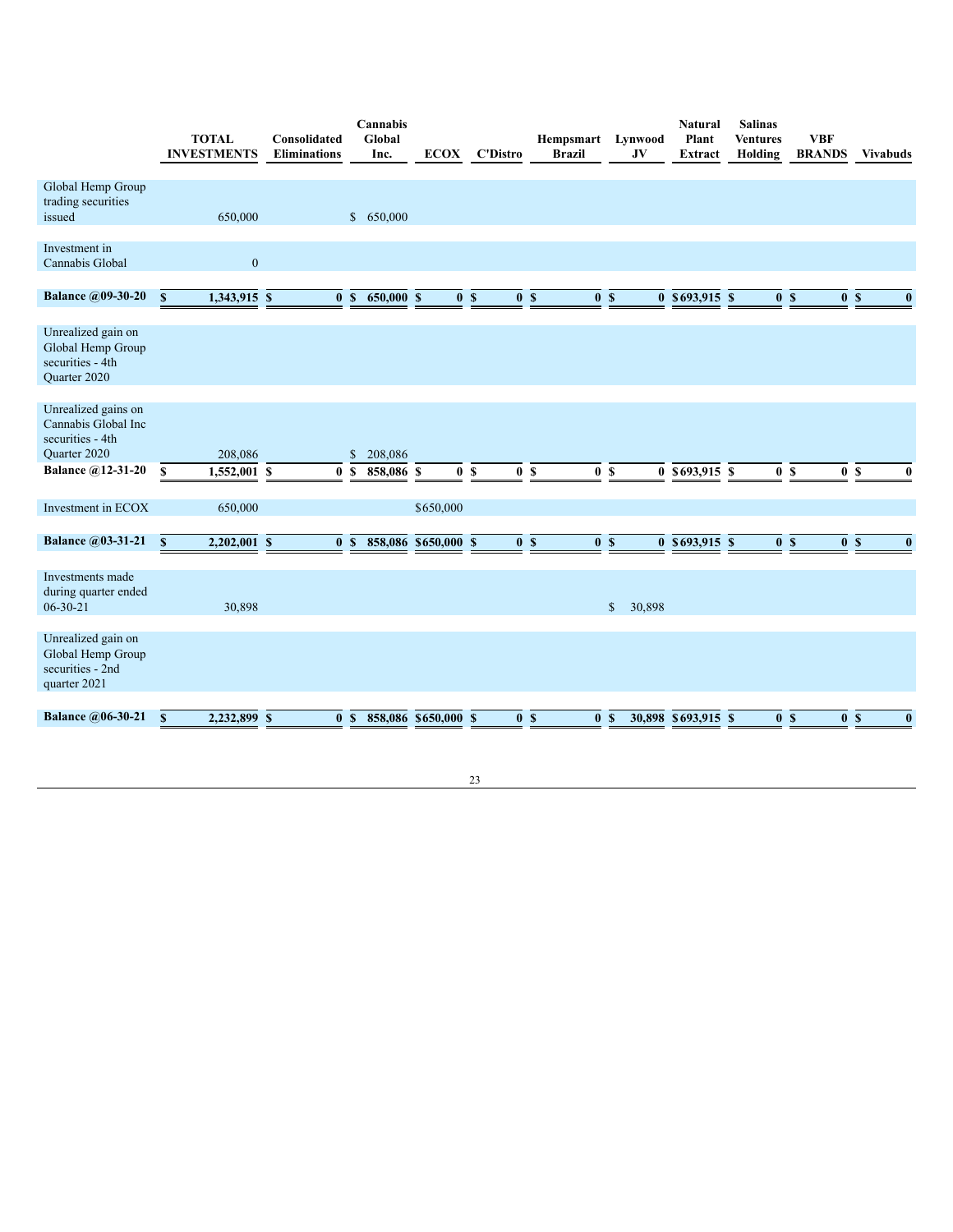|                                                                    | <b>TOTAL</b><br><b>INVESTMENTS</b> | Consolidated<br><b>Eliminations</b> | Cannabis<br>Global<br>Inc. | <b>ECOX</b>          | <b>C'Distro</b>                                   | Hempsmart<br><b>Brazil</b> | Lynwood<br>JV  | <b>Natural</b><br>Plant<br><b>Extract</b> | <b>Salinas</b><br><b>Ventures</b><br>Holding | <b>VBF</b><br><b>BRANDS</b> | <b>Vivabuds</b> |
|--------------------------------------------------------------------|------------------------------------|-------------------------------------|----------------------------|----------------------|---------------------------------------------------|----------------------------|----------------|-------------------------------------------|----------------------------------------------|-----------------------------|-----------------|
| Investments made<br>during quarter ended<br>$09-30-21$             | 68,200                             |                                     | 68,000<br>$\mathbb{S}$     |                      |                                                   |                            |                |                                           | 200<br>$\mathbb{S}$                          |                             |                 |
| Sale of short-term<br>investments in<br>quarter ended 09-30-<br>21 | $\mathbf{0}$                       |                                     |                            |                      |                                                   |                            |                |                                           |                                              |                             |                 |
| <b>Balance @09-30-21</b> \$                                        | 2,301,099 \$                       | $\bf{0}$                            | $\mathbf{s}$               | 926,086 \$650,000 \$ | 0 <sup>5</sup>                                    |                            | 0 <sup>5</sup> | 30,898 \$693,915 \$                       | 200S                                         | 0 <sup>5</sup>              | $\mathbf{0}$    |
| Investments made<br>during quarter ended<br>$12 - 31 - 21$         | 5,087,079                          |                                     |                            |                      | $$2,975,174$ \$                                   | 90,923                     |                |                                           |                                              | \$2,020,982                 |                 |
| Consolidated<br>Eliminations<br>@12/31/21                          | (5,060,821)                        | (5,060,821)                         |                            |                      |                                                   |                            |                |                                           |                                              |                             |                 |
| <b>Balance</b> @12-31-21 \$                                        | 2,327,357 \$                       |                                     |                            |                      | $(5,060,821)$ \$ 926,086 \$650,000 \$2,975,174 \$ | 90,923 \$                  |                | 30,898 \$693,915 \$                       |                                              | 200 \$2,020,982 \$          | $\mathbf{0}$    |
| Investments made<br>during quarter ended<br>$03 - 31 - 22$         | (26, 458)                          | (26, 458)                           |                            |                      |                                                   |                            |                |                                           |                                              |                             |                 |
| <b>Balance</b> @03-31-22                                           | 2,300,899<br>-8                    | $(5,087,279)$ \$<br><sup>\$</sup>   |                            | 926,086 \$650,000    | \$2,975,174 \$                                    | 90.923 \$                  |                | 30,898 \$693,915 \$                       | 200                                          | $$2,020,982$ \$             | $\bf{0}$        |

24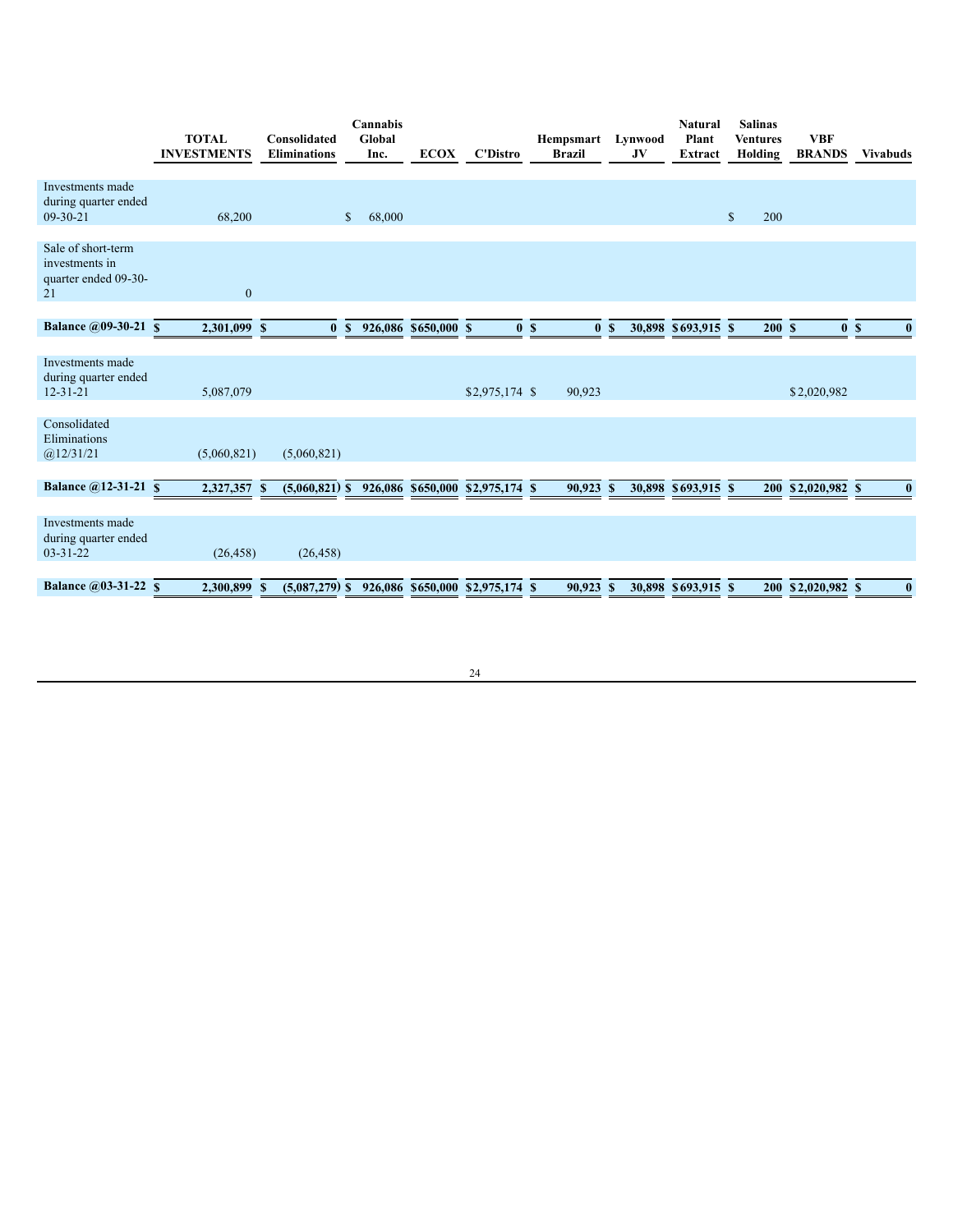# **Loan Payable**

|                                                                | <b>TOTAL</b><br>Debt             | <b>Natural</b><br>Plant<br>Extract | <b>Robert L</b><br><b>Hymers</b><br>Ш | <b>VBF</b><br><b>BRANDS</b>       | <b>Vivabuds</b>        | General<br>Operating<br><b>Expense</b> |
|----------------------------------------------------------------|----------------------------------|------------------------------------|---------------------------------------|-----------------------------------|------------------------|----------------------------------------|
| Quarter 03-31-19 loan borrowings                               |                                  |                                    |                                       |                                   |                        |                                        |
| Quarter 03-31-19 debt conversion to equity                     |                                  |                                    |                                       |                                   |                        |                                        |
| Balance @03-31-19 ©                                            | $\bf{0}$                         | $\bf{0}$                           | $\bf{0}$                              | $\bf{0}$                          | $\bf{0}$               | $\bf{0}$                               |
| Quarter 03-31-19 loan borrowings                               | 3,675,000                        | \$2,000,000                        |                                       |                                   | \$<br>$\boldsymbol{0}$ | \$1,675,000                            |
| Quarter 03-31-19 debt conversion to equity                     | (1,411,751)                      | (349,650)<br>S.                    |                                       |                                   |                        | (1,062,101)                            |
| Balance @06-30-19 (d)                                          | 2,263,249                        | 1,650,350                          | $\bf{0}$                              | $\bf{0}$                          | $\bf{0}$               | 612,899                                |
| Quarter 09-30-19 loan borrowings                               | 582,000                          |                                    |                                       |                                   |                        | \$<br>582,000                          |
| Quarter 09-30-19 debt conversion to equity                     | (187, 615)                       |                                    |                                       |                                   |                        | $\mathbb{S}$<br>(187,615)              |
| Balance @09-30-19 (e)                                          | 2,657,634                        | 1,650,350                          | $\bf{0}$                              | $\bf{0}$                          | $\boldsymbol{0}$       | 1,007,284                              |
| Quarter 12-31-19 loan borrowings                               | 2,726,964                        | 596,784<br>\$                      | $\mathbb{S}$<br>4,221                 |                                   |                        | \$2,125,959                            |
| Impairment of investment in 2019                               | (2,156,142)                      | (2,156,142)                        |                                       |                                   |                        |                                        |
| Loss on settlement of debt in 2019                             | 50,093                           | $\mathbb{S}$<br>50,093             |                                       |                                   |                        |                                        |
| Adjustment to reclassify amount to accrued liabilities         | (85,000)                         | (S)<br>85,000)                     |                                       |                                   |                        |                                        |
| Balance @12-31-19 (f)                                          | \$3,193,549                      | $\mathbf{s}$<br>56,085             | 4,221<br>\$                           | \$<br>$\bf{0}$                    | $\mathbf{0}$<br>\$     | \$3,133,243                            |
| Quarter 03-31-20 loan borrowings                               | 441,638<br>\$                    |                                    |                                       |                                   |                        | $\mathbb{S}$<br>441,638                |
| Quarter 03-31-20 debt conversion to equity                     | \$<br>(619,000)                  |                                    |                                       |                                   |                        | $\mathbb{S}$<br>(619,000)              |
| Recognize Joint venture liabilities per JV agreement @03-31-20 | $\mathbb{S}$<br>$\boldsymbol{0}$ |                                    |                                       |                                   |                        |                                        |
| Quarter 03-31-20 Debt Discount adjustments                     | $\mathbb{S}$<br>24,138           |                                    | $\mathbb{S}$<br>24,138                |                                   |                        |                                        |
| Balance @03-31-20 (g)                                          | 3.040.325<br>\$                  | 56,085<br>\$                       | $\mathbf{s}$<br>28,359                | $\bf{0}$<br>\$                    | \$<br>$\bf{0}$         | \$2,955,881                            |
| Quarter 06-30-20 loan borrowings, net                          | $\mathbb{S}$<br>65,091           |                                    | 65,091<br>\$                          |                                   |                        |                                        |
| Quarter 06-30-20 debt conversion to equity                     | $\mathbb{S}$<br>(727, 118)       |                                    |                                       |                                   |                        | \$ (727,118)                           |
| Quarter 06-30-20 reclass of liability                          | $\mathbb{S}$<br>$\boldsymbol{0}$ |                                    |                                       |                                   |                        |                                        |
| Quarter 06-30-20 Debt Discount adjustments                     | \$<br>405,746                    |                                    | (27, 715)<br>$\mathbb{S}$             |                                   |                        | $\mathbb{S}$<br>433,461                |
| Balance @06-30-20 (h)                                          | \$2,784,044                      | $\pmb{\mathbb{S}}$<br>56,085       | \$<br>65,735                          | $\frac{S}{1}$<br>$\boldsymbol{0}$ | $\boldsymbol{0}$<br>S  | \$2,662,224                            |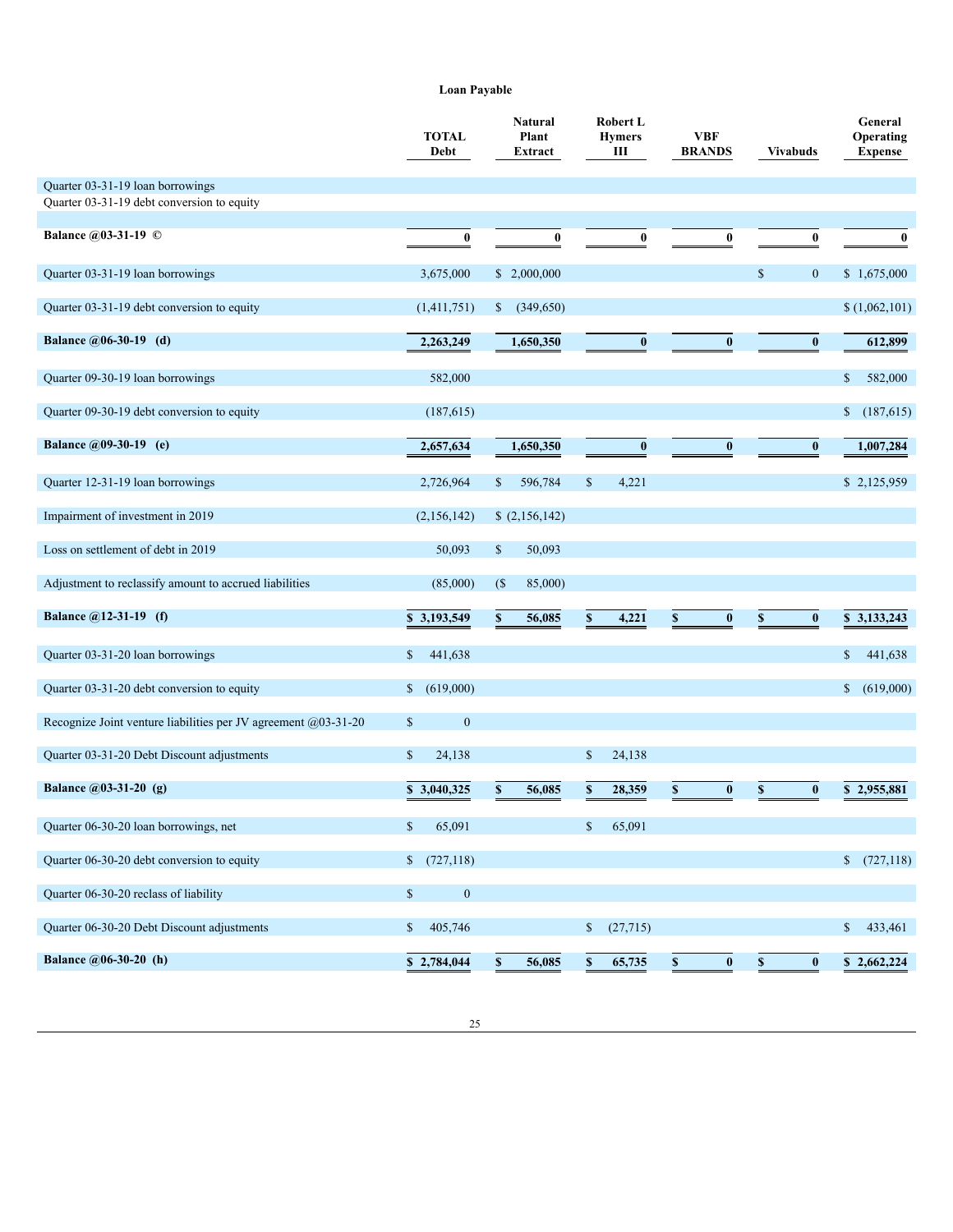# **Loan Payable**

|                                            |                         | <b>TOTAL</b><br>Debt |              | <b>Natural</b><br>Plant<br>Extract | <b>Robert L</b><br><b>Hymers III</b> |              | <b>VBF</b><br><b>BRANDS</b> |                | <b>Vivabuds</b> |                  | General<br>Operating<br><b>Expense</b> |
|--------------------------------------------|-------------------------|----------------------|--------------|------------------------------------|--------------------------------------|--------------|-----------------------------|----------------|-----------------|------------------|----------------------------------------|
| Quarter 09-30-20 debt conversion to equity | \$                      | $(606, 472)$ \$      |              | $(56,085)$ \$                      | (65, 735)                            |              |                             |                |                 | \$               | (484, 652)                             |
| Debt Settlement during Q3 2020             | $\mathbf S$             | $\overline{0}$       |              |                                    |                                      |              |                             |                |                 |                  |                                        |
| Balance @09-30-20 (i)                      | $\mathbf{s}$            | 2,177,572 \$         |              | $(0)$ \$                           | $\mathbf{0}$                         | $\mathbf{s}$ |                             | 0S             |                 | 0S               | 2,177,572                              |
| Quarter 12-31-20 loan borrowings, net      | $\mathbf{s}$            | 309,675              |              |                                    |                                      |              |                             |                |                 | $\mathbb{S}$     | 309,675                                |
| Quarter 12-31-20 Debt Discount adjustments | \$                      | (71, 271)            |              |                                    |                                      |              |                             |                |                 | \$               | (71, 271)                              |
| Quarter 12-31-20 debt conversion to equity | \$                      | (993, 081)           |              |                                    |                                      |              |                             |                |                 | $\mathbb{S}$     | (993,081)                              |
| Balance @12-31-20 (j)                      | \$                      | 1,422,895 \$         |              | $\overline{(0)}$ \$                | $\bf{0}$                             | $\mathbf{s}$ |                             | 0 <sup>5</sup> |                 | 0 <sup>5</sup>   | 1,422,895                              |
| Quarter 03-31-21 debt conversion to equity | \$                      | (1,309,016)          |              |                                    |                                      |              |                             |                |                 | \$               | (1,309,016)                            |
| Quarter 03-31-21 loan borrowings, net      | \$                      | 145,000              |              |                                    |                                      |              |                             |                |                 | $\mathbb{S}$     | 145,000                                |
| Balance @03-31-21 (k)                      | \$                      | 258,879              | $\mathbf{s}$ | $(0)$ \$                           | 0 <sub>s</sub>                       |              |                             | 0 <sup>5</sup> |                 | 0S               | 258,879                                |
|                                            |                         |                      |              |                                    |                                      |              |                             |                |                 |                  |                                        |
|                                            |                         |                      |              |                                    |                                      |              |                             |                |                 |                  |                                        |
| Quarter 06-30-21 loan borrowings, net      | \$                      | 1,251,779            |              |                                    | \$<br>185,000                        |              |                             |                |                 | \$               | 1,066,779                              |
| Balance @06-30-21 (l)                      | $\overline{\mathbb{S}}$ | 1,510,658 \$         |              | $\overline{(0)}$ $\overline{s}$    | $185,000$ \$                         |              |                             | 0 <sup>5</sup> |                 | $\overline{0}$ s | 1,325,658                              |
| Quarter 09-30-21 loan borrowings, net      | $\mathbb{S}$            | 626,250              |              |                                    |                                      |              |                             |                |                 | $\mathbf S$      | 626,250                                |
| Quarter 09-30-21 loan repayments, net      | $\mathbb{S}$            | (1,077,464)          |              |                                    | \$<br>(75,000)                       |              |                             |                |                 | $\mathbf S$      | (1,002,464)                            |
| Balance @09-30-21 (m)                      | \$                      | 1,059,444 \$         |              | $(0)$ \$                           | 110,000                              | $\mathbf{s}$ |                             | 0 <sup>5</sup> |                 | 0 <sup>5</sup>   | 949,444                                |
|                                            |                         |                      |              |                                    |                                      |              |                             |                |                 |                  |                                        |
| Quarter 12-31-21 loan borrowings, net      | \$                      | 2,710,006            |              |                                    |                                      | \$           | 1,643,387                   |                |                 | \$               | 1,066,619                              |
|                                            |                         |                      |              |                                    |                                      |              |                             |                |                 |                  |                                        |
| Balance @12-31-21 (n)                      | $\mathbf{s}$            | 3,769,449 \$         |              | $(0)$ \$                           | 110,000                              | $\mathbf{s}$ | 1,643,387 \$                |                |                 | 0 <sup>5</sup>   | 2,016,063                              |
|                                            |                         |                      |              |                                    |                                      |              |                             |                |                 |                  |                                        |
| Quarter 03-31-22 loan borrowings, net      | $\mathbb{S}$            | 386,176              |              |                                    |                                      | $\mathbb{S}$ | 386,176                     |                |                 |                  |                                        |
| Balance @03-31-22 (O)                      | $\mathbb S$             | 4,155,625 \$         |              | $(0)$ \$                           | 110,000                              | $\mathbf{s}$ | $2,029,563$ \$              |                |                 | 0S               | 2,016,063                              |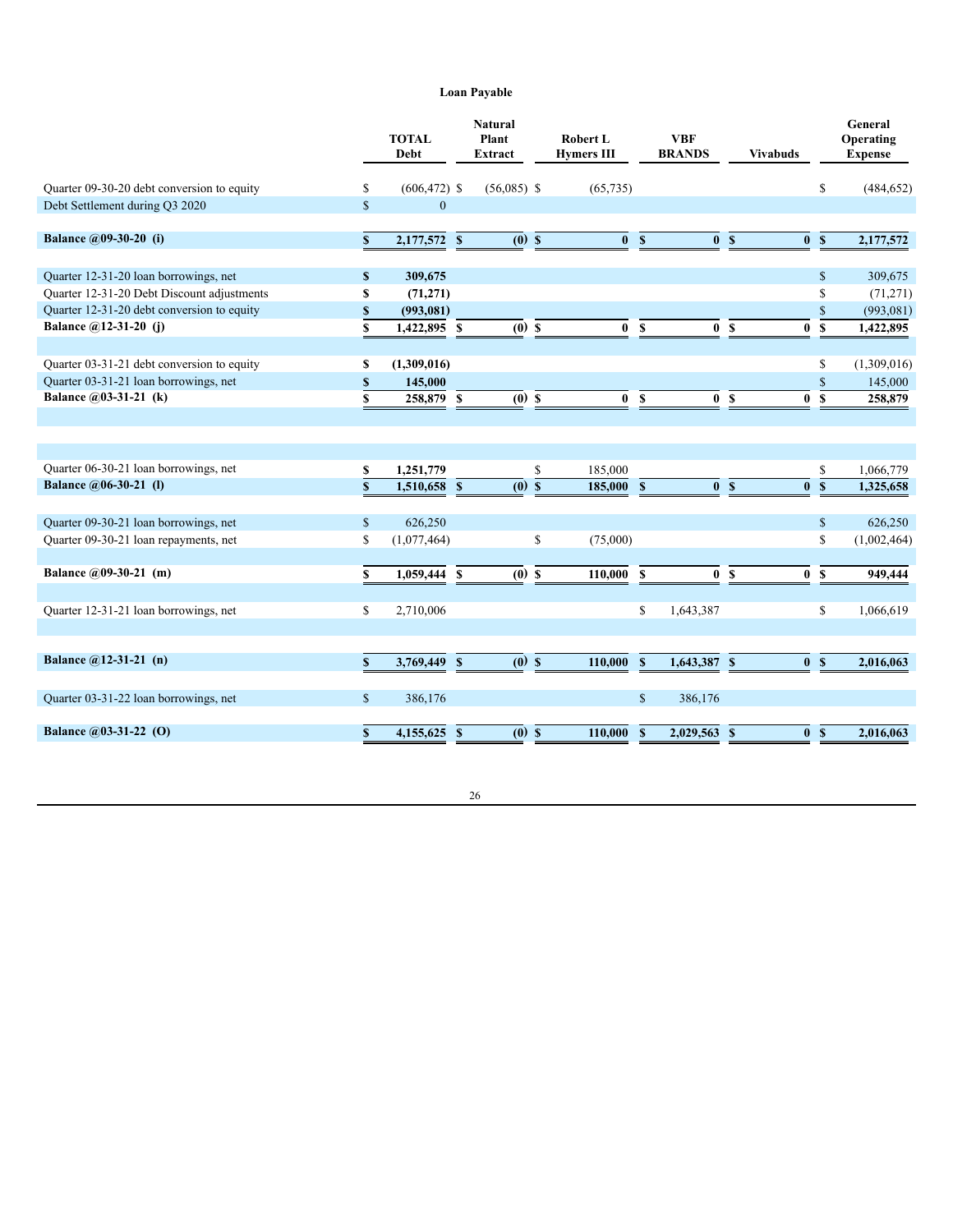# **NOTE 7 – NOTES PAYABLE, RELATED PARTY**

As of March 31, 2022 and December 31, 2021, the Company's officers and directors have provided advances and incurred expenses on behalf of the Company. The notes issued to certain of the Company's officers and directors are unsecured, due on demand and accrue interest at a rate of 5% per annum. The balance due to notes payable, related parties as of March 31, 2022 and December 31, 2021 was \$20,000 and \$20,000, respectively. These notes are payable to the estate of Charles Larsen, the Company's former cofounder, Chief Operating Officer and Director. Mr. Larsen passed away on May 15, 2020.

# **NOTE 8 – CONVERTIBLE NOTES PAYABLE**

During the quarter ended March 31, 2022, the Company issued an aggregate of 1,166,431,600 shares of its common stock with respect to the settlement of convertible notes interest accrued thereon.

For the quarter ended March 31, 2022 and the year ended December 30, 2021, the Company recorded amortization of debt discounts of \$761,712 and \$1,993,373, respectively, as a charge to interest expense.

Convertible notes payable are comprised of the following:

|                                                               |   | March 31,<br>2022 |           | December 31,<br>2021 |  |  |
|---------------------------------------------------------------|---|-------------------|-----------|----------------------|--|--|
| Lender                                                        |   | (Unaudited)       | (Audited) |                      |  |  |
| Convertible note payable - Labrys                             | Ъ |                   |           | 99,975               |  |  |
| Convertible note payable – FF Global Opportunities fund       |   |                   |           | 243,750              |  |  |
| Convertible note payable - Crown Bridge Partners              |   | 35,000            | S         | 35,000               |  |  |
| Convertible note payable - Beach Labs                         |   | 520,833           | S         | 583,333              |  |  |
| Convertible note payable - GS Capital Partners LLC            |   | 175,000           |           | 82,000               |  |  |
| Convertible note payable – Pinnacle Consulting Services, Inc. |   | 30,000            |           | 30,000               |  |  |
| Convertible note payable – Geneva Roth                        |   | 33,278            | S         | 97,939               |  |  |
| Convertible note payable – Dutchess Capital                   |   |                   |           | 60,709               |  |  |
| Convertible note payable – Coventry                           |   | 100,000           |           | 100,000              |  |  |
| Convertible note payable - GW Holdings                        |   | 45,000            | S         | 120,750              |  |  |
| Convertible note payable – Sixth Street Lending               |   | 104,488           | \$        | 60,738               |  |  |
| Convertible note payable - Fourth Man LLC                     |   | 60,000            |           |                      |  |  |
| Convertible note payable – Moneywell Group                    |   | 89,940            | S         |                      |  |  |
| Convertible note payable - St. George                         |   | 4,091,378         |           | 3,914,878            |  |  |
| Total                                                         |   | 5,284,917         |           | 5,429,072            |  |  |
| Less debt discounts                                           |   | (1,129,292)       |           | (1,59,622)           |  |  |
| Net                                                           |   | 4,155,625         | \$        | 3,769,450            |  |  |
| Less current portion                                          |   | (4,155,625)       |           | (3,769,450)          |  |  |
| Long term portion                                             |   |                   |           |                      |  |  |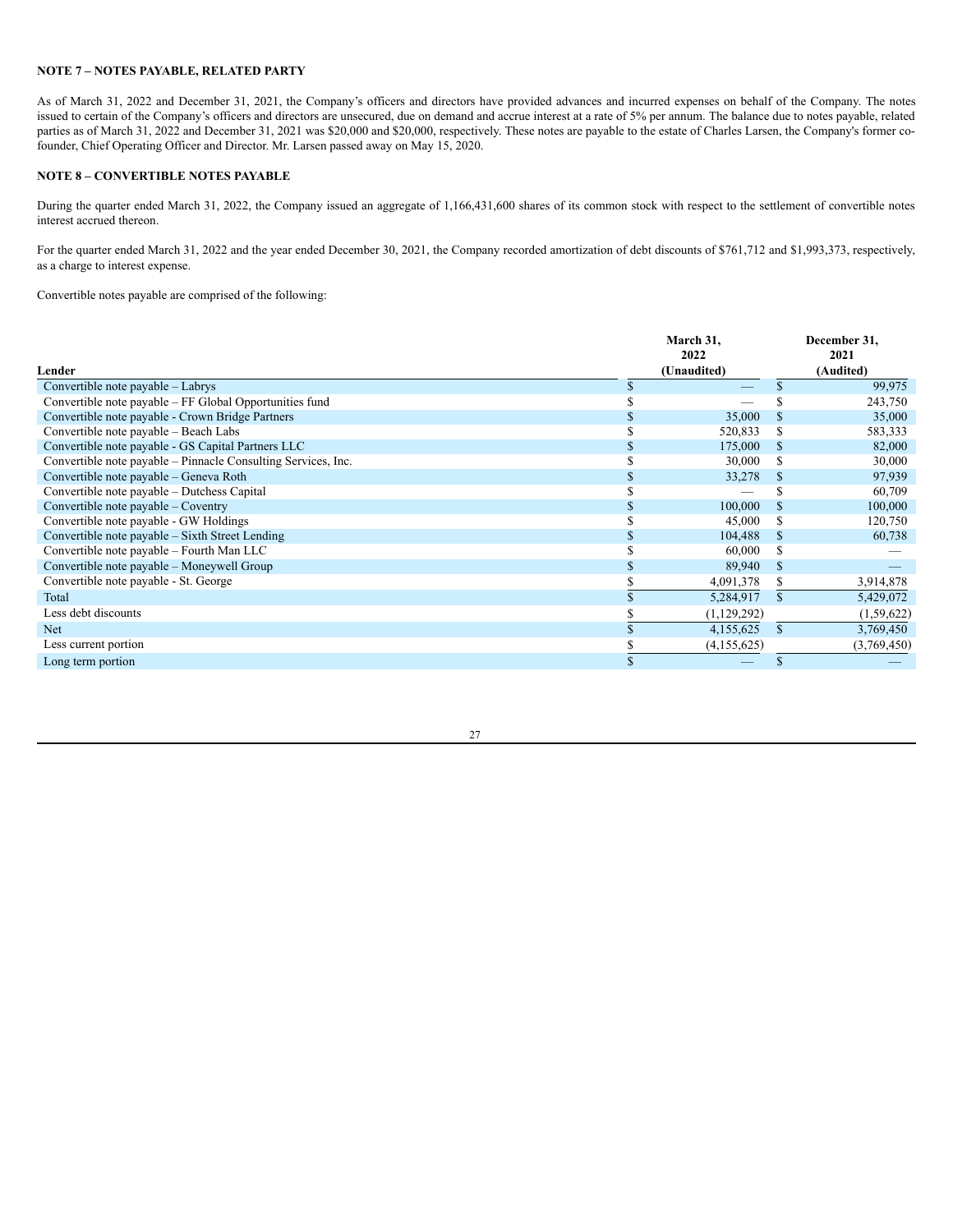# Convertible notes payable - Crown Bridge Partners LLC

From October 1 through December 31, 2019, the Company issued convertible promissory notes in the aggregate principal amount of \$225,000 to Crown Bridge Partners LLC ("Crown Bridge"). The promissory notes bear interest at 10% per annum, were due one year from the respective issuance date and include an original issuance discount in the aggregate principal amount of \$22,500. Interest shall accrue from the issuance date, but interest shall not become payable until the notes becomes payable. The notes are convertible into shares of the Company's common stock at any time at a conversion price that is equal to 60% of the lowest trading price during the 15-trading-day period prior to the conversion date. Upon the issuance of the convertible notes, the Company determined that the features associated with the embedded conversion option embedded in the notes, should be accounted for at fair value, as a derivative liability, as the Company cannot determine if a sufficient number of shares of common stock would be available to settle all potential future conversion transactions. As of the funding date of each note, the Company determined the fair value of the embedded derivative associated with the convertibility of each note. The fair value of the embedded derivative has been added to the debt discount (total debt discount is limited to the face value of the debt) with any excess of the derivative liability recognized as interest expense. The aggregate debt discount of \$88,674 is being amortized to interest expense over the respective terms of the notes.

The Company shall have the right to prepay the notes for an amount ranging from 125% to 140% multiplied by the outstanding balance (all principal and accrued interest) depending on the prepayment period which ranges from 1 to 180 days following the issuance date of the notes. The Company is prohibited from effecting a conversion of any note to the extent that, as a result of such conversion, the investor, together with its affiliates, would beneficially own more than 4.99% of the number of shares of the Company's common stock outstanding immediately after giving effect to the issuance of shares of common stock upon conversion of the note.

As of March 31, 2022 and December 31, 2021, the Company owed an aggregate of \$35,000 and \$35,000 of principal, respectively. As of March 31, 2022, the Company owed accrued interest of \$0 on the convertible promissory notes.

#### Convertible notes payable - GS Capital Partners LLC

In August 2021, the Company issued convertible promissory notes in the aggregate principal amount of \$82,000 to GS Capital. The promissory notes bear interest at 10% per annum and is due one year from the respective issuance date and include an original issuance discount in aggregate of \$7,000. In connection with the Note, the Company issued 5,000,000 warrants to purchase common stock with a fair value of \$18,086, which was recorded as a debt discount. During the three months ended March 31, 2022, the Company issued 216,820,755 shares of common stock for the full settlement of the note along with the accrued interest on the note.

The Holder of this Note is entitled, at its option, at any time after cash payment, to convert all or any amount of the principal face amount of this Note then outstanding into shares of the Company's common stock (the "Common Stock") at a price ("Conversion Price") for each share of Common Stock equal to 62% of the lowest trading price of the Common Stock as reported on the National Quotations Bureau OTC Marketplace exchange which the Company's shares are traded or any exchange upon which the Common Stock may be traded in the future ("Exchange"), for the twenty prior trading days including the day upon which a Notice of Conversion is received by the Company or its transfer. To the extent the Conversion Price of the Company's Common Stock closes below the par value per share, the Company will take all steps necessary to solicit the consent of the stockholders to reduce the par value to the lowest value possible under law. The Company agrees to honor all conversions submitted pending this increase. In the event the Company experiences a DTC "Chill" on its shares, the Conversion Price shall be decreased to 52% instead of 62% while that "Chill" is in effect. In no event shall the Holder be allowed to effect a conversion if such conversion, along with all other shares of Company Common Stock beneficially owned by the Holder and its affiliates would exceed 4.99% of the outstanding shares of the Common Stock of the Company (which may be increased up to 9.9% upon 60 days' prior written notice by the Investor).

As of the funding date of each note, the Company determined the fair value of the embedded derivative associated with the convertibility of each note. The fair value of the embedded derivative has been added to the debt discount (total debt discount is limited to the face value of the debt) with any excess of the derivative liability recognized as interest expense. The aggregate debt discount of \$25,086 is being amortized to interest expense over the respective terms of the notes.

In January 2022, the Company issued convertible promissory notes in the aggregate principal amount of \$105,000 to GS Capital. The promissory notes bear interest at 10% per annum and is due one year from the respective issuance date and includes an original issuance discount in aggregate of \$10,000.

The Holder of this Note is entitled, at its option, at any time after cash payment, to convert all or any amount of the principal face amount of this Note then outstanding into shares of the Company's common stock (the "Common Stock") at a price ("Conversion Price") for each share of Common Stock equal to \$0.001. To the extent the Company's Common Stock closes below \$0.001 for three consecutive days, the conversion price will be reset to \$0.005.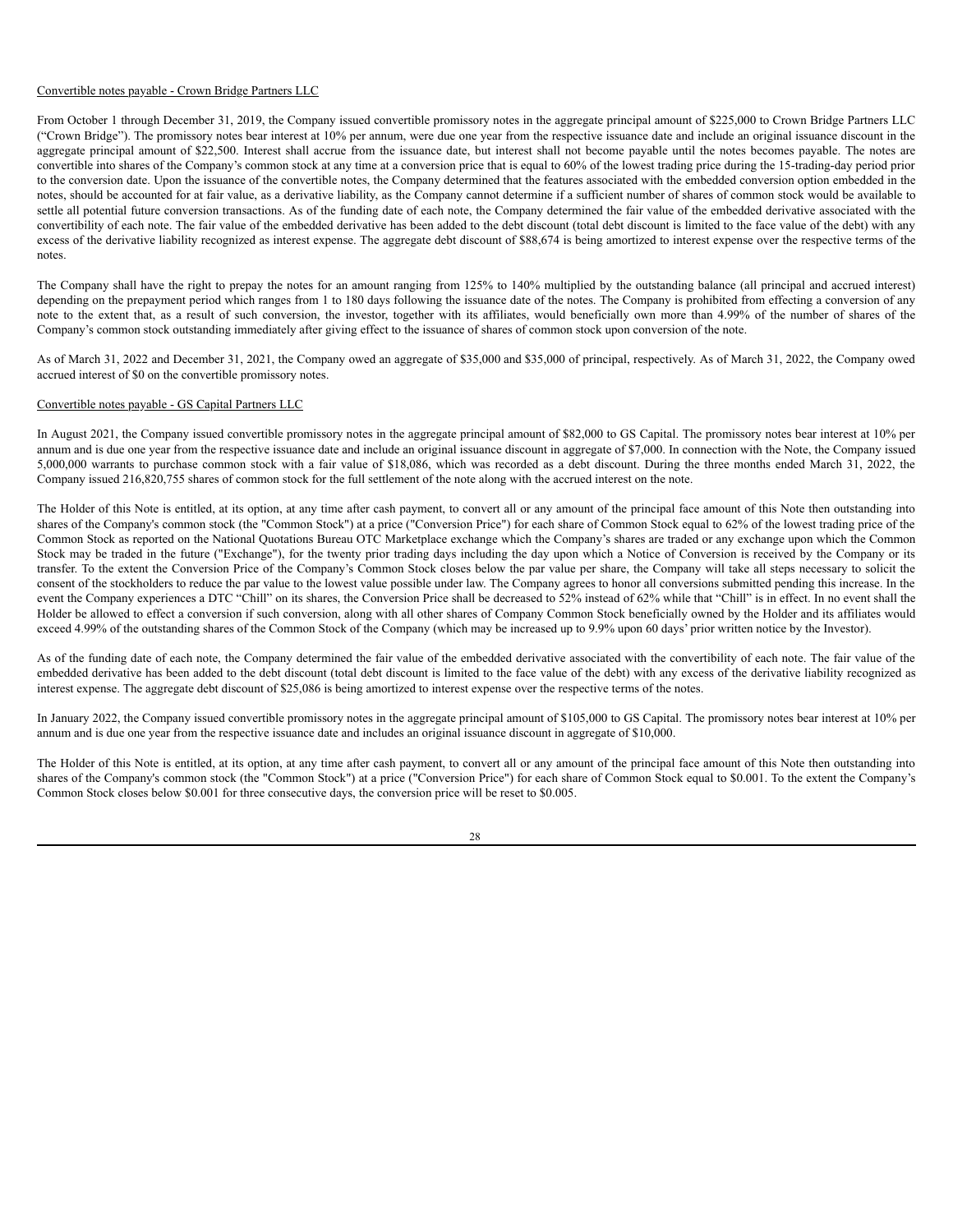In February 2022, the Company issued a convertible promissory note in the aggregate principal amount of \$70,000 to GS Capital. The promissory notes bear interest at 8% per annum and is due one year from the respective issuance date and includes an original issuance discount in aggregate of \$20,000.

The Holder of this Note is entitled, at its option, at any time after cash payment, to convert all or any amount of the principal face amount of this Note then outstanding into shares of the Company's common stock (the "Common Stock") at a price ("Conversion Price") for each share of Common Stock equal to \$0.0008.

As of March 31, 2022 and December 31, 2021, the Company owed an aggregate of \$175,000 and \$82,000 of principal, respectively. As of March 31, 2022, the Company owed accrued interest of \$3,103 on these convertible promissory notes.

# Convertible notes payable - St George Investments

In January and March 2021, the Company entered into three convertible promissory notes in the aggregate amount of \$567,500 of principal with Bucktown Capital LLC, entity controlled by the owners of St. George. The Company received net proceeds of \$535,000. The notes mature in January and March 2022 and bear interest at 8% or 22% in the event of default. The notes are convertible at the lender's option at any time at a fixed price of \$0.002 per common share, subject to normal adjustment for common stock splits. As a result of default, the company recorded and additional \$135,000 of principal on the note as interest expense during the three months ended March 31, 2022.

Effective October 6, 2021, the Company issued a secured convertible promissory note in the amount of \$3,492,378 with Chicago Ventures. The Company received cash proceeds of \$1,100,000 and included an original issue discount of \$574,916 and paid legal fees of \$10,000. This note agreement was assumed by the Company as part of the VBF Acquisition discussed in Note 13 and includes \$1,770,982 which reflects the initial consideration towards the future closing of the VBF Acquisition. The note bears interest at 8% and is due upon maturity on October 6, 2023. The note is convertible at a fixed price of \$0.002 per share. In the event of default as defined in the agreement, the lender has the right to convertible principal and accrued interest at 70% of the lowest closing trading price over the 10 days preceding the conversion notice.

In March 2022, the Company issued a convertible promissory note in the amount of \$266,500 of principal with Bucktown, Capital LLC. The Company received net proceeds of \$240,000 after and original issue discount of \$24,000 and fees of \$2,500. The note matures in March 2023 and bear interest at 8% or 22% in the event of default. The note is convertible at the lender's option at any time at a fixed price of \$0.001 per common share, subject to normal adjustment for common stock splits. As of March 31, 2022 and December 31, 2021, the Company owed \$4,091,378 and \$3,914,878 of principal, respectively. As of March 31, 2022, the Company owed accrued interest of \$164,978 on these convertible promissory notes.

# Convertible notes payable - Robert L. Hymers III

On December 27, 2021, the Company issued convertible promissory notes in the aggregate principal amount of \$30,000 to Pinnacle Consulting Services, Inc. ("Pinnacle"). The promissory note bears interest at 12.5% per annum and is due one year from the respective issuance date of the note along with accrued and unpaid interest and includes an original issue discount ("OID") of \$5,000. Principal and interest to be payable as provided below on that date which is one year from the date of issuance (the "Maturity Date").

For so long as there remains any amount due hereunder, the Holder shall have the option to convert all or any portion of the unpaid principal amount of this Note, plus accrued interest (together with the unpaid principal amount, the "Converted Amount"), into shares of the Company's common stock. The conversion price (the "Conversion Price") shall be equal to a \$0.006. The Conversion price, and any other economic terms will be adjusted on a ratchet basis if the Company offers a more favorable conversion or stock issuance price, prepayment rate, interest rate, additional securities, look back period or more favorable terms to another party for any financings while this note is in effect.

The aggregate debt discount of \$5,000 is being amortized to interest expense over the respective term of the note.

As of March 31, 2022, and December 31, 2021, the Company owed an aggregate of \$30,000 and \$30,000 respectively. As of March 31, 2022, the Company owed accrued interest of \$0 on this convertible promissory note.

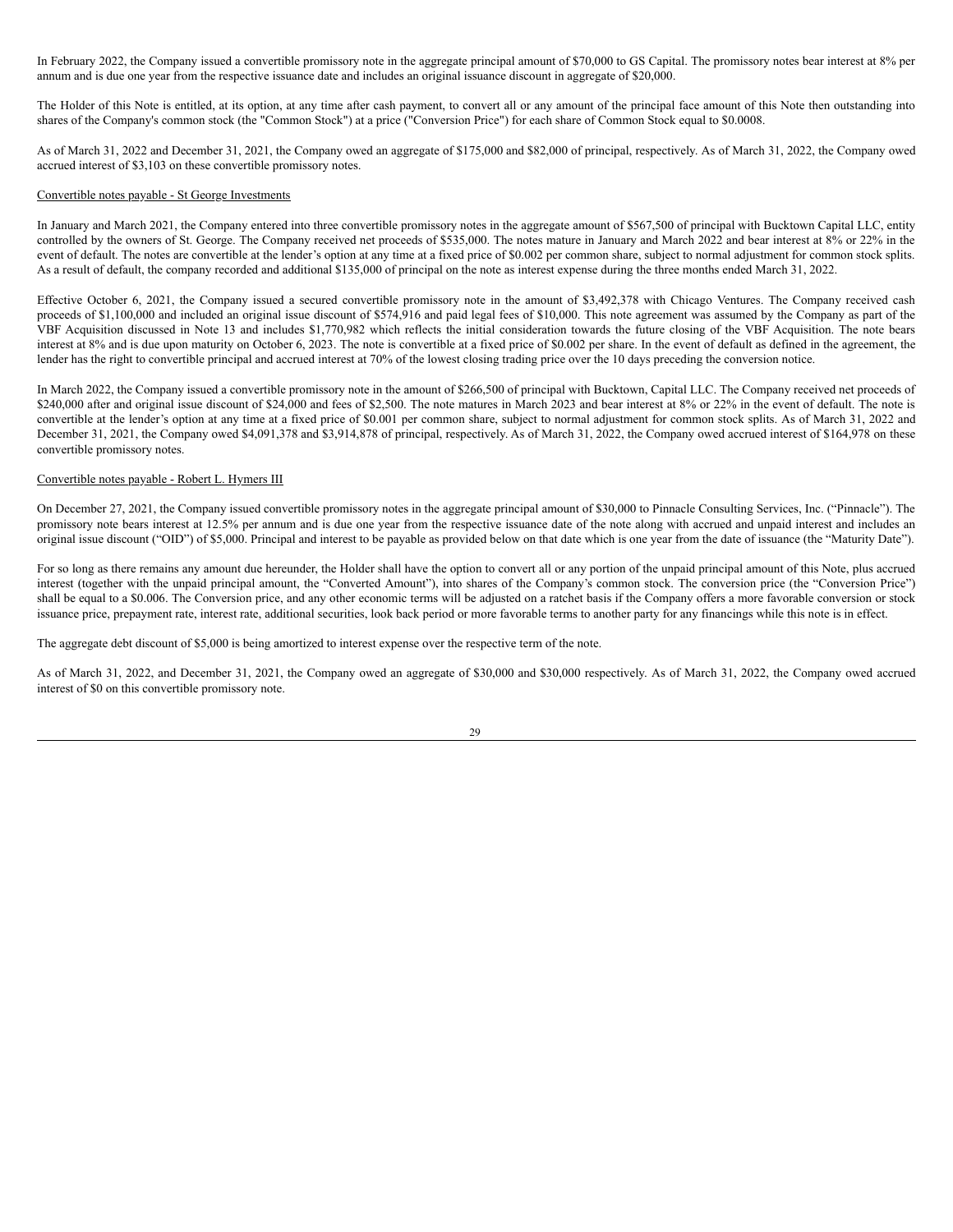# Convertible Note payable – GW Holding Group

On January 6, 2020, the Company entered into a convertible promissory note in the principal amount of \$57,750 with GW Holdings Group, LLC, a New York limited liability company ("GW"). GW has the option, beginning on the six-month anniversary of the issuance date of, to convert all or any amount of the principal amount of the note then outstanding together with any accrued interest thereon into shares of the Company's common stock at a conversion price equal to a 40% discount of the lowest trading price for fifteen trading days prior to the date of conversion. The note bears interest at a rate of 10% per annum and include a \$5,250 such that the price of the note was \$57,750. During the three months ended March 31, 2022, \$75,750 of principal and \$4,449 of accrued interest on the notes was converted into 100,248,801 shares of common stock.

As of March 31, 2022 and December 31, 2021, the Company owed principal of \$45,000 and \$120,750, respectively. As of March 31, 2022, the Company owed \$2,573 in accrued interest.

## Convertible Note Payable- Beach Labs

On November 24, 2021, the Company issued a convertible promissory note in the aggregate principal amount of \$625,000 to Beach Labs in connection with the modification of the cDistro acquisition agreement discussion in Note 13. The promissory note accrues interest at 10% per annum and is due four years from the issuance date.

The holder of this Note is entitled, at its option, at any time after cash payment, to convert all or any amount of the principal face amount of this Note then outstanding into shares of the Company's common stock (the "Common Stock") at a price ("Conversion Price") for each share of Common Stock equal to 70% of the lowest trading price of the Common Stock as reported on the National Quotations Bureau OTC Marketplace exchange which the Company's shares are traded or any exchange upon which the Common Stock may be traded in the future ("Exchange"), for the twenty prior trading days including the day upon which a Notice of Conversion is received by the Company or its transfer.

The Company determined the fair value of the embedded derivative associated with the convertibility of each note. The fair value of the embedded derivative has been added to the debt discount (total debt discount is limited to the face value of the debt) with any excess of the derivative liability recognized as interest expense. The aggregate debt discount of \$625,000 is being amortized to interest expense over the respective terms of the notes.

As of March 31, 2022, and December 31, 2021, the Company owed principal of \$520,833 and \$583,333, respectively. As of March 31, 2022, the Company owed \$30,337 in accrued interest.

# Convertible Note Payable- Sixth Street Lending

On November 16, 2021, the Company issued a promissory note in the aggregate principal amount of \$60,738 to Sixth Street Lending ("SSL"). The promissory note has a onetime interest charge of 7,896 and is due one year from the issuance date. The Company paid \$10,738 in deferred financing fees and received \$50,000 of net proceeds. Upon default, the note is convertible at a price ("Conversion Price") for each share of Common Stock equal to 73% of the lowest trading price of the Common Stock as reported on the National Quotations Bureau OTC Marketplace exchange which the Company's shares are traded or any exchange upon which the Common Stock may be traded in the future ("Exchange"), for the five prior trading days including the day upon which a Notice of Conversion is received by the Company or its transfer.

On January 10, 2022, the Company issued a promissory note in the aggregate principal amount of \$43,750 to SSL. The promissory note bears interest at a rate of 8% and is due one year from the issuance date. The Company paid \$3,750 in deferred financing fees and received \$40,000 of net proceeds. The note is convertible at a price ("Conversion Price") for each share of Common Stock equal to \$.0055 for the first 180 days and then at 65% of the average of the two lowest trading prices of the Common Stock as reported on the National Quotations Bureau OTC Marketplace exchange which the Company's shares are traded or any exchange upon which the Common Stock may be traded in the future ("Exchange"), for the fifteen prior trading days including the day upon which a Notice of Conversion is received by the Company or its transfer.

As of March 31, 2022, and December 31, 2021, the Company owed principal of \$104,488 and \$60,738, respectively. As of March 31, 2022, the Company owed \$8,674 in accrued interest.

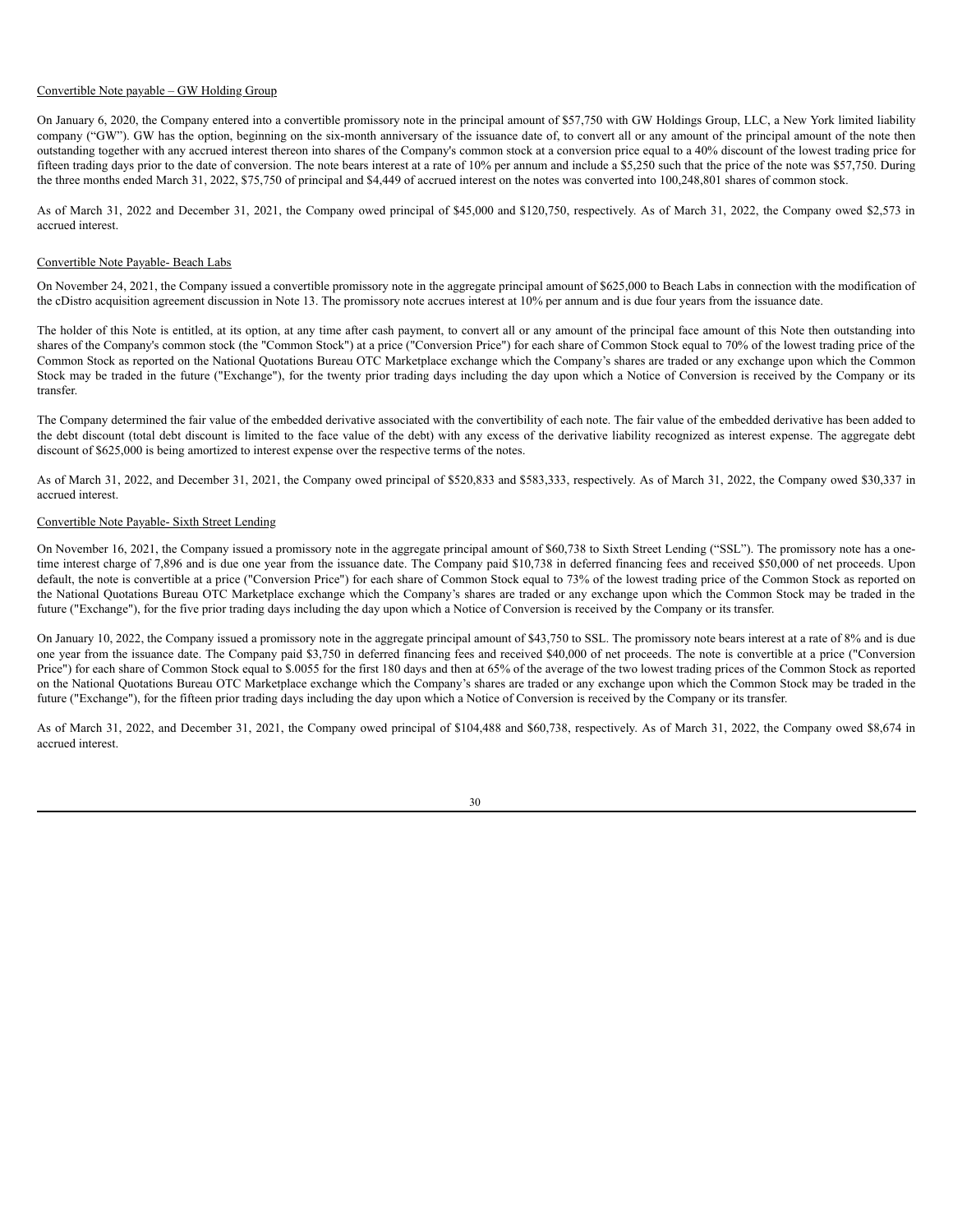# Convertible Note Payable- Coventry

On December 29, 2021, the Company issued a promissory note in the aggregate principal amount of \$100,000 to Coventry ("Coventry"). The promissory note has a one-time interest charge of 10,000 and is due one year from the issuance date. The Company paid \$20,000 in deferred financing fees and received \$80,000 of net proceeds. The note is convertible at a price ("Conversion Price") for each share of Common Stock equal to 90% of the lowest trading price of the Common Stock as reported on the National Quotations Bureau OTC Marketplace exchange which the Company's shares are traded or any exchange upon which the Common Stock may be traded in the future ("Exchange"), for the five prior trading days including the day upon which a Notice of Conversion is received by the Company or its transfer. In January 2022, the Company issued 10,000,000 shares of common stock for deferred financing fees with a value of \$13,000 which was recorded as a debt discount to be amortized over the remaining term of the note.

As of March 31, 2022 and December 31, 2021, the Company owed an aggregate of \$100,000 and \$100,000 of principal. As of March 31, 2022, the Company owed \$10,000 in accrued interest.

# Convertible Note Payable-Firstfire

In July 2021, the Company issued a convertible promissory note in the aggregate principal amount of \$268,750 to Firstfire Global Opportunities Fund LLC ("Firstfire"). The promissory note accrues interest at 12% per annum, is due one year from the issuance date and includes an original issuance discount and financing fees in the aggregate amount of \$44,888 and received \$200,963 of net proceeds. The note is convertible at any time at a conversion price of \$0.005 per share. The Company also issued a five-year warrant to purchase up to 38,174,715 shares of its common stock to Firstfire, at an exercise price of \$0.00704 per share. The aggregate debt discount of \$245,851 is being amortized to interest expense over the respective terms of the note.

The Company is prohibited from effecting a conversion of the note to the extent that, as a result of such conversion, the investor, together with its affiliates, would beneficially own more than 4.99% of the number of shares of the Company's common stock outstanding immediately after giving effect to the issuance of shares of common stock upon conversion of the note. The Company is prohibited from effecting an exercise of the warrant to the extent that, as a result of such exercise, the investor, together with its affiliates, would beneficially own more than 4.99% of the number of shares of the Company's common stock outstanding immediately after giving effect to the issuance of shares of common stock upon exercise of the note.

As of March 31, 2022 and December 31, 2021, the Company owed an aggregate of \$0 and \$243,750 of principal. As of March 31, 2022, the Company owed \$0 in accrued interest.

#### Convertible Note Payable-Labrys

In June 2021, the Company issued a convertible promissory note in the aggregate principal amount of \$537,500 to Labrys Funds, LP ("Labrys"). The promissory note accrues interest at 12% per annum, is due one year from the issuance date and includes an original issuance discount in the aggregate amount of \$53,750. The Company also paid \$33,750 in deferred financing fees and received \$450,000 of net proceeds. The note is convertible at any time at a conversion price of \$0.005 per share. The Company also issued a five-year warrant to purchase up to 76,349,431 shares of its common stock to Labrys, at an exercise price of \$0.00704 per share. In addition, the Company issued fiveyear warrants to purchase up to 76,349,431 shares of its common stock to an investment banker for services, which warrants have an exercise price of \$0.008448 per share. The aggregate debt discount of \$533,526 is being amortized to interest expense over the respective terms of the note.

The Company is prohibited from effecting a conversion of the note to the extent that, as a result of such conversion, the investor, together with its affiliates, would beneficially own more than 4.99% of the number of shares of the Company's common stock outstanding immediately after giving effect to the issuance of shares of common stock upon conversion of the note. The Company is prohibited from effecting an exercise of the warrant to the extent that, as a result of such exercise, the investor, together with its affiliates, would beneficially own more than 4.99% of the number of shares of the Company's common stock outstanding immediately after giving effect to the issuance of shares of common stock upon exercise of the note.

As of March 31, 2022 and December 31, 2021, the Company owed an aggregate of \$0 and \$99,975 of principal. As of March 31, 2022, the Company owed \$0 in accrued interest.

## Convertible Note Payable- Dutchess Capital Growth Fund LP

On May 25, 2021, the Company issued a convertible promissory note in the aggregate principal amount of \$135,000 to Dutchess Capital Growth Fund LP ("Dutchess"). The promissory note accrues interest at 8% per annum, is due one year from the issuance date. The Company paid \$13,750 in deferred financing fees and received \$121,250 of net proceeds.

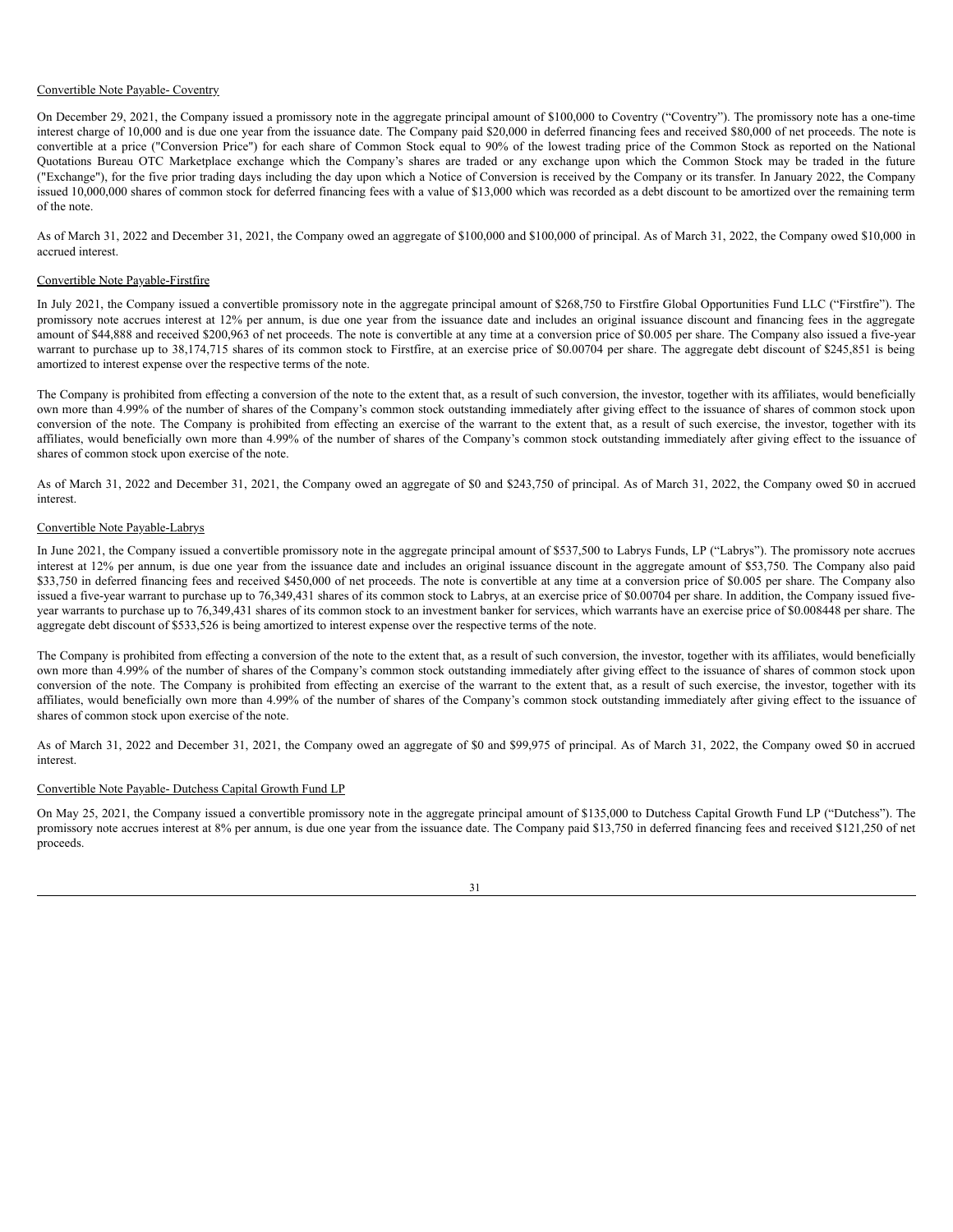Beginning six months after date of issue, the holder of this Note is entitled, at its option, at any time after cash payment, to convert all or any amount of the principal face amount of this Note then outstanding into shares of the Company's common stock (the "Common Stock") at a price ("Conversion Price") for each share of Common Stock equal to 55% of the lowest trading price of the Common Stock as reported on the National Quotations Bureau OTC Marketplace exchange which the Company's shares are traded or any exchange upon which the Common Stock may be traded in the future ("Exchange"), for the fifteen prior trading days including the day upon which a Notice of Conversion is received by the Company or its transfer.

The Company determined the fair value of the embedded derivative associated with the convertibility of each note. The fair value of the embedded derivative has been added to the debt discount (total debt discount is limited to the face value of the debt) with any excess of the derivative liability recognized as interest expense. The aggregate debt discount of \$135,000 is being amortized to interest expense over the respective terms of the notes.

As of March 31, 2022 and December 31, 2021, the Company owed an aggregate of \$0 and \$60,709 of principal. As of March 31, 2022, the Company owed \$0 in accrued interest.

# Convertible Note Payable- Geneva Roth Holdings

On July 28, 2021, the Company issued a promissory note in the aggregate principal amount of \$169,125 to Geneva Roth Holdings ("Geneva"). The promissory note accrues interest at 10% per annum, is due one year from the issuance date. The Company paid \$13,750 in deferred financing fees and received \$153,750 of net proceeds. The Company also issued five-year warrants to purchase up to 10,147,500 shares of its common stock to Geneva, at an exercise price of \$0.001 per share. The aggregate debt discount of \$67,253 is being amortized to interest expense over the respective terms of the note.

As of March 31, 2022 and December 31, 2021, the Company owed an aggregate of \$97,939 and \$33,278 of principal. As of March 31, 2022, the Company owed \$13,684 in accrued interest.

# Convertible Note Payable - Fourth Man LLC

In January 2022, the Company issued a convertible promissory note in the aggregate principal amount of \$60,000 to Fourth Man, LLC ("Fourth Man"). The promissory note accrues interest at 12% per annum, is due one year from the issuance date and includes an original issuance discount in the aggregate amount of \$6,000. The Company also paid \$6,240 in deferred financing fees and received \$47,760 of net proceeds. The note is convertible at any time at a conversion price of \$0.0006 per share. The Company also issued 25,000,000 shares of its common stock for deferred financing fee. The aggregate debt discount of \$42,240 is being amortized to interest expense over the respective terms of the note.

As of March 31, 2022, the Company owed an aggregate of \$60,000 of principal. As of March 31, 2022, the Company owed \$7,200 in accrued interest.

# Revenue share agreement – Money Well Group

In March 2022, the Company entered into a revenue share in the aggregate principal amount of \$89,940 to Money Well Group ("Money Well"). The agreement requires daily payments in the amount of \$1,285 and includes an original issuance discount in the aggregate amount of \$35,940 and received \$54,000 of net proceeds. The aggregate debt discount of \$35,940 is being amortized to interest expense over the respective terms of the note.

As of March 31, 2022, the Company owed an aggregate of \$89,940 of principal. As of March 31, 2022, the Company owed \$0 in accrued interest.

## Summary:

The Company has identified the embedded derivatives related to the above-described notes and warrants. These embedded derivatives included certain conversion and reset features. The accounting treatment of derivative financial instruments requires that the Company record fair value of the derivatives as of the inception date of the note and to fair value as of each subsequent reporting date.

At March 31, 2022, the Company determined the aggregate fair value of embedded derivatives to be \$1,646,127. The fair values were determined using the Binomial Option Pricing Model based on the following assumptions: (1) dividend yield of 0%; (2) expected volatility of 97.52% to 199.29%, (3) weighted average risk-free interest rate of  $1.06\%$  to  $2.45\%$ , (4) expected life of 0.5 to 4.2 years, (5) conversion prices of \$0.00033 to \$0.005 and (6) the Company's common stock price of \$0.001 per share as of March 31, 2022.

For the three-month period ended March 31, 2022, the Company recorded a loss on the change in fair value of derivative liabilities of \$1,026,929, which included a gain of \$1,077,624 related to convertible notes payable, a gain of \$50,695 related to the settlement of the fair value of derivatives as a result of repayments on the convertible notes, and also recognized a loss of \$22,558 related to the excess of the fair value of derivatives at issuance above convertible note principle as a charge to interest expense. During the three months ended March 31, 2022, derivative liabilities of \$233,069 were reclassified to additional paid in capital as a result of conversions of the underlying notes payable into common stock. For the period ended March 31, 2021 the Company recorded a loss on the change in fair value of derivative liabilities of \$2,326,018, which included a gain of \$649,961 related to convertible notes payable and an a loss of \$694,754 related to the excess of the fair value of derivatives at issuance above convertible note principle as a charge to interest expense

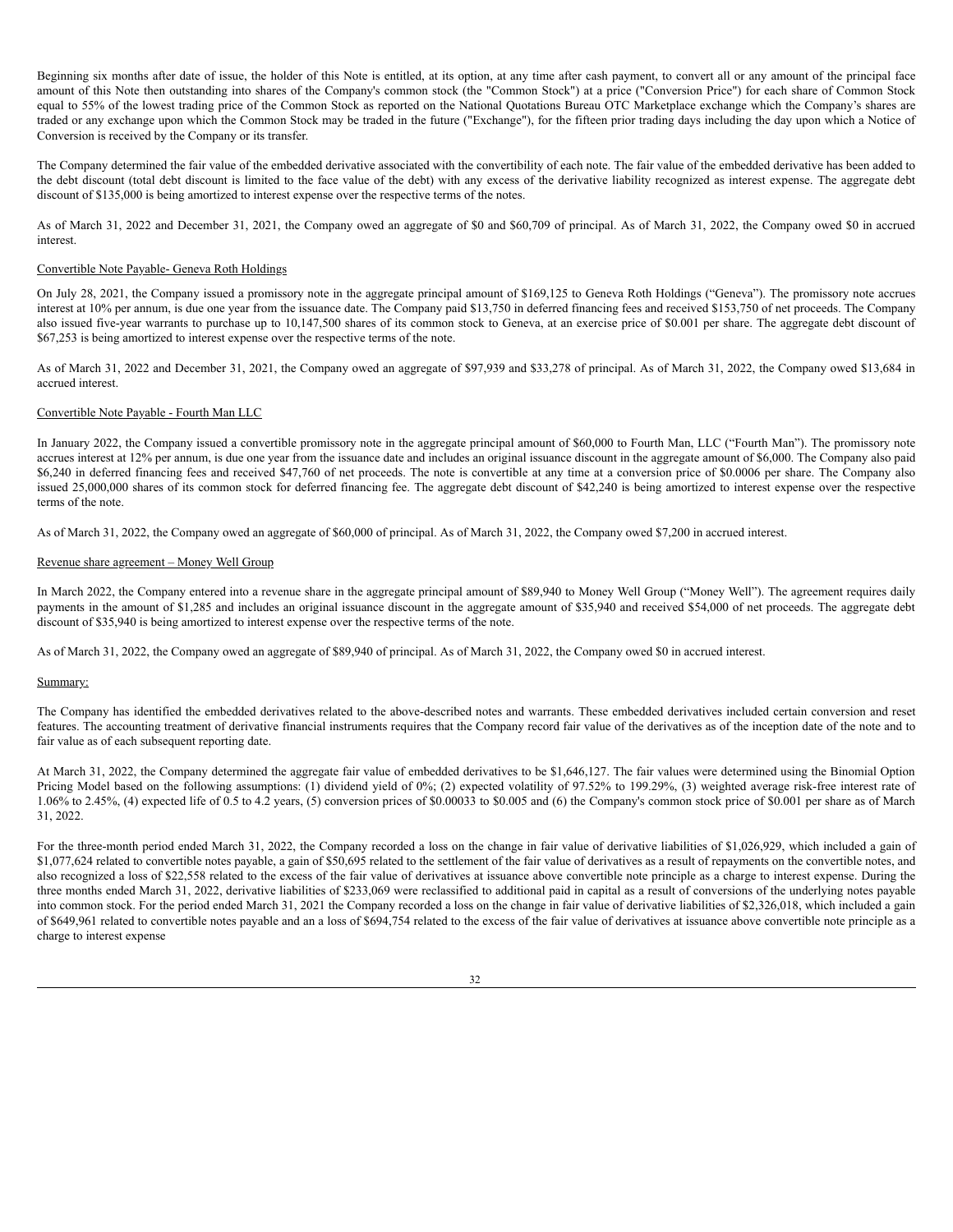# **NOTE 9 – STOCKHOLDERS' DEFICIT**

#### Preferred stock

The Company is authorized to issue 50,000,000 shares of \$0.001 par value preferred stock as of March 31, 2022 and December 31, 2021. As of March 31, 2022 and December 31, 2021, the Company has designated and issued 10,000,000 shares of Class A Preferred Stock, and 2,000,000 of Class B Preferred Stock.

Each share of Class A Preferred Stock is entitled to 100 votes on all matters submitted to a vote to the stockholders of the Company, does not have conversion, dividend or distribution upon liquidation rights.

Each share of Class B Preferred Stock is entitled to 1,000 votes on all matters submitted to a vote to the stockholders of the Company, does not have conversion, dividend or distribution upon liquidation rights.

#### Common stock

The Company is authorized to issue 22,000,000,000 shares of no par value common stock as of March 31, 2022 and was authorized to issue 22,000,000,000 shares of \$0.001 par value common stock as of December 31, 2021. As of February 4, 2022, we reduced the par value of our common stock from \$0.001 per share to zero par value (\$0.00) per share. As of March 31, 2022, and December 31, 2021, the Company had 9,439,551,063 and 7,122,806,264 shares of common stock issued and outstanding, respectively.

During the three months ended March 31, 2022, the Company issued an aggregate of 1,166,431,600 shares of its common stock with respect to the settlement of convertible notes and interest accrued thereon of \$1,051,555.

During the three months ended March 31, 2022, the Company issued a total net amount of 35,000,000 shares of its common stock with respect to deferred finance costs with an estimated value of \$43,000.

During the three months ended March 31, 2022, the Company sold an aggregate of 625,500,000 shares of its common stock for \$528,850.

During the three months ended March 31, 2022, the Company reclassified derivative liabilities to additional paid-in Capital with an estimated value of \$233,069.

During the three months ended March 31, 2022, the Company issued 463,813,199 of its common stock in respect to the Company's acquisition of cDistro in fiscal year 2021. Of this total, 282,326,369 shares were issued as part of the contingent consideration earn out agreement with the former owners of cDistro, whereby the owners earned \$250,000 of the total \$1,000,000 payout. The remaining 180,486,830 shares with a fair value if \$234,632 were issued as part of the amendment to the consideration issued to the former owners in June 2021 due to the decrease in the Company's stock price since the acquisition.

On January 17, 2020, the Company entered into an amendment to a convertible promissory note issued to Paladin Advisors, LLC. In connection with such amendment, the Company issued a warrant to purchase up to 5,750,000 shares of common stock of the Company to Paladin Advisors, LLC, which warrant may, under certain circumstances, be exercised on a cashless basis.

#### **Options**

As of March 31, 2022, there are no stock options outstanding.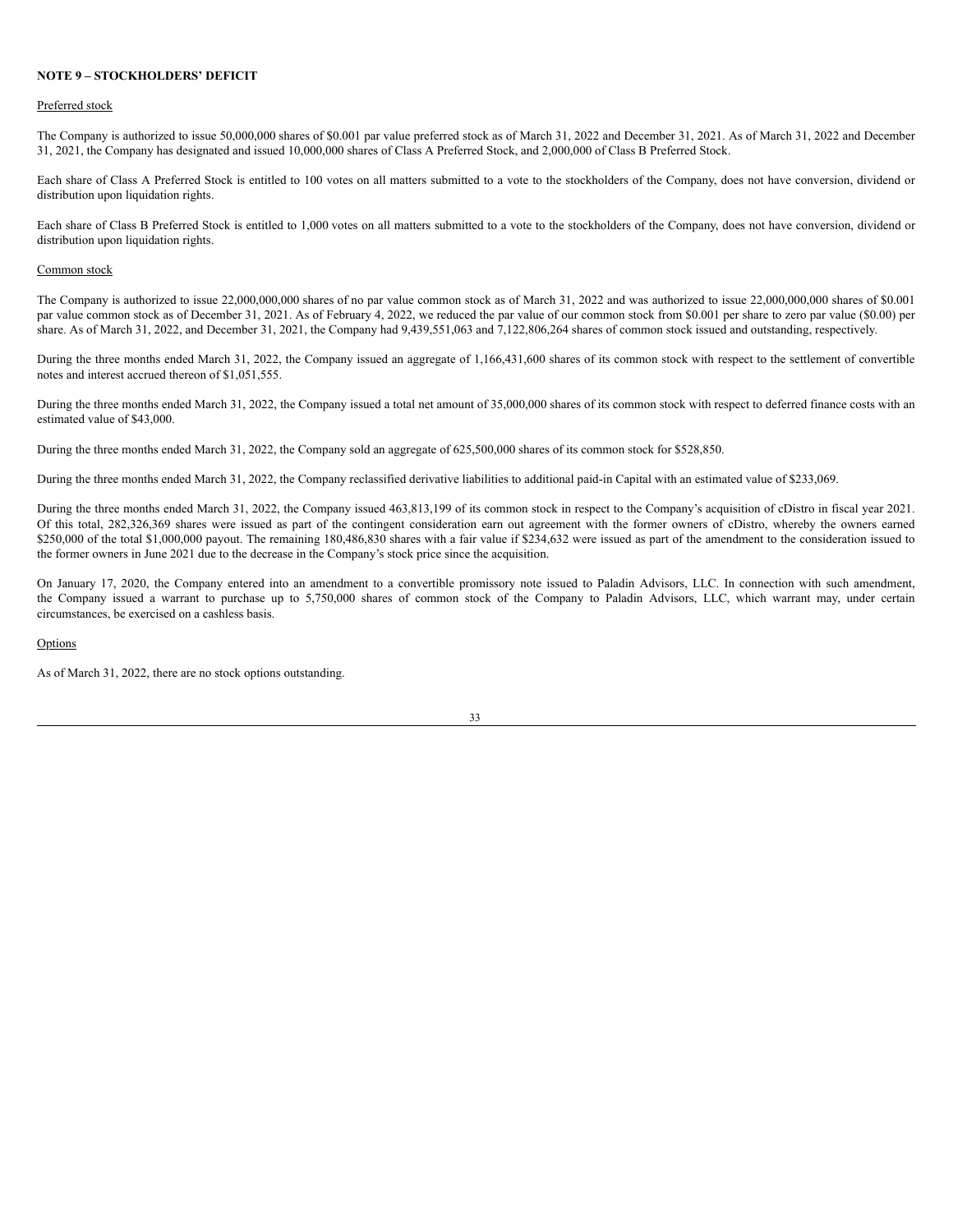# Warrants

The following table summarizes the stock warrant activity for the three months ended March 31, 2022:

|                                  |               |                       | <b>Weighted Average</b> |                        |
|----------------------------------|---------------|-----------------------|-------------------------|------------------------|
|                                  |               | Weighted-Average      | Remaining               | Aggregate              |
|                                  | <b>Shares</b> | <b>Exercise Price</b> | <b>Contractual Term</b> | <b>Intrinsic Value</b> |
| Outstanding at December 31, 2021 | 145, 302, 385 | 0.0033                | 2.8                     | 70,200                 |
| Granted                          |               |                       |                         |                        |
| Exercised                        |               |                       |                         |                        |
| Outstanding at March 31, 2022    | 145,302,385   | 0.0033                | 2.55                    | 52.500                 |
| Exercisable at March 31, 2022    | 145, 302, 385 | 0.0033                | 2.55                    | 52,500                 |

The aggregate intrinsic value in the preceding tables represents the total pretax intrinsic value, based on warrants with an exercise price less than the Company's stock price of \$0.0010 as of March 31, 2022, which would have been received by the option holders had those option holders exercised their options as of that date.

# **NOTE 10 — FAIR VALUE MEASUREMENT**

The Company adopted the provisions of ASC subtopic 825-10, Financial Instruments ("ASC 825-10") on January 1, 2008. ASC 825-10 defines fair value as the price that would be received from selling an asset or paid to transfer a liability in an orderly transaction between market participants at the measurement date. When determining the fair value measurements for assets and liabilities required or permitted to be recorded at fair value, the Company considers the principal or most advantageous market in which it would transact and considers assumptions that market participants would use when pricing the asset or liability, such as inherent risk, transfer restrictions, and risk of nonperformance. ASC 825-10 establishes a fair value hierarchy that requires an entity to maximize the use of observable inputs and minimize the use of unobservable inputs when measuring fair value. ASC 825-10 establishes three levels of inputs that may be used to measure fair value:

Level 1 – Quoted prices in active markets for identical assets or liabilities.

Level 2 – Observable inputs other than level 1 prices such as quoted prices for similar assets or liabilities; quoted prices in markets with insufficient volume or infrequent transactions (less active markets); or model-derived valuations in which all significant inputs are observable or can be derived principally from or corroborated by observable market data for substantially the full term of the assets or liabilities.

Level 3 – Unobservable inputs to the valuation methodology that are significant to the measurement of fair value of assets or liabilities.

All items required to be recorded or measured on a recurring basis are based upon level 3 inputs.

To the extent that valuation is based on models or inputs that are less observable or unobservable in the market, the determination of fair value requires more judgment. In certain cases, the inputs used to measure fair value may fall into different levels of the fair value hierarchy. In such cases, for disclosure purposes, the level in the fair value hierarchy within which the fair value measurement is disclosed and is determined based on the lowest level input that is significant to the fair value measurement.

Upon adoption of ASC 825-10, there was no cumulative effect adjustment to beginning retained earnings and no impact on the financial statements.

The carrying value of the Company's cash, accounts receivable, accounts payable, short-term borrowings (including convertible notes payable), and other current assets and liabilities approximate fair value because of their short-term maturity.

As of March 31, 2022 and December 31, 2021, the Company did not have any items that would be classified as level 1 or 2 disclosures.

The Company recognizes its derivative liabilities as level 3 and values its derivatives using the methods discussed in Note 6. While the Company believes that its valuation methods are appropriate and consistent with other market participants, it recognizes that the use of different methodologies or assumptions to determine the fair value of certain financial instruments could result in a different estimate of fair value at the reporting date. The primary assumptions that would significantly affect the fair values using the methods discussed in Note 6 are that of volatility and market price of the underlying common stock of the Company.

As of March 31, 2022 and December 31, 2021, the Company did not have any derivative instruments that were designated as hedges.

The derivative liability as of March 31, 2022 and December 31, 2021, in the amount of \$1,646,127 and \$749,756, respectively, have a level 3 classification.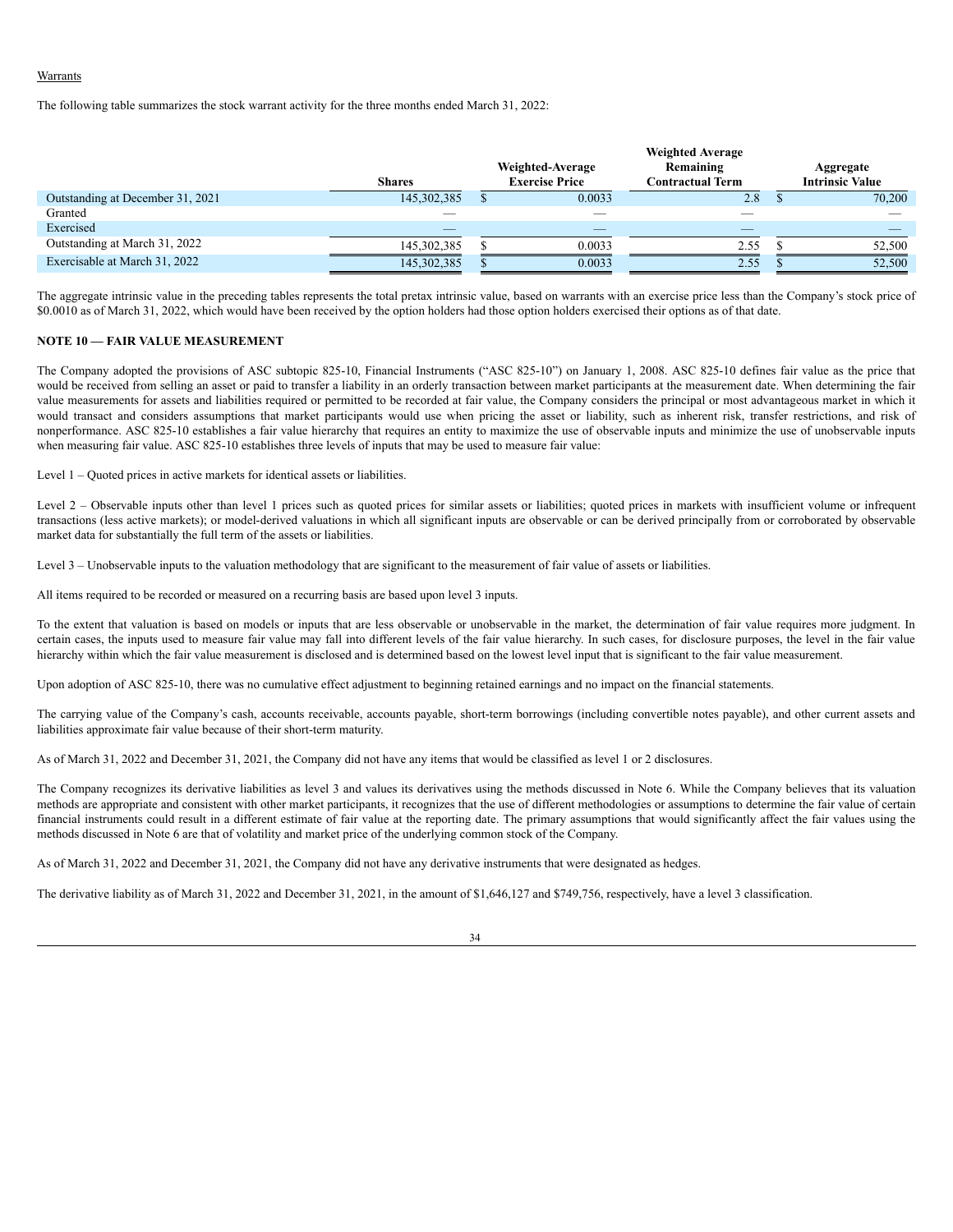The following table provides a summary of changes in fair value of the Company's level 3 financial liabilities for the three months ended March 31, 2022:

|                                                                                                            | <b>Debt Derivative</b> |
|------------------------------------------------------------------------------------------------------------|------------------------|
| Balance, January 1, 2022                                                                                   | 749.756                |
| Increase resulting from initial issuance of additional convertible notes payable recorded as debt discount | 79.952                 |
| Increase resulting from initial issuances of additional convertible notes payable recorded as day one loss | 22,558                 |
| Decreases resulting from conversion or payoff of convertible notes payable                                 | (233,069)              |
| Decreases resulting from payoff of convertible notes payable                                               | (50,695)               |
| Loss due to change in fair value included in earnings                                                      | 1,077,624              |
| Balance, March 31, 2022                                                                                    | 1,646,127              |

Fluctuations in the Company's stock price are a primary driver for the changes in the derivative valuations during each reporting period. During the period ended March 31, 2022, the Company's stock price decreased significantly from initial valuations. Additionally, issuances at prices below the original issuance amounts for certain convertible notes resulted in resets of the exercise price on certain conversion options that are accounted for as derivative liabilities, resulting in an increase in the derivative liability and additional loss on change in the fair value. As the stock price decreases for each of the related derivative instruments, the value to the holder of the instrument generally decreases. Stock price is one of the significant unobservable inputs used in the fair value measurement of each of the Company's derivative instruments.

# **NOTE 11 — RELATED PARTY TRANSACTIONS**

As of March 31, 2022 and December 31, 2021, there were no related party advances outstanding. The Company's current officer, who is also a stockholder of the Company, advanced funds to the Company for travel related and working capital purposes. On April 7, 2022, the Company made a promissory note in the principal amount of \$59,743.96 to the Company's officer and stockholder in compensation for those advanced expenses.

As of March 31, 2022, and December 31, 2021, accrued compensation due to officers and executives included as accrued compensation was \$57,556 and \$42,925, respectively.

At March 31, 2022 and December 31, 2021, there were no outstanding notes payable due to officers.

## **NOTE 12 – SUBSEQUENT EVENTS**

On April 1, 2022, the Company issued 76,923,077 shares of restricted common stock to North Equities USA Ltd., valued at \$100,000, or \$0.0013 per share, in compensation pursuant to a consulting agreement dated December 24, 2021.

On April 5, 2022, the Company issued 38,762,344 shares of common stock to an accredited investor in partial conversion of a promissory note dated May 25, 2021, at a pershare conversion price of \$0.00039.

On April 6, 2022, the Company issued 435,540,070 shares of restricted common stock to Beach Labs, Inc., pursuant to the earnout agreement between the Company and Beach Labs executed in relation to the acquisition of cDistro, Inc.

On April 7, 2022, the Company made a promissory note in the principal amount of \$59,743.96 to a related party.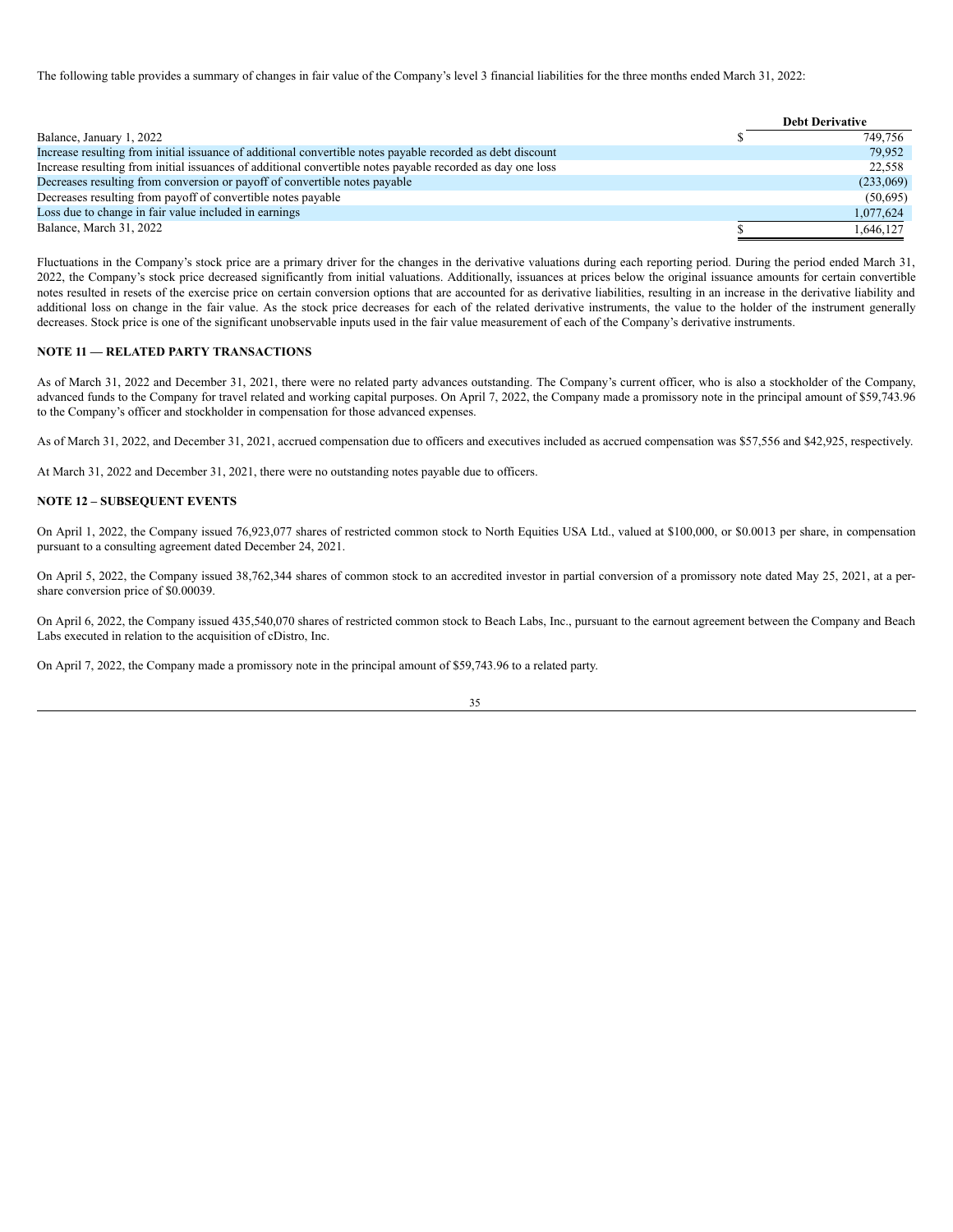# <span id="page-35-0"></span>**ITEM 2. MANAGEMENT'S DISCUSSION AND ANALYSIS OF FINANCIAL CONDITION AND RESULTS OF OPERATIONS.**

You should read the following discussion and analysis of our financial condition and results of operations together with and our consolidated financial statements and the related notes appearing elsewhere in this Ouarterly Report on Form 10-O. In addition to historical information, this discussion and analysis contains forward-looking statements that involve risks, uncertainties and assumptions. Our actual results may differ materially from those discussed below. Factors that could cause or contribute to such differences include, but are not limited to, those identified below, and those discussed in the section titled "Risk Factors" included in our Annual Report on Form 10-K for the fiscal year ended December 31, 2021, as may be amended, supplemented or superseded from time to time by other reports we file with the SEC. All amounts in this report are in *U.S. dollars, unless otherwise noted.*

## **Background**

## **History and Development of the Company**

We were incorporated in the State of Utah on October 4, 1985, under the name of Mormon Mint, Inc., and our business focused on the manufacture and marketing of commemorative medallions related to the Church of Jesus Christ of Latter-Day Saints. On January 5, 1999, the Company changed its name to Converge Global, Inc., and subsequently focused on the development and implementation of Internet web content and e-commerce applications. In the period from 2009 to 2014, we operated primarily in the mining exploration business, and in 2015, we left the mining business and began an internet-based marketing business focused on online marketing of service items to the hospitality and food service industry, selling retail product directly to consumers from food distributors via credit card and commercial accounts.

On September 4, 2015, Donald Steinberg and Charles Larsen acquired control of the Company through the purchase of 400,000,000 shares of restricted common stock and 10,000,000 shares of Preferred Class A stock for \$105,000.00, in equal amounts. On September 9, 2015, Donald Steinberg was appointed Chairman of the Board, Chief Executive Officer and Secretary of the Company. Mr. Larsen was appointed to the Board of Directors. The new management changed the Company's business plans and operations to focus on emerging opportunities in the cannabis and hemp industries. On December 1, 2015, the Company changed its name to Marijuana Company of America, Inc. and its stock trading symbol to MCOA. On December 6, 2019, a change of control occurred, where Donald Steinberg and Charles Larsen transferred their control shares to directors Robert Coale, Edward Manolos and Jesus Quintero. Also on December 6, 2019, Jesus Quintero, who was appointed as Chief Financial Officer in 2018, was appointed as our Chief Executive Officer. Mr. Quintero is currently our Chief Executive Officer and Chief Financial Officer, and a member of the Board of Directors.

Marijuana Company of America is a Utah corporation quoted on OTC Markets Pink Tier under the symbol "MCOA". We are based in Los Angeles, California.

We are an owner and operator of licensed cannabis cultivation, processing and dispensary facilities and a developer, producer and distributor of innovative branded cannabis and cannabidiol ("CBD") products in the United States. We are committed to creating a national distributorship and retail brand portfolio of branded cannabis and CBD products, although as of the date of this filing, marijuana (defined as cannabis containing delta-9 tetrahydrocannabinol concentration of more than 0.3 percent on a dry weight basis) currently remains illegal under U.S. federal law.

Through our wholly-owned subsidiary cDistro, Inc., a Nevada corporation, our wholly-owned CBD product distribution business, we distribute hemp and CBD products throughout the United States. Through cDistro, we distribute high quality hemp-derived cannabinoid products, as detailed on our cDistro website, www.cdistro.com. cDistro offers CBD brands along with smoke and vape shop related products to wholesalers, c-stores, specialty retailers, and consumers in North America. Through cDistro, we work exclusively with select manufacturers to deliver retail service and products at wholesale prices

Through our wholly owned subsidiary H Smart, Inc., a Delaware corporation, we develop and sell CBD products under the brand name hempSMART™. Our business also includes making selected investments and entering into joint ventures with start-up businesses in the legalized cannabis and hemp industries.

Readers are directed to review our detailed disclosures in Item 1, Business; Principal Products and their Markets; Joint Ventures and Investments above. A summary of our investment and joint venture activity follows:

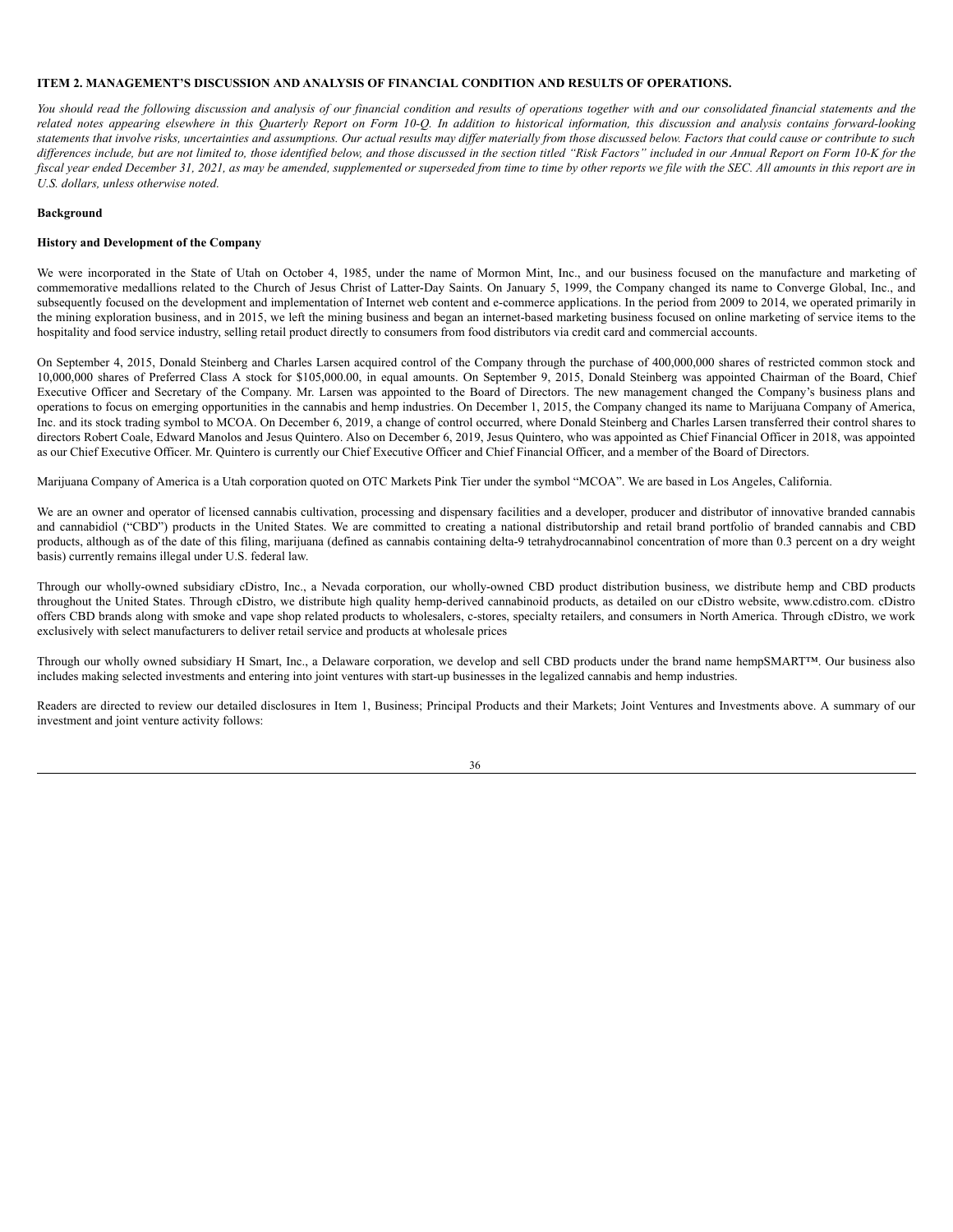#### *Joint Ventures*

**Bougainville Ventures, Inc.** Our joint venture with Bougainville Ventures, Inc. is currently in litigation (See Legal Proceedings, Item 3). We recorded an annual impairment in 2017 of \$792,500, reflecting the Company's percentage of ownership of the net book value of the investment. During 2018, the Company recorded equity losses of \$37,673 and \$11,043 for the first and second quarters respectively, and recorded an annual impairment of \$285,986 for the year ended December 31, 2018, at which time we determined the investment to be fully impaired due to Bougainville's breach of contract and resulting litigation.

**Global Hemp Group Scio Oregon Joint Venture.** On May 8, 2018, we entered into a joint venture with Global Hemp Group, Inc., develop a project to commercialize the cultivation of industrial hemp on a 109-acre parcel of real property owned by the Company and Global Hemp Group in Scio, Oregon, and operating under the Oregon corporation Covered Bridges, Ltd. The joint venture agreement commits the Company to a cash contribution of \$600,000 payable on the following funding schedule: \$200,000 upon execution of the joint venture agreement; \$238,780 by July 31, 2018; \$126,445 by October 31, 2018; and, \$34,775 by January 31, 2019. The Company has complied with its payments. The 2018 crop of hemp grown on the joint venture's real property consisted of 33 acres of high yielding CBD hemp grown in an orchard style cultivation on the property. The 2018 harvest consisted of approximately 37,000 high yielding CBD hemp plants producing 24 tons of biomass that produced 48,000 pounds of dried biomass. However, there were delays with Global Hemp Group's management and maintenance of the business and the biomass that caused degradation to the harvested crop affecting marketability. Additional issues and disputes arose between the Company and Global Hemp Group. These disputes led to the parties entering into a settlement agreement on September 28, 2020, whereby Global Hemp Group agreed to pay the Company \$200,000 and issue common stock to the Company equal in value to \$185,000 as of September 28, 2020, subject to a non-dilutive protection provision. Additionally, Global Hemp Group agreed to pay the Company \$10,000 to cover the Company's legal fees relating to the Agreement. In exchange for the settlement consideration, the Company agreed to relinquish its ownership interest in the joint venture.

Natural Plant Extract of California & Subsidiaries Joint Venture; On April 15, 2019, the Company entered into a joint venture agreement with Natural Plant Extracts of California, Inc. and subsidiaries ("NPE"). The purpose of the joint venture was to utilize NPE's California and City cannabis licenses to jointly operate a business named "Viva Buds" to operate a licensed cannabis distribution service in California. In exchange for acquiring 20% of NPE's common stock, the Company agree to pay two million dollars and issue NPE one million dollars' worth of the Company's restricted common stock. As of February 3, 2020, the Company was in arrears in its payment obligations under the joint venture agreement, and the parties entered into a settlement and release of all claims terminating the joint venture. The parties agreed to reduce the Company's equity ownership in NPE from 20% to 5%. The Company also agreed to pay NPE \$85,000 and the balance of \$56,085.15 paid in a convertible promissory note issued with terms allowing NPE to convert the note into common stock at a 50% discount to the closing price of MCOA's common stock as of the maturity date. As of the date of this filing, the Company satisfied its payment obligations under the settlement agreement. Our continuing 5% equity ownership in NPE involves related parties, since Edward Manolos, our director, is also a director and beneficial owner of 18.8% of the common stock in NPE.

**Joint Ventures in Brazil and Uruguay**; On October 1, 2020, we entered into two Joint Venture Agreements with Marco Guerrero, a director of the Company, dated September 30, 2020, to form joint venture operations in Brazil and in Uruguay to produce, manufacture, market and sell the Company's hempSMART™ products in Latin America, and will also work to develop and sell hempSMART<sup>™</sup> products globally. The Joint Venture Agreements contain equal terms for the formation of joint venture entities in Uruguay and Brazil. The Brazilian joint venture will be headquartered in São Paulo, Brazil, and will be named HempSmart Produtos Naturais Ltda. ("HempSmart Brazil"). The Uruguayan joint venture will be headquartered in Montevideo, Uruguay and will be named Hempsmart Uruguay S.A.S. ("HempSmart Uruguay"). Both are in the development stage.

#### *Investments*

**Share Exchange with Cannabis Global, Inc.** On September 30, 2020, the Company entered into a securities exchange agreement with Cannabis Global, Inc. (OTC: CBGL), a Nevada corporation. By virtue of the agreement, the Company issued 650,000,000 shares of its unregistered common stock to Cannabis Global in exchange for 7,222,222 shares of Cannabis Global unregistered common stock. The Company and Cannabis Global also entered into a lock up leak out agreement, which prevents either party from sales of the exchanged shares for a period of 12 months. Thereafter the parties may sell not more than the quantity of shares equaling an aggregate maximum sale value of \$20,000 per week, or \$80,000 per month until all Shares and Exchange Shares are sold. Our transaction with Cannabis Global, Inc. is material and involves related parties, since Edward Manolos, our director and holder of Preferred Class A stock, is also a director of Cannabis Global, Inc.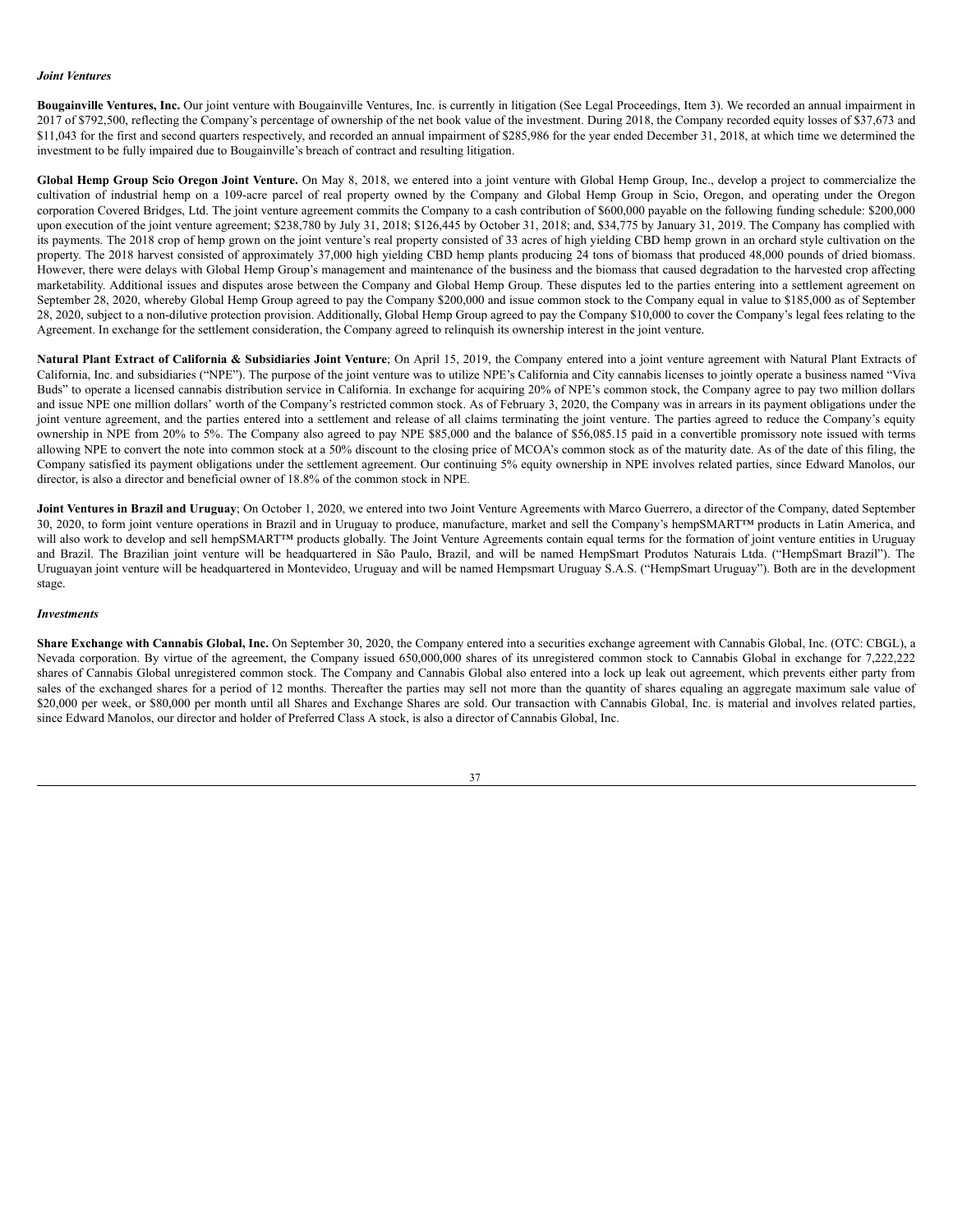**Share Exchange with Eco Innovation Group, Inc.** On February 26, 2021, we entered into a Share Exchange Agreement with Eco Innovation Group, Inc., a Nevada corporation quoted on OTC Markets Pink ("ECOX") to acquire the number of shares of ECOX's common stock, equal in value to \$650,000 based on the per-share price of \$0.06, in exchange for the number of shares of MCOA common stock equal in value to \$650,000 based on the closing price for the trading day immediately preceding the effective date (the "Share Exchange Agreement"). For both parties, the Share Exchange Agreement contains a "true-up" provision requiring the issuance of additional common stock in the event that a decline in the market value of either parties' common stock should cause the aggregate value of the stock acquired pursuant to the Share Exchange Agreement to fall below \$650,000. Complementary to the Share Exchange Agreement, the Company and ECOX entered into a Lock-Up Agreement dated February 26, 2021 (the "Lock-Up Agreement"), providing that the shares of common stock acquired pursuant to the Share Exchange Agreement shall be subject to a lock-up period preventing its sale for a period of 12 months following issuance and limiting the subsequent sale to aggregate maximum sale value of \$20,000 per week, or \$80,000 per month. On October 1, 2021, we entered into a First Amendment to Lock-Up Agreement between the Company and Eco Innovation Group, Inc., dated and effective October 1, 2021 (the "Amended Lock-Up Agreement"), which amends that certain Lock-Up Agreement entered into between the Company and Eco Innovation Group, Inc. on February 26, 2021 (the "Original Lock-Up Agreement"). The Amended Lock-Up Agreement amends the Original Lock-Up Agreement in one respect, by amending the initial lock-up period from 12 months following its effective date to 6 months following its effective date. All other terms and conditions of the Original Lock-Up Agreement remain unaffected.

**Asset Purchase Agreement with VBF Brands, Inc.** On October 6, 2021, the Company, through its wholly owned subsidiary Salinas Diversified Ventures, Inc., a California corporation, entered into an Asset Purchase Agreement, Management Services Agreement, Cooperation Agreement and Employment Agreement with VBF Brands, Inc., a California corporation ("VBF"), a wholly owned subsidiary of Sunset Island Group, Inc., a Colorado corporation ("SIGO"). VBF and SIGO agreed to transfer to the Company all of VBF's outstanding stock to the Company, and appointed our CEO and CFO Jesus Quintero as President of VBF.

VBF owns various fixed assets including machinery and equipment, a lease for a 10,000 square foot facility located at 20420 Spence Road, Salinas, California, 93908, leasehold improvements, good-will, inventory, tradenames including "VBF Brands," trade secrets, intellectual property, and other tangible and intangible properties, including licenses issued by the City of Salinas, County of Monterey, and the State of California to operate a licensed cannabis nursery, cultivation facility, and operations for the manufacturing and distribution of cannabis and cannabis products.

VBF and SIGO agreed to sell and transfer to the Company all of VBF's outstanding stock, and, by virtue of the Management Services Agreement, appoint Mr. Jesus Quintero as President of VBF, vesting management and control of VBF's licensed cannabis operations in the Company. Concurrently, VBF and Livacich entered into a Cooperation Agreement, whereby VBF and Livacich agreed to cooperate to facilitate the transfer of ownership of VBF, which includes licenses issued by the City of Salinas, County of Monterey, and the State of California, to operate a cannabis nursery, cultivation facility and manufacturing and distribution operations to the Company. The Company also agreed to retain Livacich as Chief Executive Officer for a term of two years and agreed to compensate her with a salary including a signing cash bonus of \$250,000, and a \$250,000 performance cash bonus payable after six months after the Effective Date. The bonus is conditioned upon Livacich meeting an agreed to "Net Revenue" target of one million dollars (\$1,000,000) from VBF's operations during the six-month period after closing of the Asset Purchase Agreement, and her compliance with the terms and conditions of this Asset Purchase Agreement, the Management Services Agreement and the Cooperation Agreement.

As consideration for the transaction, the Company agreed to assume two secured convertible promissory notes issued by SIGO to St. George Investments, LLC, a Utah limited liability company ("St. George") (the "SIGO Notes"). The first note was issued December 8, 2017, in the original face amount of \$170,000.00, and the second was issued February 13, 2018, in the original face amount of \$4,245,000.00. SIGO also issued warrants to St. George to purchase common shares in SIGO, and fifty (50) shares of SIGO's preferred stock. St. George agreed to cancel the warrants and preferred shares upon the Company's assumption of the SIGO Notes.

Under the Asset Purchase Agreement, the closing is conditioned upon certain conditions precedent, specifically (i) VBF and SIGO's full corporate authorization, consent and execution of this Agreement; (ii) VBF's sale to MCOA of 100% of the issued and outstanding shares of VBF; (iii) full corporate authorization, consent compliance with and execution of the Management Services Agreement and Cooperation Agreement; (iv) SIGO's disclosure of the Agreement on Form 8-K with the Securities and Exchange Commission; (v) full cooperation in MCOA's financial auditing of VBF in accordance with ASC 805, including providing unrestricted access to all VBF corporate and financial records and providing all necessary cooperation with VBF financial personnel; (vi) full cooperation in aiding and assisting Buyer with its change of ownership applications with the relevant licensing authorities; (vii) the warranty of truthful representations and execution of and compliance with the terms and conditions of the Executive Employment Agreement, Management Services Agreement and the Cooperation Agreement.

As of the date of this filing, the conditions precedent to the closing of the Asset Purchase Agreement remain in the process of implementation, so that the Asset Purchase Agreement closing has not yet occurred pursuant to its terms. Legal counsel for MCOA is currently in the process of working with VBF, Salinas Diversified Ventures, and the relevant state and local governments to effect the change of control and license transfers necessary to close the Asset Purchase Agreement.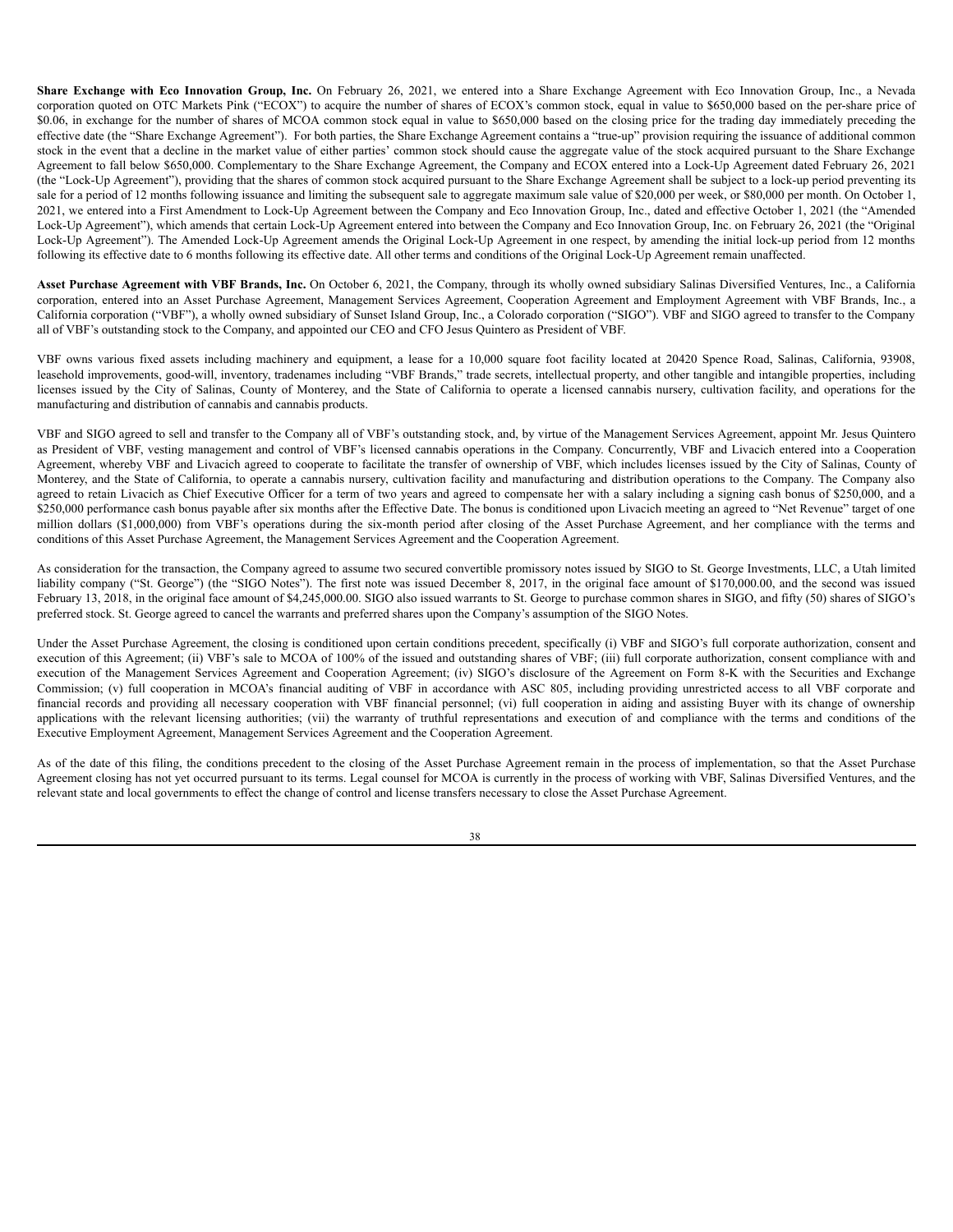## **Results of Operations**

# **Comparison of the Three Months Ended March 31, 2022 and 2021**

For the three months ended March 31, 2022 and 2021, we had net losses from continuing operations of \$835,792 and \$782,917, respectively, an increase of \$52,875. This increase is due primarily to the effects of the restructuring of our sales team and strategies for 2022 as we work towards building stronger sales levels and invest in our operations for future efficiencies and to meet market demands as we continue to grow.

#### *Revenues*

The Company generated revenues of \$561,321 and \$34,930 for the three months ended March 31, 2022 and 2021, respectively. The increase of \$526,391 is primarily attributed to the Company's new acquisition cDistro that distributes CBD and hemp products throughout the USA.

The following table identifies products and equipment lease revenues during the three months ended March 31, 2022 and 2021, respectively:

|                                     |    | March 31, 2022 |              | <b>March 31, 2021</b> |  |  |
|-------------------------------------|----|----------------|--------------|-----------------------|--|--|
|                                     |    |                |              |                       |  |  |
| <b>Body Lotion</b>                  | S  |                | <b>S</b>     | 665                   |  |  |
| Brain                               |    | 924            | S            | 91                    |  |  |
| Drink Mix                           |    |                |              | 143                   |  |  |
| <b>Drops</b>                        |    | 6,965          | S.           | 19,364                |  |  |
| Face Moisturizer                    | .D |                |              | 2,704                 |  |  |
| Pain Cream                          |    | 2,901          | S            | 11,755                |  |  |
| Pet Drops                           |    | 1,124          | <sup>S</sup> | 208                   |  |  |
| $Bottles-Nic$                       |    | 213            | \$.          |                       |  |  |
| Bottles – Salt Nic                  |    | 288            | S            |                       |  |  |
| Disposables-Tobacco - Free Nicotine |    | 303,914        | S            |                       |  |  |
| Kratom                              | a. | 209,445        | -S           |                       |  |  |
| Other cDistro products              |    | 12,759         | S            |                       |  |  |
| Vape products                       |    | 290            | S            |                       |  |  |
| MCOA Equipment Lease rental         |    | 22,500         | £.           |                       |  |  |
|                                     |    | 561,321        |              | 34,930                |  |  |

# *Cost of sales*

Costs of sales primarily consist of inventory cost and overhead, manufacturing, packaging, warehousing, shipping and direct labor costs attributable to our hempSMART products. For the three months ended March 31, 2022 and 2021, our total costs of sales were \$510,262 and \$25,180, respectively. The increase of \$485,082 was primarily attributed to our new distributor acquisition cDistro purchases products from various CBD and hemp manufactures for resale.

# *Gross profit*

For the three months ended March 31, 2022 and 2021, gross profit was \$51,059 and \$9,750, respectively. This increase of \$41,309 was primarily attributed to our hempSMART product rebranding and the Company's new acquisition cDistro that sells CBD and hemp products throughout the USA. We anticipate an increase in sales as we continue the deployment our new e-commerce program during the rest of 2022; however, no assurance can be provided that sales will increase. As a percentage of total revenues, gross profit was 9.1% and 27.9% for the three months ended March 31, 2022 and 2021, respectively.

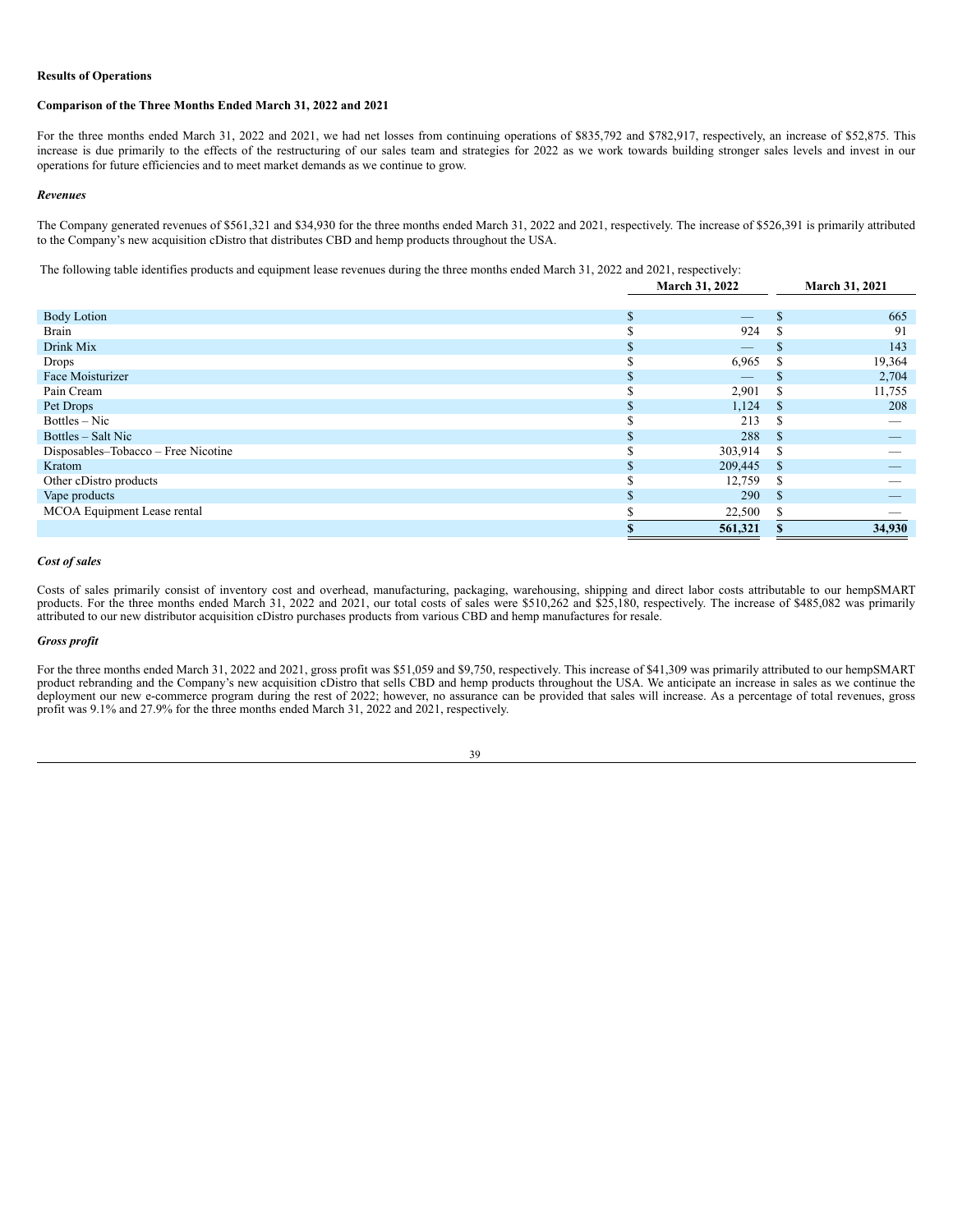#### *Selling and marketing expenses*

For the three months ended March 31, 2022 and 2021, selling and marketing expenses were \$81,373 and \$107,549, respectively. This decrease of \$26,176 is due to more cost efficiencies in our marketing program as we focused more of our efforts on social media, for the three months ended March 31, 2022.

#### *Payroll and related expenses*

For the three months ended March 31, 2022 and 2021, payroll and related expenses were \$276,913 and \$138,145, respectively. This increase of \$138,768, is mainly attributable to a \$54,000 of salaries from our new acquisition cDistro as well as \$65,577 from our new cannabis operations manager. In addition, \$157,336 relates to an increase in CEO compensation and additional staffing during the three months ended March 31, 2022.

#### *Stock-based compensation*

We measure the cost of services received in exchange for an award of equity instruments based on the fair value of the award. For employees and directors, the fair value of the award is measured on the grant date and for non-employees, the fair value of the award is generally re-measured on vesting dates and interim financial reporting dates until the service period is complete. The fair value amount is then recognized over the period during which services are required to be provided in exchange for the award, usually the vesting period. We record tock-based compensation expense in the same expense classifications in the statements of operations, as if such amounts were paid in cash. For the three months ended March 31, 2022 and 2021, stock-based compensation was \$9,000 and \$19,900, respectively. This decrease of \$10,900 is due less equity issuances during the three months ended March 31, 2022.

#### *General and administrative expenses*

Other general and administrative expenses decreased to \$468,515 for the three months ended March 31, 2022 compared to \$525,682 for the three months ended March 31, 2021. General and administrative expenses include research and development, building rent, utilities, legal fees, office supplies, subscriptions, and office equipment. The decrease of \$57,167 is attributed to an increase of \$72,642 related to the Company's acquisition of cDistro at \$50,824 and our new subsidiary Hempsmart Brazil at \$20,512. This was offset by a decrease for the three months ended March 31, 2022 in legal and consulting of \$58,835 due to less legal expenses during the period as compared to March 31, 2021; a reduction of \$20,000 in board of director fees as less equity was issued as compensation to the board of directors as compared to March 31, 2021; and a \$44,410 reduction in consulting fees due to cost reduction measures.

# *Loss on change in fair value of derivative liabilities*

During 2022 and 2021, we issued convertible promissory notes and warrants with an embedded derivative, all requiring us to calculate the fair value of the derivatives each reporting period, and mark to market as a non-cash adjustment to our current period operations. This resulted in a loss on changes in fair value of derivative liabilities of \$1,026,929 and \$2,326,018 for the three months ended March 31, 2022 and 2021, respectively.

#### *Gain (loss) on settlement of debt*

During the three months ended March 31, 2022 and 2021, we realized a loss on settlement of debt of \$187,500 and \$68,227, respectively. The loss was related primarily to the settlement in shares to a lender during the three months ended March 31, 2022.

#### *Interest expense*

Interest expense during the three months ended March 31, 2022 was \$1,246,155 as compared to \$1,100,962 for the three months ended March 31, 2021, an increase of \$145,193. Interest expense primarily consists of interest incurred on our convertible debt and other debt. The debt discounts amortization and non-cash interest incurred during the three months ended March 31, 2022 and 2021 was \$761,712 and \$311,710, respectively. In addition, as of March 31, 2022 and 2021, we incurred a non-cash interest of \$1,246,155 and \$1,100,962, respectively, in connection with convertible notes.

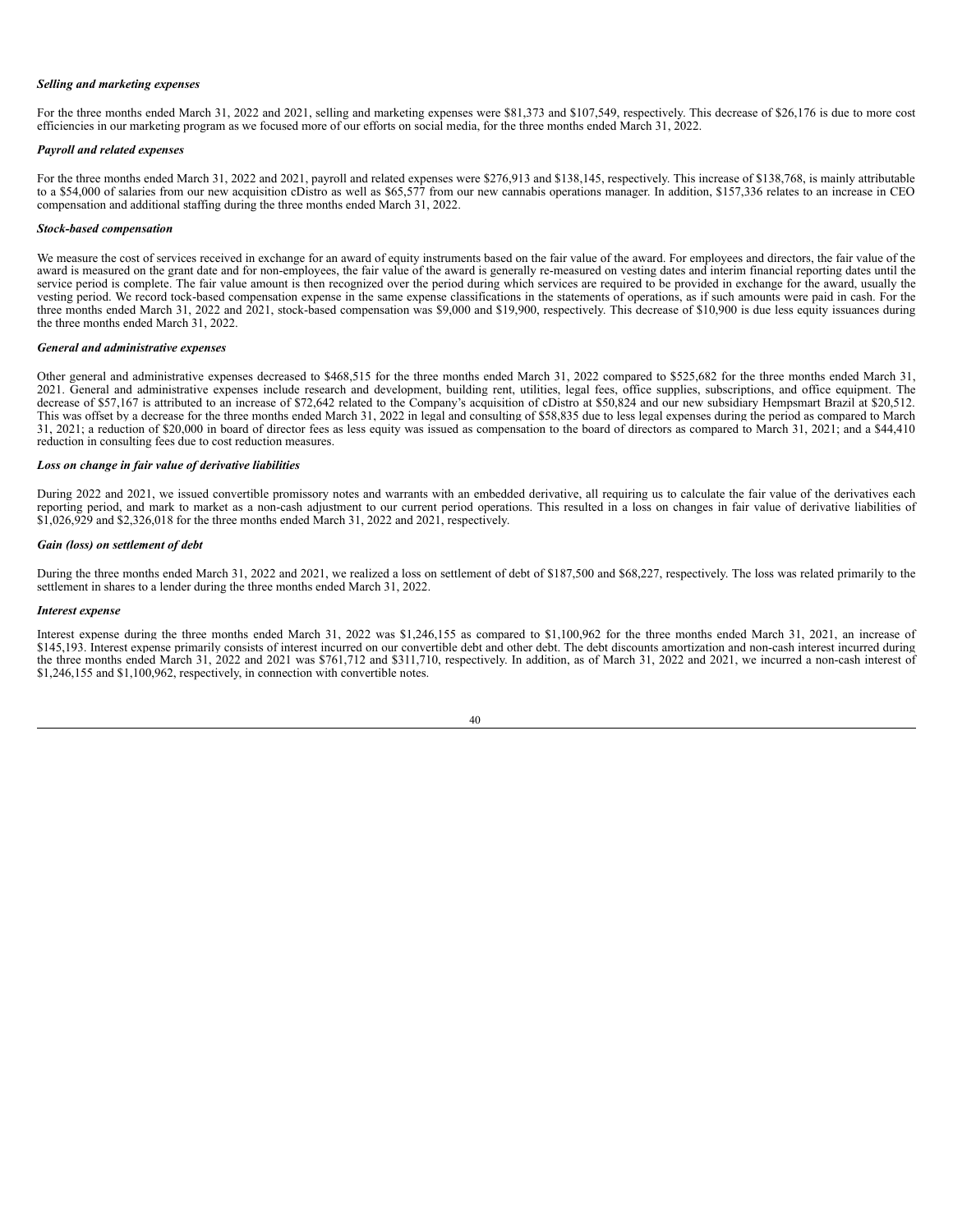## **Liquidity and Capital Resources**

We have generated a net loss from continuing operations for the three months ended March 31, 2022 of \$835,794 and used \$678,108 of cash for operations. As of March 31, 2022, we had total assets of \$8,105,699, which included cash of \$243,712, Accounts receivable trade of \$410,448, inventory of \$206,194, prepaid insurance of \$29,769. On October 6, 2021, the Company entered into an Asset Purchase Agreement, Management Services Agreement, Cooperation Agreement and Employment Agreement with VBF Brands, Inc. As consideration for the transaction, the Company agreed to assume two secured convertible promissory notes issued by SIGO to St. George Investments, LLC with a net balance of \$4,091,378. Since the conditions of the acquisition of VBF haven't been consummated, this assumed debt is recorded as an Other Current Asset. The company will determining the collectability of this assumed debt or allocation towards its investment in VBF during the second quarter of 2022.

During the three months ended March 31, 2022 and 2021, we met our capital requirements through a combination the sale of securities and convertible debt instruments. We will need to secure additional external funding in order to continue our operations. For the three months ended March 31, 2022, our primary internal sources of liquidity were provided by an increase in proceeds from the issuance of note payables of \$526,760 and proceeds from the sale of common stock of \$528,850, as compared to proceeds from issuance of notes payable of \$535,000 for the three months ended March 31, 2021 and proceeds from sale of common stock of \$1,245,000 for three months ended March 31, 2021..

#### *Cash Flows from Operating Activities*

For the three months ended March 31, 2022 and 2021, we used cash in operating activities of \$678,108 and \$962,359, respectively. This decrease of \$284,251 is due primarily to a decrease in net loss for the three months ended March 31, 2022 of \$3,290,292 as compared to \$3,657,990 for the three months ended March 31, 2021. This was offset by the increase in cashflows from the change in the fair value of derivative liabilities as the balance was \$1,026,929 for the three months ended March 31, 2022 as compared with \$2,326,018 for the three months ended March 31, 2021.

#### *Cash Flows from Investing Activities*

During the three months ended March 31, 2022 and 2021, we used cash of \$1,699 and \$2,031, respectively, in investing activities related to our purchase of property and equipment.

#### *Cash Flows from Financing Activities*

During the three months ended March 31, 2022, net cash provided by financing activities was \$822,043 which was primarily attributable to \$526,760 from the issuance of notes and \$528,850 from the sale of our common stock. During the three months ended March 31, 2021, net cash provided by financing activities was \$1,529,870 which was attributable to \$535,000 from the issuance of notes and \$1,245,000 which was from the sale of our common stock.

Our business plans have not generated significant revenues and as of the date of this filing are not sufficient to generate adequate amounts of cash to meet our needs for cash. Our primary source of operating funds in 2022 and 2021 has been proceeds from the sale of our common stock and the issuance of convertible debt and other debt. We have experienced net losses from operations since inception, but expect these conditions to improve in the second half of 2021 and beyond as we develop direct sales and marketing programs. We had stockholders' deficiencies at March 31, 2022 and require additional financing to fund future operations. As of the date of this filing, and due to the early stages of operations, we have insufficient sales data to evaluate the amounts and certainties of cash flows, as well as whether there has been material variability in historical cash flows.

We currently do not have sufficient cash and liquidity to meet our anticipated working capital for the next twelve months. Historically, we have financed our operations primarily through private sales of our common stock and. If our sales goals for our hempSMART™ products do not materialize as planned, and we are not able to achieve profitable operations at some point in the future, we may have insufficient working capital to maintain our operations as we presently intend to conduct them or to fund our expansion, marketing, and product development plans. There can be no assurance that we will be able to obtain such financing on acceptable terms, or at all.

## **Off-Balance Sheet Arrangements; Commitments and Contractual Obligations**

As of March 31, 2022, we did not have any off-balance sheet arrangements and did not have any commitments or contractual obligations.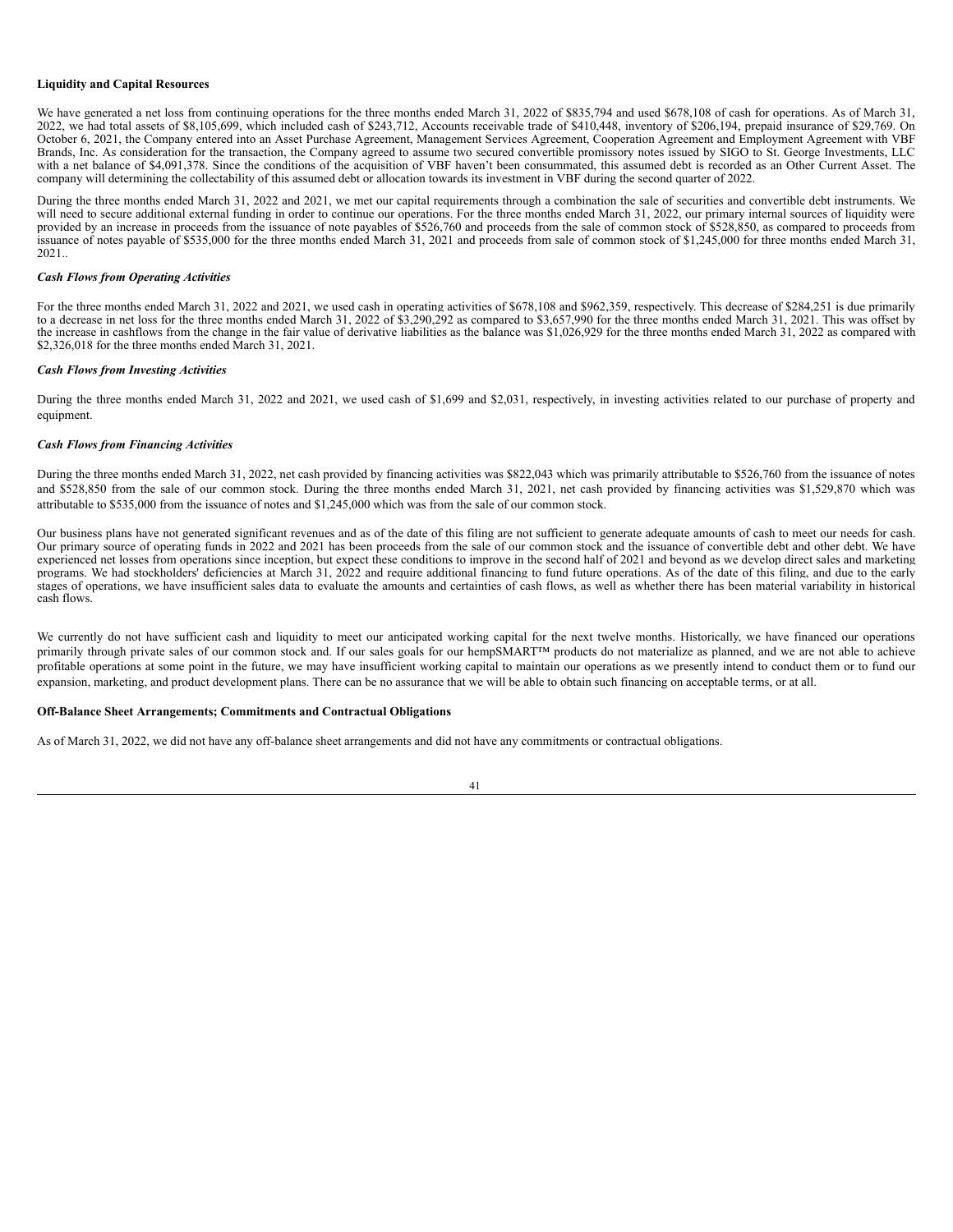# **JOBS Act**

On April 5, 2012, the Jumpstart Our Business Startups Act of 2012 (the "JOBS Act") was enacted. Section 107 of the JOBS Act provides that an "emerging growth company" can take advantage of the extended transition period provided in Section 7(a)(2)(B) of the Securities Act for complying with new or revised accounting standards. In other words, an "emerging growth company" can delay the adoption of certain accounting standards until those standards would otherwise apply to private companies. We have chosen to opt out of the extended transition periods available to emerging growth companies under the JOBS Act for complying with new or revised accounting standards. Section 107 of the JOBS Act provides that our decision to opt out of the extended transition periods for complying with new or revised accounting standards is irrevocable.

Subject to certain conditions set forth in the JOBS Act, as an "emerging growth company," we intend to rely on certain exemptions, including, without limitation, (i) providing an auditor's attestation report on our system of internal controls over financial reporting pursuant to Section 404(b) of the Sarbanes-Oxley Act of 2002, as amended, and (ii) complying with any requirement that may be adopted by the Public Company Accounting Oversight Board regarding mandatory audit firm rotation or a supplement to the auditor's report providing additional information about the audit and the financial statements, known as the auditor discussion and analysis. We will remain an "emerging growth company" until the earliest of (i) the last day of the fiscal year in which we have total annual gross revenues of \$1.07 billion or more; (ii) the last day of our fiscal year following the fifth anniversary of the date of our initial public offering; (iii) the date on which we have issued more than \$1 billion in nonconvertible debt during the previous three years; or (iv) the date on which we are deemed to be a large accelerated filer under the rules of the SEC.

# <span id="page-41-0"></span>**ITEM 3. QUANTITATIVE AND QUALITATIVE DISCLOSURES ABOUT MARKET RISK.**

The Company is not required to provide the information required by this Item as it is a "smaller reporting company," as defined in Rule 12b-2 of the Exchange Act.

#### <span id="page-41-1"></span>**ITEM 4. CONTROLS AND PROCEDURES.**

# **Evaluation of Disclosure Controls and Procedures**

We are required to maintain "disclosure controls and procedures," as defined in Rule 13a-15(e) and Rule 15d-15(e) under the Exchange Act that are designed to ensure that information required to be disclosed by a company in the reports that it files or submits under the Exchange Act is recorded, processed, summarized and reported, within the time periods specified in the SEC's rules and forms. Disclosure controls and procedures include, without limitation, controls and procedures designed to ensure that information required to be disclosed by a company in the reports that it files or submits under the Exchange Act is accumulated and communicated to its management, including its principal executive and principal financial officers, as appropriate to allow timely decisions regarding required disclosure.

Our management, with the participation of our Chief Executive Officer and Chief Financial Officer, has evaluated the effectiveness of our disclosure controls and procedures, as of the end of the period covered by this Quarterly Report on Form 10-Q. Based on such evaluation, our Chief Executive Officer and Chief Financial Officer have concluded that as of March 31, 2022, our disclosure controls and procedures were not effective due to material weaknesses. Management has identified the following material weaknesses: our ability to prepare our financial statements in a timely manner and inadequate segregation of duties consistent with control objectives. In an effort to remediate the identified material weaknesses and other deficiencies and enhance our internal controls, we plan to create a new controller position and hire a controller in order to segregate duties within the accounting department consistent with control objectives. In addition, we also intend to increase our personnel resources and technical accounting expertise within the accounting function when funds are available to us and we are able to find a qualified person to fill such role.

## **Changes in Internal Control**

There have been no changes in our internal control over financial reporting that occurred during our most recent fiscal quarter that have materially affected, or are reasonably likely to materially affect, our internal control over financial reporting.

#### **Limitations on Effectiveness of Controls and Procedures**

In designing and evaluating the disclosure controls and procedures, management recognizes that any controls and procedures, no matter how well designed and operated, cannot provide absolute assurance that the objectives of the controls system are met, and no evaluation of controls can provide absolute assurance that all control issues and instances of fraud, if any, within a company have been detected. In addition, the design of disclosure controls and procedures must reflect the fact that there are resource constraints and that management is required to apply judgment in evaluating the benefits of possible controls and procedures relative to their costs. In addition, the design of disclosure controls and procedures must reflect the fact that there are resource constraints and that management is required to apply judgment in evaluating the benefits of possible controls and procedures relative to their costs.

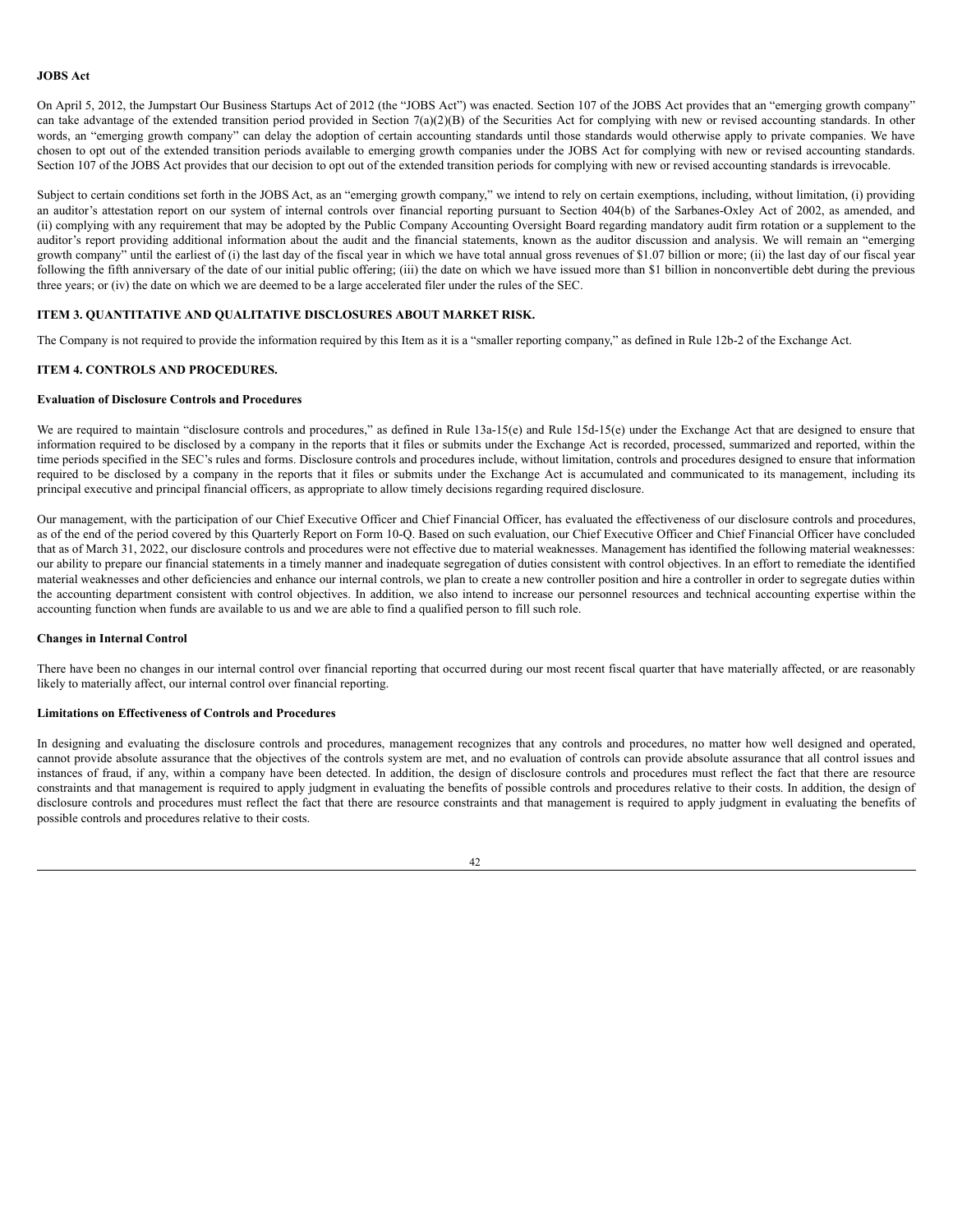# **PART II — OTHER INFORMATION**

# <span id="page-42-1"></span><span id="page-42-0"></span>**ITEM 1. LEGAL PROCEEDINGS.**

From time to time, we may become involved in various lawsuits and legal proceedings. Litigation is subject to inherent uncertainties and an adverse result in these or other matters may arise from time to time that may harm our business. Except as set forth herein, we are currently not aware of any such legal proceedings or claims that will have, individually or in the aggregate, a material adverse effect on our business, financial condition or operating results.

On September 20, 2018, we filed suit against Bougainville Ventures, Inc. ("Bougainville"), BV-MCOA Management, LLC, Andy Jagpal, Richard Cindric, et al. in Okanogan County Washington Superior Court. We previously entered into a joint venture agreement with Bougainville on March 16, 2017, as amended on November 6, 2017.

We and Bougainville originally agreed to a joint venture with the goal of participating in the legalized cannabis business in Washington State. We intended to organize and operate a cannabis growth and cultivation business on land owned by Bougainville in Oroville, Washington. Furthermore, we agreed to finance the joint venture with a cash payment of \$800,000 and issued Bougainville 15 million shares of our common stock. Bougainville represented that it would provide the real property for the joint venture, computer controlled greenhouses and agricultural facilities and, as landlord, oversight of the operations of a cannabis licensee holding a I-502 cannabis license. Bougainville represented that the property was I-502 compliant, and that it had a lease payment arrangement with an I-502 license holder to operate on the land. Bougainville agreed to vend clear title to the real property associated with the I-502 licensee to the joint venture within 30 days of the final payment by us. Despite our compliance, in full with our financial obligations, Bougainville did not and has not transferred the real property to the joint venture. We determined that Bougainville did not own the real property, misappropriated funds paid into the joint venture for its own purposes and did not have an agreement with a licensed I-502 operator.

Pursuant to our complaint, we are seeking legal and equitable relief for breach of contract, fraud, breach of fiduciary duty, conversion, recession of the joint venture agreement, an accounting, quiet title to real property in the name of the registrant, for the appointment of a receiver, the return to treasury of the 15 million shares of common stock issued to Bougainville, and, for treble damages pursuant to the Consumer Protection Act in Washington State. We have filed a lis pendens on the real property.

We recently served process on the defendants and the case is currently in litigation.

# <span id="page-42-2"></span>**ITEM 1A. RISK FACTORS.**

Risk factors that affect our business and financial results are discussed in Part I, Item 1A "Risk Factors," in our Annual Report on Form 10-K for the year ended December 31, 2021 ("Annual Report"). There have been no material changes in our risk factors from those previously disclosed in our Annual Report. You should carefully consider the risks described in our Annual Report, which could materially affect our business, financial condition or future results. The risks described in our Annual Report are not the only risks we face. Additional risks and uncertainties not currently known to us or that we currently deem to be immaterial also may materially adversely affect our business, financial condition, and/or operating results. If any of the risks actually occur, our business, financial condition, and/or results of operations could be negatively affected.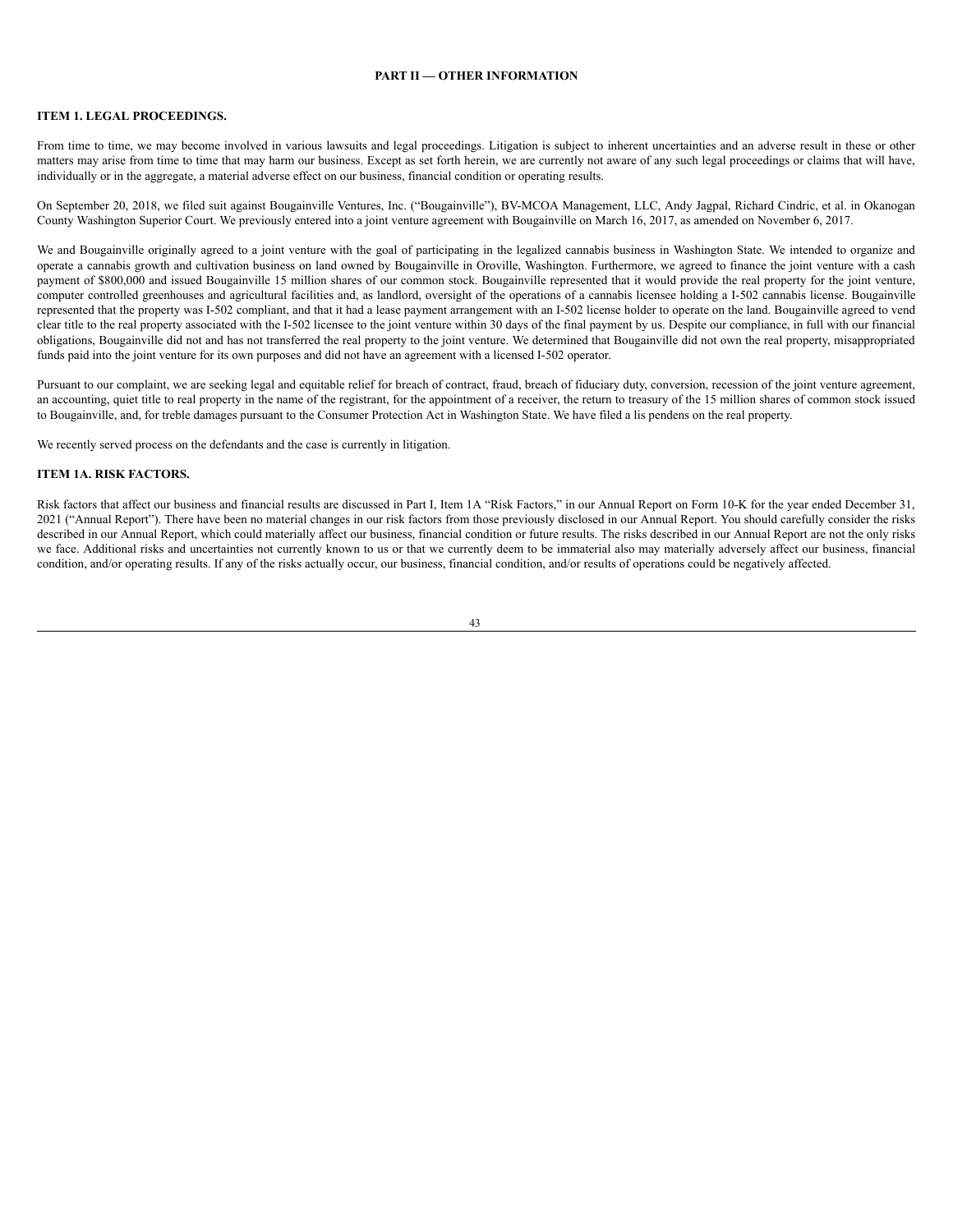# <span id="page-43-0"></span>**ITEM 2. UNREGISTERED SALES OF EQUITY SECURITIES AND USE OF PROCEEDS.**

Subsequent to December 31, 2021, the Company has sold a total of 90,000,000 shares of common stock at a fixed price of \$0.001 per share for a total of \$90,000 in cash to accredited investors under the Company's active Regulation A offering.

Subsequent to December 31, 2021, the Company has sold a total of 706,250,000 shares of common stock at a fixed price of \$0.0008 per share for a total of \$565,000 in cash to accredited investors under the Company's active Regulation A offering.

Subsequent to December 31, 2021, the Company has sold a total of 500,000,000 shares of common stock at a fixed price of \$0.0002 per share for a total of \$100,000 in cash to accredited investors under the Company's active Regulation A offering.

On January 7, 2022, the Company issued 50,000,000 unrestricted shares of common stock to Power Up at a per-share conversion price of \$0.001.

On January 10, 2022, the Company issued 166,224,700 unrestricted shares of common stock to Labrys at a per-share conversion price of \$0.001.

On January 12, 2022, the Company issued 10,000,000 shares of restricted common stock to Coventry Enterprises at a per-share purchase price of \$0.01.

On January 18, 2022, the Company issued 40,000,000 shares of common stock to GS Capital at a per-share conversion price of \$0.001.

On January 20, 2022, the Company issued 25,000,000 shares of restricted common stock to Fourth Man at a per-share purchase price of \$0.0024.

On January 26, 2022, the Company issued 180,486,830 shares of restricted common stock to Beach Labs in compensation under an earnout agreement at a per-share price of \$0.0045.

On January 26, 2022, the Company issued 282,326,369 shares of restricted common stock to Beach Labs in compensation under a merger agreement at a per-share price of \$0.0009.

On February 15, 2022, the Company issued 93,750,000 unrestricted shares of common stock to Bucktown at a per-share conversion price of \$0.001.

On February 15, 2022, the Company issued 75,000,000 unrestricted shares of common stock to White Lion at a per-share conversion price of \$0.001.

On March 1, 2022, the Company issued 31,850,737 shares of unrestricted common stock to GS Capital in conversion of a promissory note at a per-share conversion price of \$0.0004.

On March 4, 2022, the Company issued 70,591,981 shares of unrestricted common stock to GS Capital in conversion of a promissory note at a per-share conversion price of \$0.0004.

On March 18, 2022, the Company issued 71,320,322 shares of unrestricted common stock to GS Capital at a per-share conversion price of \$0.0004.

On March 29, 2022, the Company issued 43,057,715 shares of unrestricted common stock to GS Capital at a per-share conversion price of \$0.0004.

On March 29, 2022, the Company issued 40,670,034 shares of unrestricted common stock to GW Holdings at a per-share price of \$0.0008.

On March 30, 2022, the Company issued 187,500,000 shares of unrestricted common stock to Bucktown Capital at a per-share price of \$0.0008.

On March 30, 2022, the Company issued 38,762,344 shares of common stock to Dutchess Capital in partial conversion of a promissory note dated May 25, 2021, at a per-share conversion price of \$0.00039.

On March 31, 2022, the Company issued 59,578,767 shares of unrestricted common stock to GW Holdings at a per-share price of \$0.0008.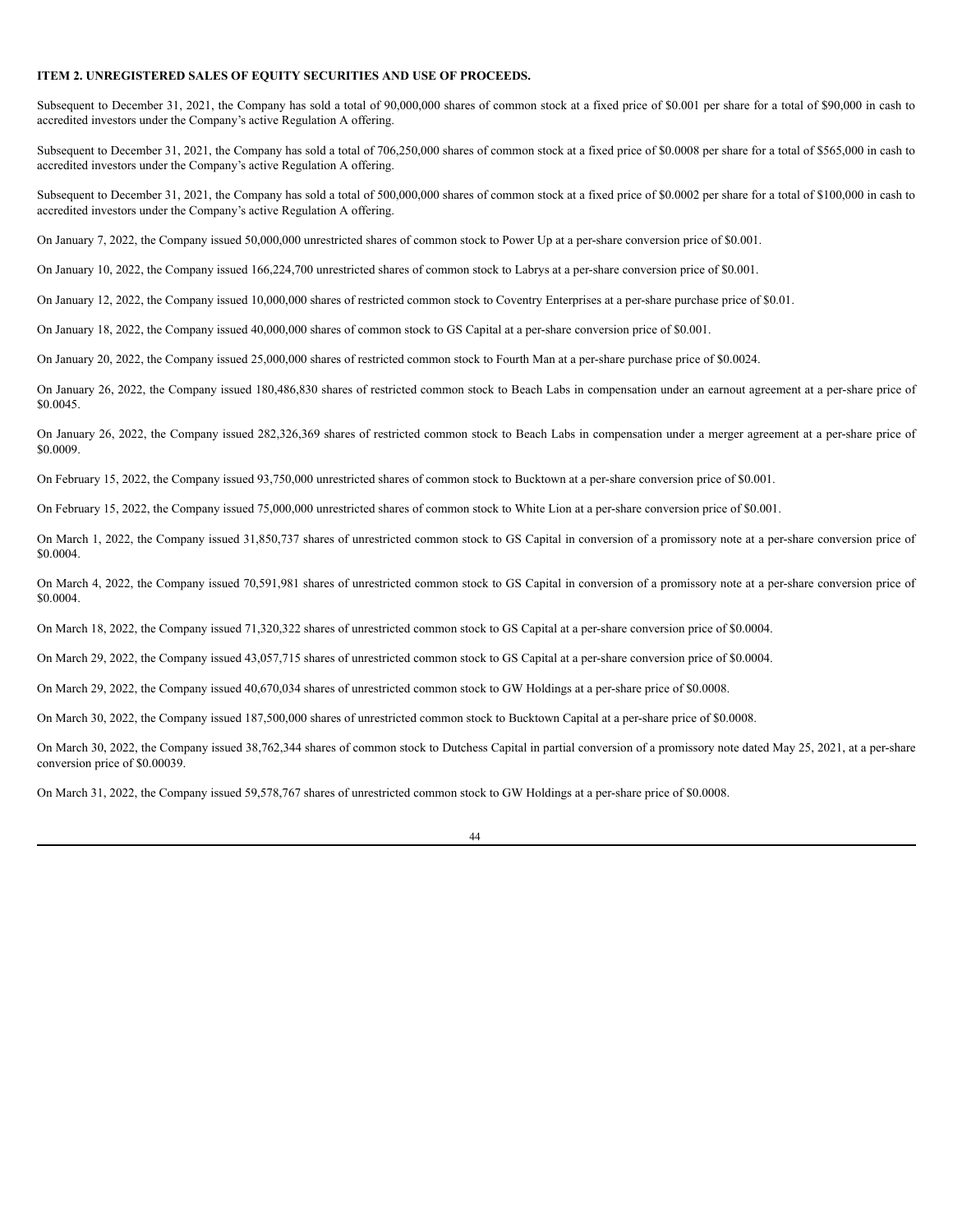On April 1, 2022, the Company issued 76,923,077 shares of restricted common stock to North Equities USA Ltd., valued at \$100,000, or \$0.0013 per share, in compensation pursuant to a consulting agreement dated December 24, 2021.

On April 6, 2022, the Company issued 435,540,070 shares of restricted common stock to Beach Labs, Inc., pursuant to the earnout agreement between the Company and Beach Labs executed in relation to the acquisition of cDistro, Inc.

On April 11, 2022, the Company issued 12,500,000 shares of common stock to SRAX, Inc. at a per-share conversion price of \$0.0016.

On May 5, 2022, the Company made a convertible promissory note in the principal amount of \$110,000.00 pursuant to a securities purchase agreement with Dutchess Capital, which included the issuance of 37,500,000 commitment shares in common stock and 50,000,000 default shares in common stock, for total consideration of \$100,000. The 50,000,000 default shares will be returned to the Company at the expiration of the promissory note, unless the Company defaults under the note.

The foregoing issuances were exempt from registration under Section 4(a)(2) of the Securities Act.

# <span id="page-44-0"></span>**ITEM 3. DEFAULTS UPON SENIOR SECURITIES.**

None.

# <span id="page-44-1"></span>**ITEM 4. MINE SAFETY DISCLOSURES.**

Not applicable.

# <span id="page-44-2"></span>**ITEM 5. OTHER INFORMATION.**

None.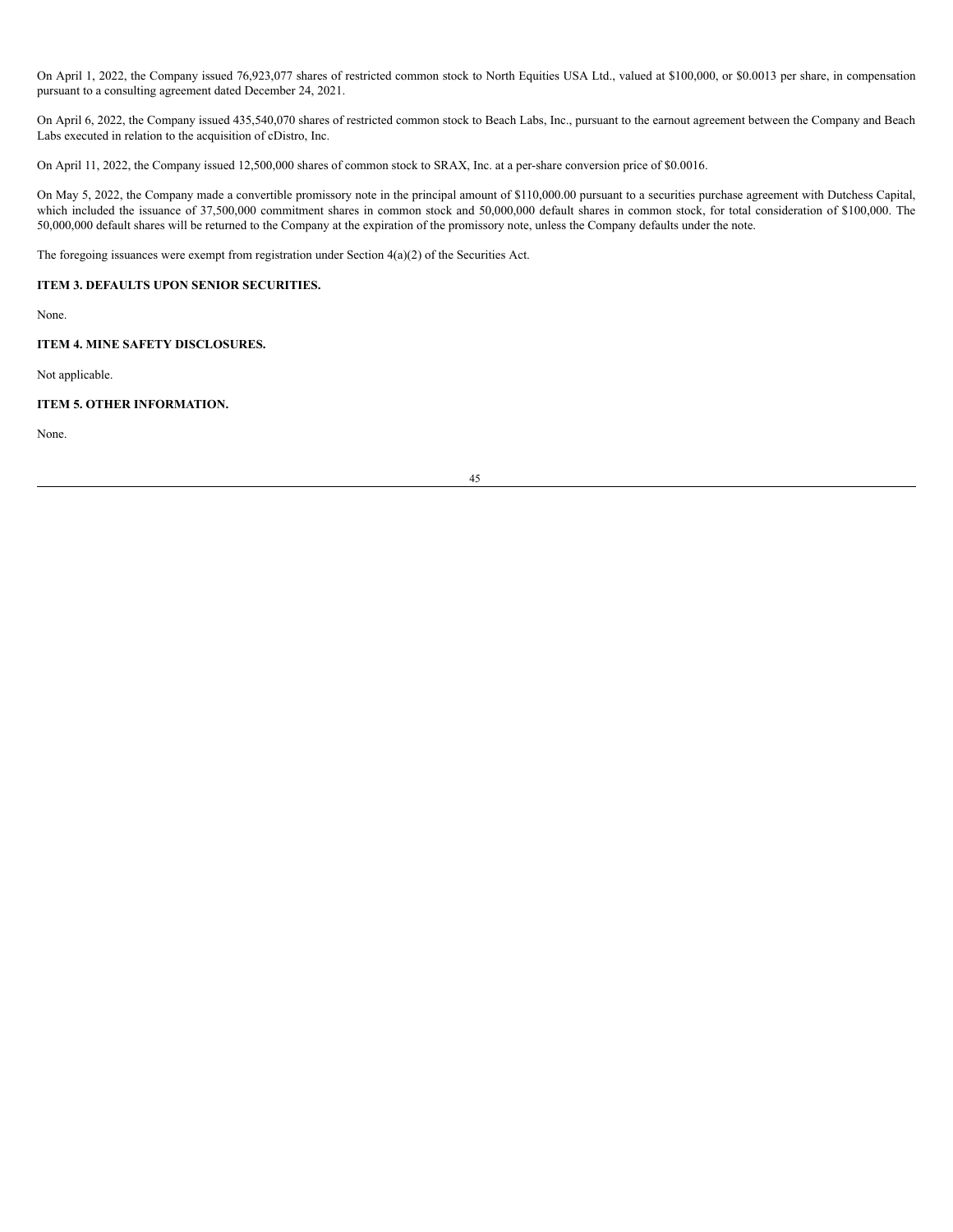# <span id="page-45-0"></span>**ITEM 6. EXHIBITS.**

| <b>Exhibit No.</b> | <b>Description</b>                                                                                                                                                                                        |
|--------------------|-----------------------------------------------------------------------------------------------------------------------------------------------------------------------------------------------------------|
| $31.1*$            | Certification of Principal Executive Officer Pursuant to Rules 13a-14(a) and 15d-14(a) under the Securities Exchange Act of 1934, as Adopted Pursuant to<br>Section 302 of the Sarbanes-Oxley Act of 2002 |
| $31.2*$            | Certification of Principal Financial Officer Pursuant to Rules 13a-14(a) and 15d-14(a) under the Securities Exchange Act of 1934, as Adopted Pursuant to<br>Section 302 of the Sarbanes-Oxley Act of 2002 |
| $32.1*$            | Certification of Principal Executive Officer Pursuant to 18 U.S.C. Section 1350, as Adopted Pursuant to Section 906 of the Sarbanes-Oxley Act of 2002                                                     |
| $32.2*$            | Certification of Principal Financial Officer Pursuant to 18 U.S.C. Section 1350, as Adopted Pursuant to Section 906 of the Sarbanes-Oxley Act of 2002                                                     |
| $101$ . INS*       | Inline XBRL Instance Document - the instance document does not appear in the Interactive Data File because its XBRL tags are embedded within the Inline XBRL<br>document.                                 |
| 101.SCH*           | Inline XBRL Taxonomy Extension Schema Document                                                                                                                                                            |
| $101.CAL*$         | Inline XBRL Taxonomy Extension Calculation Linkbase Document                                                                                                                                              |
| 101.DEF*           | Inline XBRL Taxonomy Extension Definition Linkbase Document                                                                                                                                               |
| $101.LAB*$         | Inline XBRL Taxonomy Extension Label Linkbase Document                                                                                                                                                    |
| 101.PRE*           | Inline XBRL Taxonomy Extension Presentation Linkbase Document                                                                                                                                             |
| $104*$             | Inline XBRL for the cover page of this Quarterly Report on Form 10-Q, included in the Exhibit 101 Inline XBRL Document Set.                                                                               |

\* Filed herewith.

46

<u> 1989 - Johann Barn, mars ann an t-</u>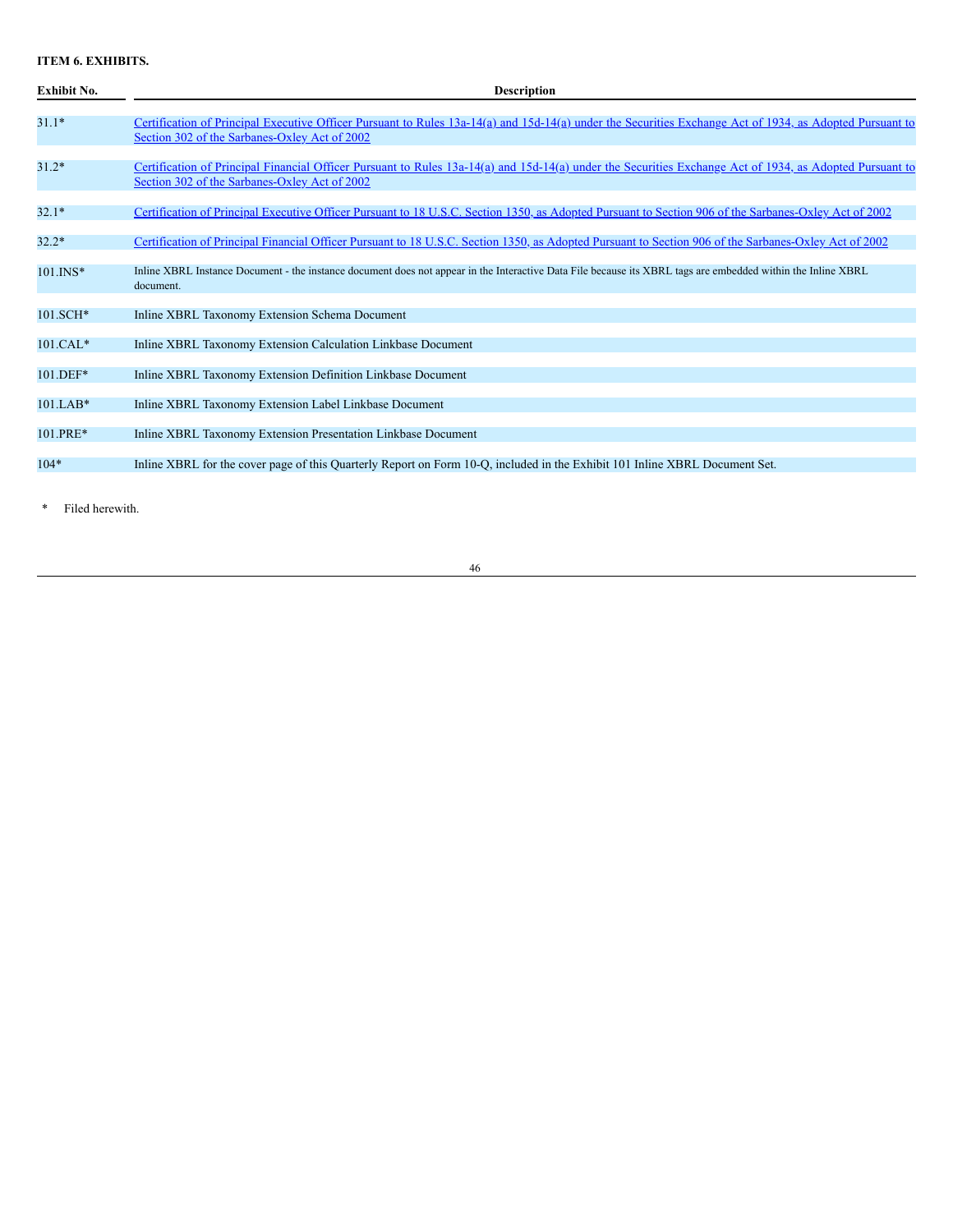# **SIGNATURES**

<span id="page-46-0"></span>Pursuant to the requirements of the Securities Exchange Act of 1934, the Registrant has duly caused this report to be signed on its behalf by the undersigned thereunto duly authorized.

# **MARIJUANA COMPANY OF AMERICA, INC.**

Date: May 16, 2022 By: /s/ Jesus Quintero

Jesus Quintero, Chief Executive Officer and Chief Financial Officer (*Principal Executive Of icer and Principal Financial and Accounting Of icer*)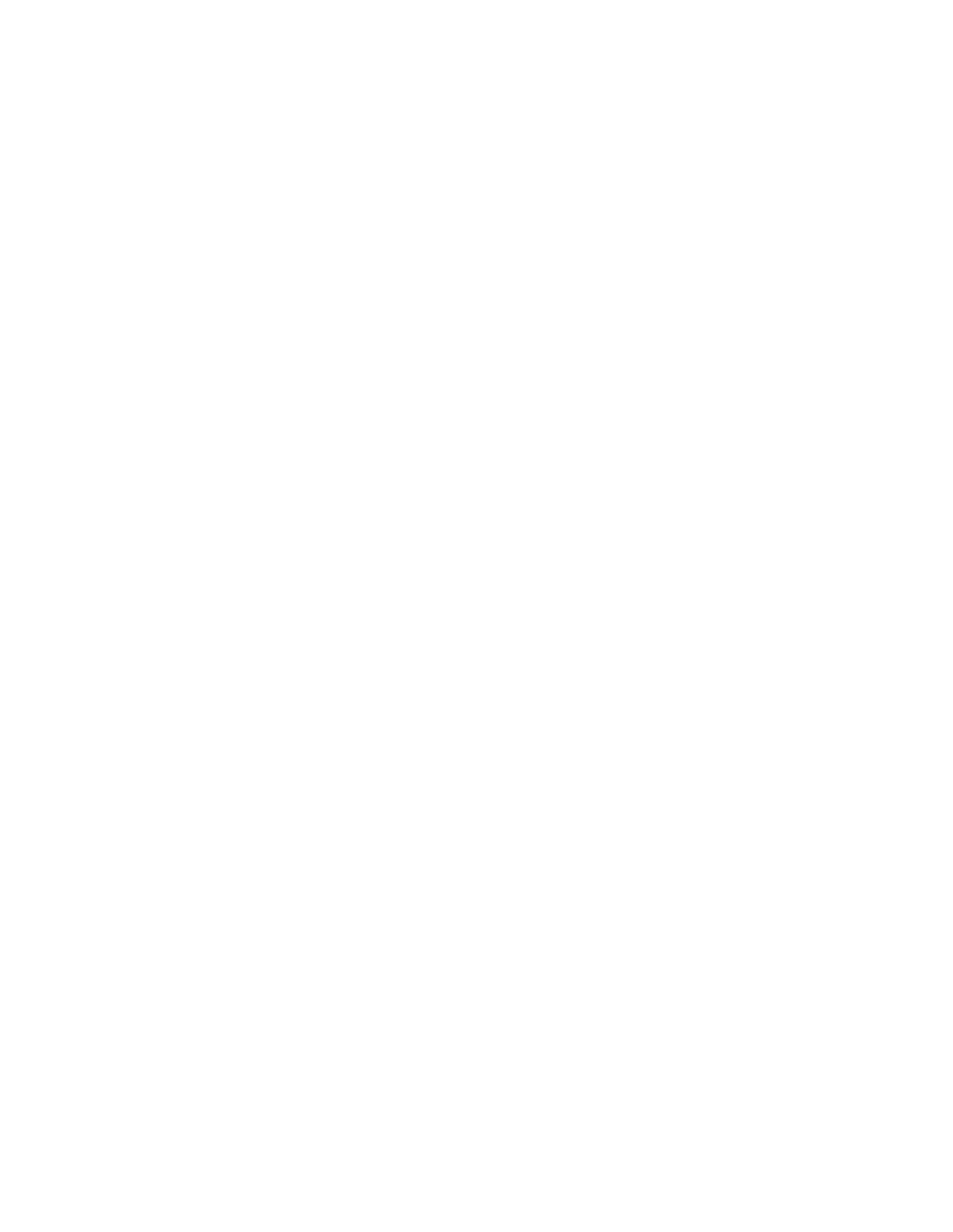# **RULE 13a-14(a)/15d-14(a) CERTIFICATION**

I, Jesus M. Quintero, certify that:

1. I have reviewed this quarterly report on Form 10-Q for the quarter ended March 31, 2022 of Marijuana Company of America, Inc.;

2. Based on my knowledge, this report does not contain any untrue statement of a material fact or omit to state a material fact necessary to make the statements made, in light of the circumstances under which such statements were made, not misleading with respect to the period covered by this report;

3. Based on my knowledge, the financial statements, and other financial information included in this report, fairly present in all material respects the financial condition, results of operations and cash flows of the registrant as of, and for, the periods presented in this report;

4. The registrant's other certifying officer(s) and I are responsible for establishing for establishing and maintaining disclosure controls and procedures (as defined in Exchange Act Rules 13a-15(e) and 15d-15(e)) and internal control over financial reporting (as defined in Exchange Act Rules 13a-15(f) and 15d-15(f)) for the registrant and have:

- a. Designed such disclosure controls and procedures, or caused such disclosure controls and procedures to be designed under our supervision, to ensure that material information relating to the registrant, including its consolidated subsidiaries, is made known to us by others within those entities, particularly during the period in which this report is being prepared;
- b. Designed such internal control over financial reporting, or caused such internal control over financial reporting to be designed under our supervision, to provide reasonable assurance regarding the reliability of financial reporting and the preparation of financial statements for external purposes in accordance with generally accepted accounting principles,
- c. Evaluated the effectiveness of the registrant's disclosure controls and procedures and presented in this report our conclusions about the effectiveness of the disclosure controls and procedures, as of the end of the period covered by this report based on such evaluation; and
- d. Disclosed in this report any change in the registrant's internal control over financial reporting that occurred during the registrant's most recent fiscal quarter (the registrant's fourth fiscal quarter in the case of an annual report) that has materially affected, or is reasonably likely to materially affect, the registrant's internal control over financial reporting; and

5. The registrant's other certifying officer(s) and I have disclosed, based on our most recent evaluation of internal control over financial reporting, to the registrant's auditors and the audit committee of the registrant's board of directors (or persons performing the equivalent functions):

- a. All significant deficiencies and material weaknesses in the design or operation of internal control over financial reporting which are reasonably likely to adversely affect the registrant's ability to record, process, summarize and report financial information; and
- b. Any fraud, whether or not material, that involves management or other employees who have a significant role in the registrant's internal control over financial reporting.

May 16, 2022

/s/ *Jesus M. Quintero*

Jesus M. Quintero Chief Executive Officer (Principal Executive Officer)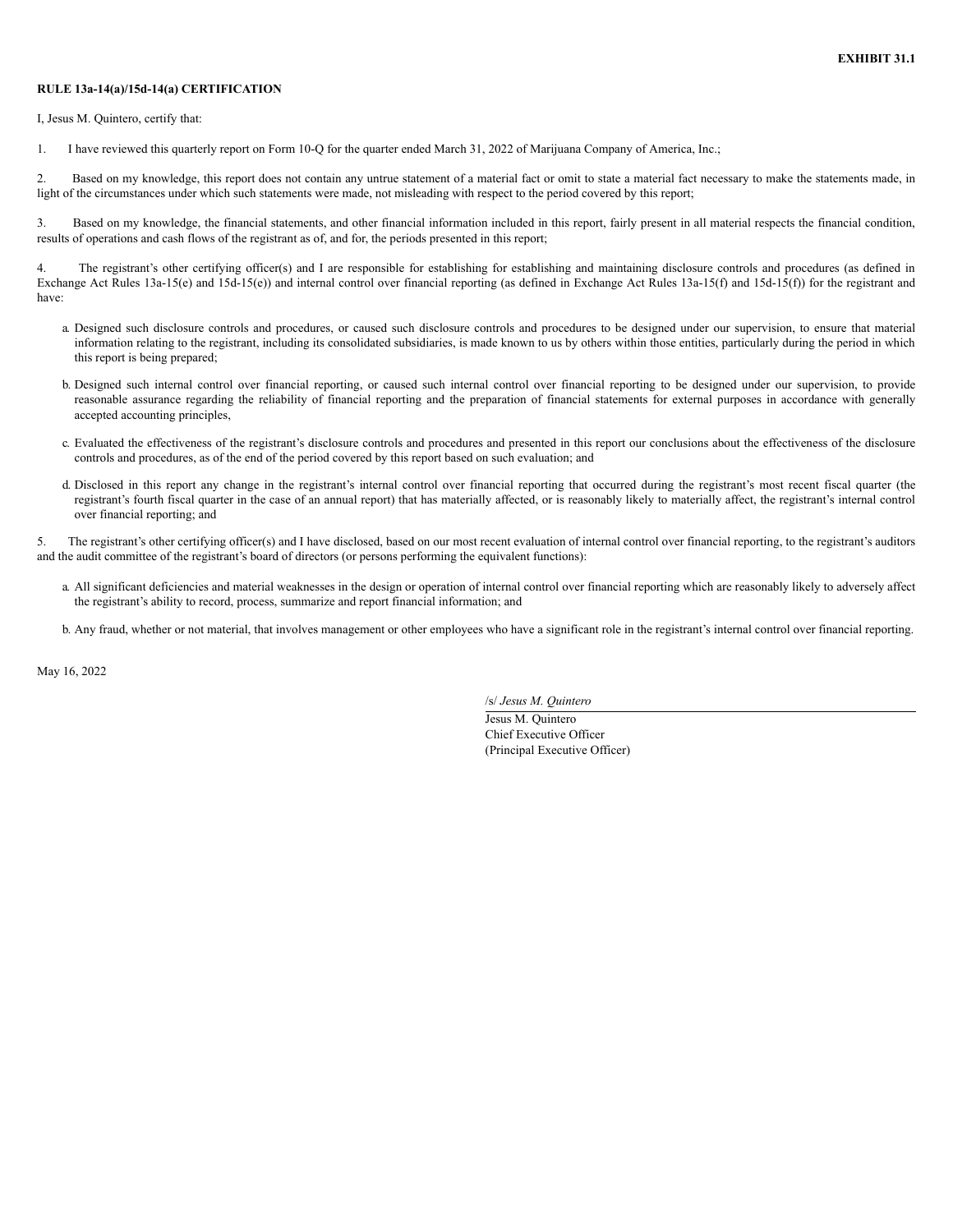# **RULE 13a-14(a)/15d-14(a) CERTIFICATION**

I, Jesus M. Quintero, certify that:

1. I have reviewed this quarterly report on Form 10-Q for the quarter ended March 31, 2022 of Marijuana Company of America, Inc.;

2. Based on my knowledge, this report does not contain any untrue statement of a material fact or omit to state a material fact necessary to make the statements made, in light of the circumstances under which such statements were made, not misleading with respect to the period covered by this report;

3. Based on my knowledge, the financial statements, and other financial information included in this report, fairly present in all material respects the financial condition, results of operations and cash flows of the registrant as of, and for, the periods presented in this report;

4. The registrant's other certifying officer(s) and I are responsible for establishing for establishing and maintaining disclosure controls and procedures (as defined in Exchange Act Rules 13a-15(e) and 15d-15(e)) and internal control over financial reporting (as defined in Exchange Act Rules 13a-15(f) and 15d-15(f)) for the registrant and have:

- a. Designed such disclosure controls and procedures, or caused such disclosure controls and procedures to be designed under our supervision, to ensure that material information relating to the registrant, including its consolidated subsidiaries, is made known to us by others within those entities, particularly during the period in which this report is being prepared;
- b. Designed such internal control over financial reporting, or caused such internal control over financial reporting to be designed under our supervision, to provide reasonable assurance regarding the reliability of financial reporting and the preparation of financial statements for external purposes in accordance with generally accepted accounting principles,
- c. Evaluated the effectiveness of the registrant's disclosure controls and procedures and presented in this report our conclusions about the effectiveness of the disclosure controls and procedures, as of the end of the period covered by this report based on such evaluation; and
- d. Disclosed in this report any change in the registrant's internal control over financial reporting that occurred during the registrant's most recent fiscal quarter (the registrant's fourth fiscal quarter in the case of an annual report) that has materially affected, or is reasonably likely to materially affect, the registrant's internal control over financial reporting.

5. The registrants other certifying officer(s) and I have disclosed, based on our most recent evaluation of internal control over financial reporting, to the registrant's auditors and the audit committee of the registrant's board of directors (or persons performing the equivalent functions):

- a. All significant deficiencies and material weaknesses in the design or operation of internal control over financial reporting which are reasonably likely to adversely affect the registrant's ability to record, process, summarize and report financial information; and
- b. Any fraud, whether or not material, that involves management or other employees who have a significant role in the registrant's internal control over financial reporting.

May 16, 2022

/s/ *Jesus M. Quintero*

Jesus M. Quintero, Chief Financial Officer (Principal Financial and Accounting Officer)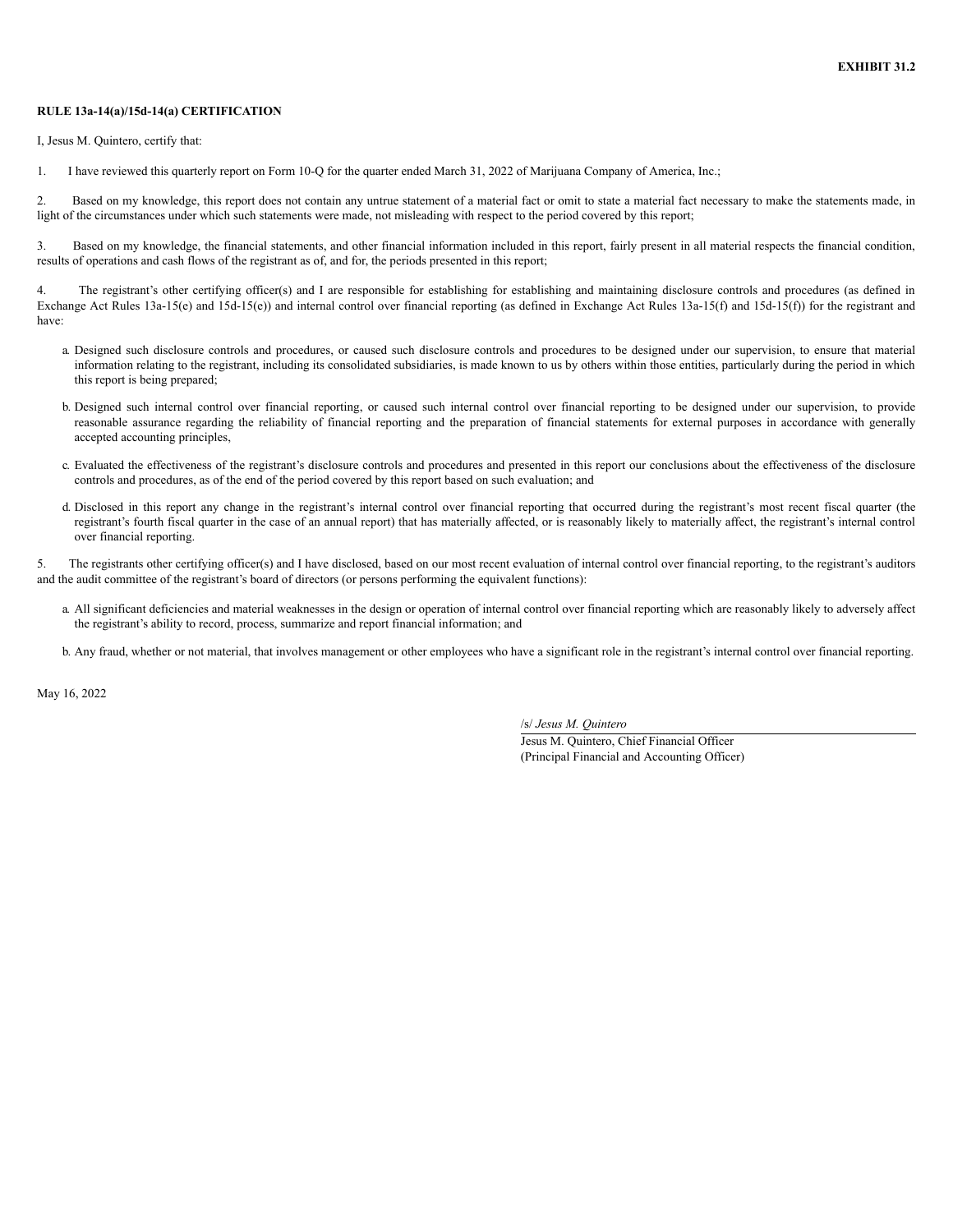# CERTIFICATION PURSUANT TO 18 U.S.C. SECTION 1350, AS ADOPTED PURSUANT TO SECTION 906 OF THE SARBANES-OXLEY ACT OF 2002

In connection with the Quarterly Report of Marijuana Company of America, Inc. (the "Company") on Form 10-Q for the quarter ended March 31, 2022 as filed with the Securities and Exchange Commission (the "Report"), I, Jesus M. Quintero, Chief Executive Officer of the Company, certify, pursuant to 18 U.S.C. § 1350, as adopted pursuant to §906 of the Sarbanes-Oxley Act of 2002, that:

1. The Report fully complies with the requirements of Section 13(a) or 15(d) of the Securities Exchange Act of 1934; and

2. The information contained in the Report fairly presents, in all material respects, the financial condition and result of operations of the Company.

May 16, 2022

/s/ *Jesus M. Quintero*

Jesus M. Quintero Chief Executive Officer (Principal Executive Officer)

A signed original of this written statement required by Section 906, or other document authenticating, acknowledging, or otherwise adopting the signature that appears in typed form within the electronic version of this written statement has been provided to the Company and will be retained by the Company and furnished to the Securities and Exchange Commission or its staff upon request.